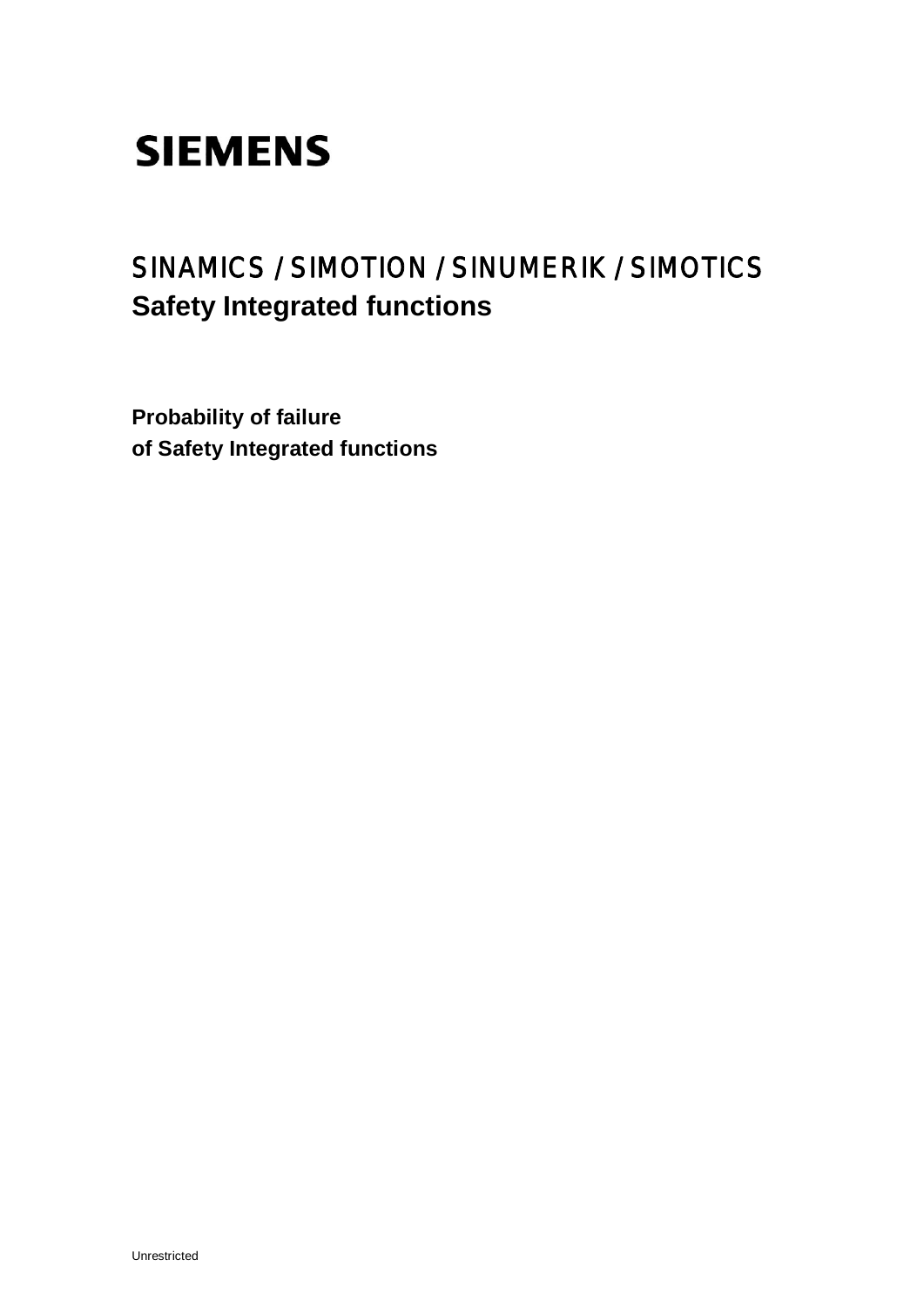## Table of contents

| 1                                                                                                                        |  |
|--------------------------------------------------------------------------------------------------------------------------|--|
| 2<br>2.1<br>2.2<br>2.3                                                                                                   |  |
| 3<br>3.1<br>3.2<br>3.3<br>3.4<br>3.5<br>3.6<br>3.7<br>3.8<br>3.9<br>3.10<br>3.11<br>3.12<br>3.13<br>3.14<br>3.15<br>3.16 |  |
| 4<br>4.1                                                                                                                 |  |
| 5                                                                                                                        |  |
| 6<br>6.1<br>6.2<br>6.3<br>6.4<br>6.5                                                                                     |  |
| 7                                                                                                                        |  |
| 8                                                                                                                        |  |
| 9                                                                                                                        |  |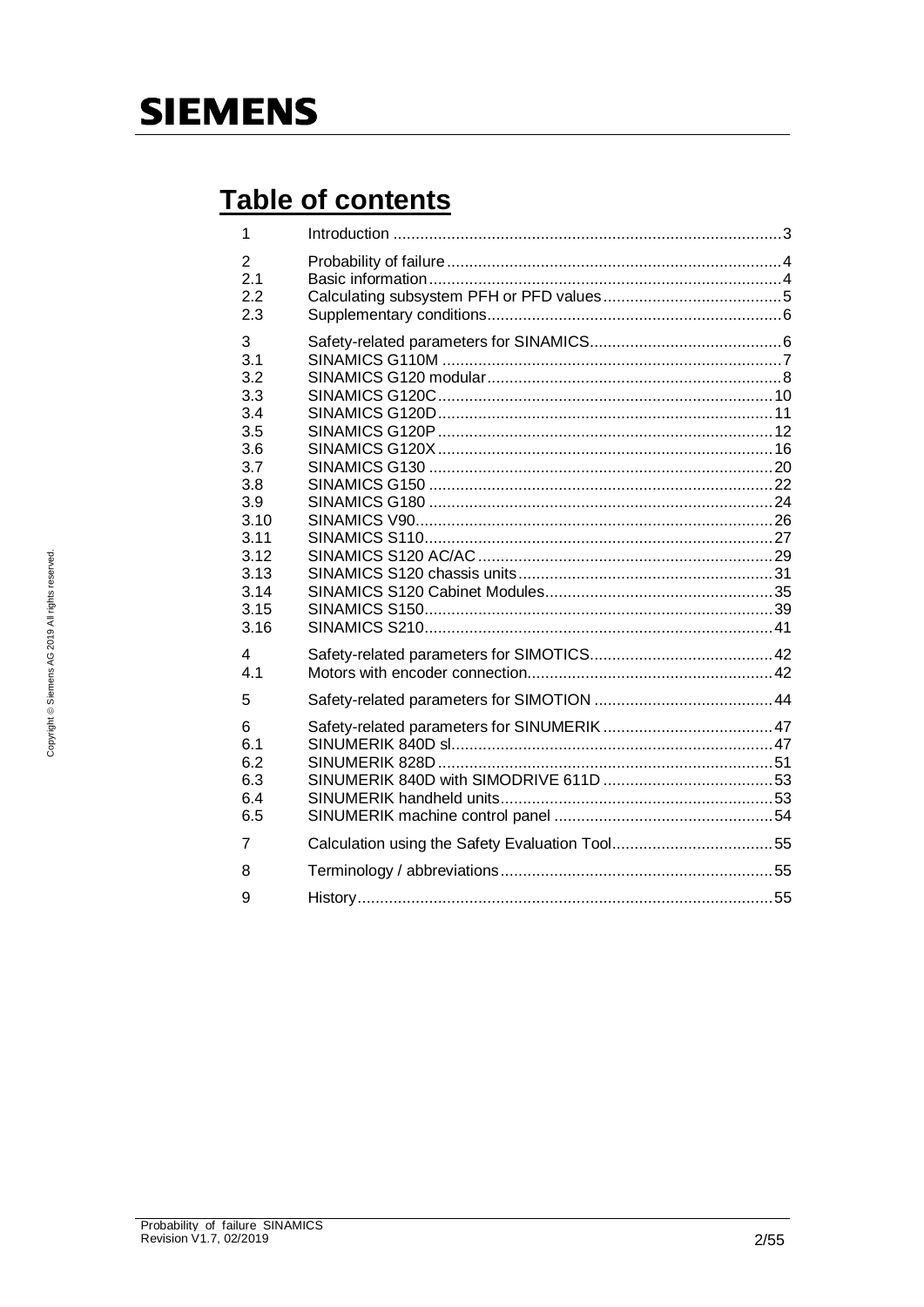## **1 Introduction**

This document is not independent; it may only be used as a supplement to the "SINUMERIK 828D / SINAMICS S120 Safety Integrated", "SINUMERIK 840D sl / SINAMICS S120 Safety Integrated", "SINAMICS S120 Safety Integrated" or "SINAMICS G120 Safety Integrated" Function Manuals.

"Safety Integrated" functions are used to reduce risks dependent on the application. Functional safety means that safety is achieved by the safety function operating as it should. The products are intended for installation in machines. The manuals can be ordered through your local Siemens office and can be downloaded from the Internet as PDF http://www.siemens.com/automation/service&support.

The danger notices must be observed.

In particular, the general lists of components, including those from different device families, must not be used to draw conclusions about permissible combinations of such components. Information about permissible component combinations can only be taken from the device-specific documentation. The most recent version of this document must always be used to calculate the PFH value of a (sub)system.

Further information concerning SINAMICS Safety Integrated you will find:

http://www.siemens.com/safety-drives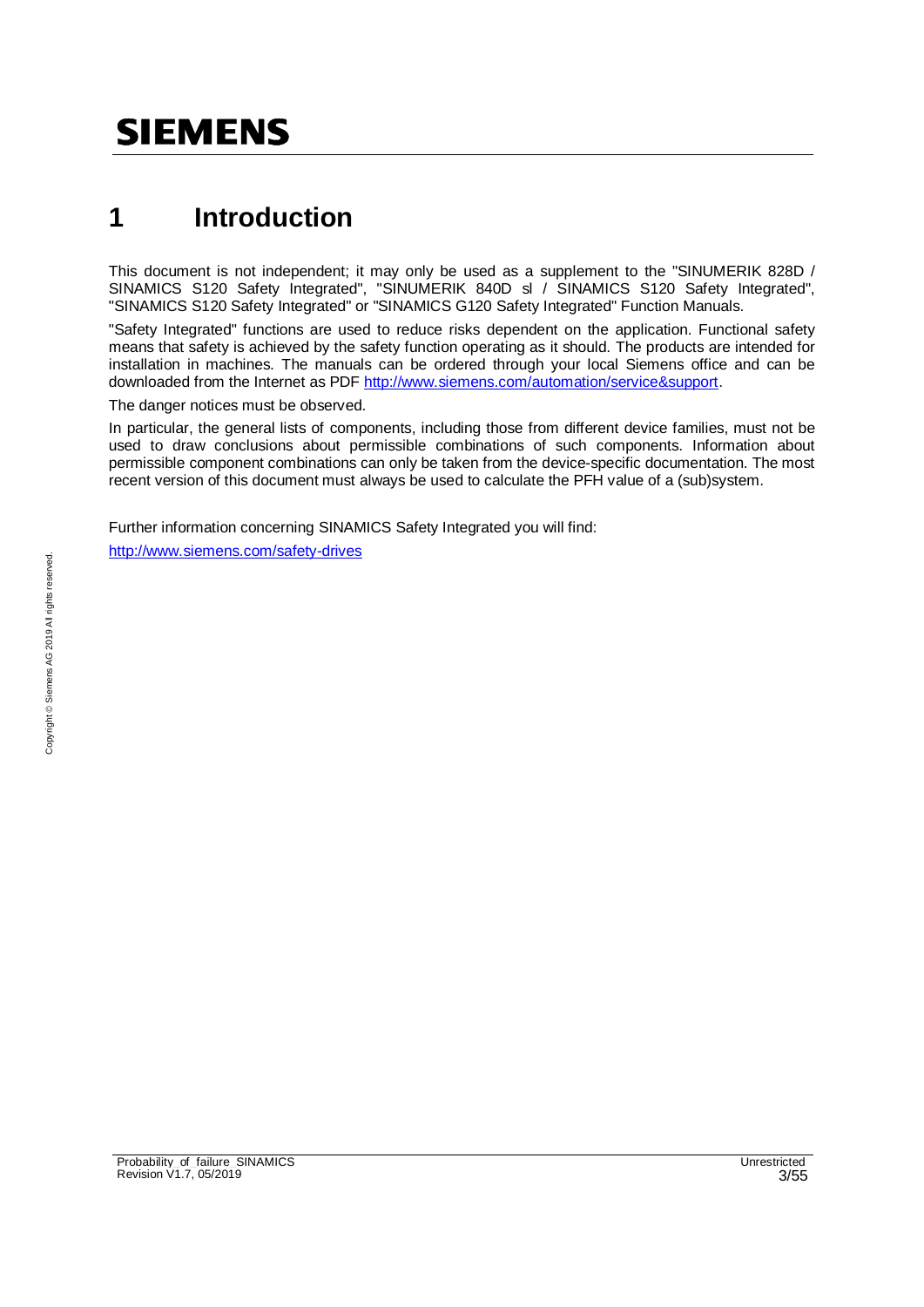### **2 Probability of failure**

### **2.1 Basic information**

The safety-related parameters for safety functions integrated in the SINAMICS, SIMOTION, SINUMERIK and SIMOTICS systems will be discussed in this document.

The SINUMERIK, SIMOTION and SINAMICS systems have the following general<sup>1)</sup> properties:

- according to IEC 61508, the following properties are complied with:
	- o Safety integrity level (SIL) 2
	- o Mode: "high demand/continuous mode" or
	- o "low demand mode"
	- according to ISO 13849-1, the following properties are complied with:
		- o Category 3
		- o Performance Level (PL) d

To verify SIL 2 (mode: "high demand/continuous mode") or PL d, the calculated PFH value of the (sub)system being considered must be less than 10-6/h. For SIL 2 in the "low demand mode", the PFD value must be less than  $10^{-2}$ .

Definitions:

PFH Probability of failures per hour

The PFH value according to IEC 61800-5-2 corresponds to the PFH<sub>D</sub> value according to IEC 62061.

The PFH value is used for high demand rates or continuous demand.

PFD Mean probability of failure on demand of the safety function corresponds to the PFD value according to IEC 61508.

The PFD value is used for low demand rates.

B10d Number of cycles up until 10% of the components have failed dangerously according to ISO 13849-1

The additional data in the tables in the following chapter are used to explain the functional versions of the components.

The safety-relevant parameters of the individual components are specified in the following chapters. These represent a percentage of the total PFH or PFD value of the safety functions of a plant or machine.

<sup>1)</sup> Deviations are described at the separate components.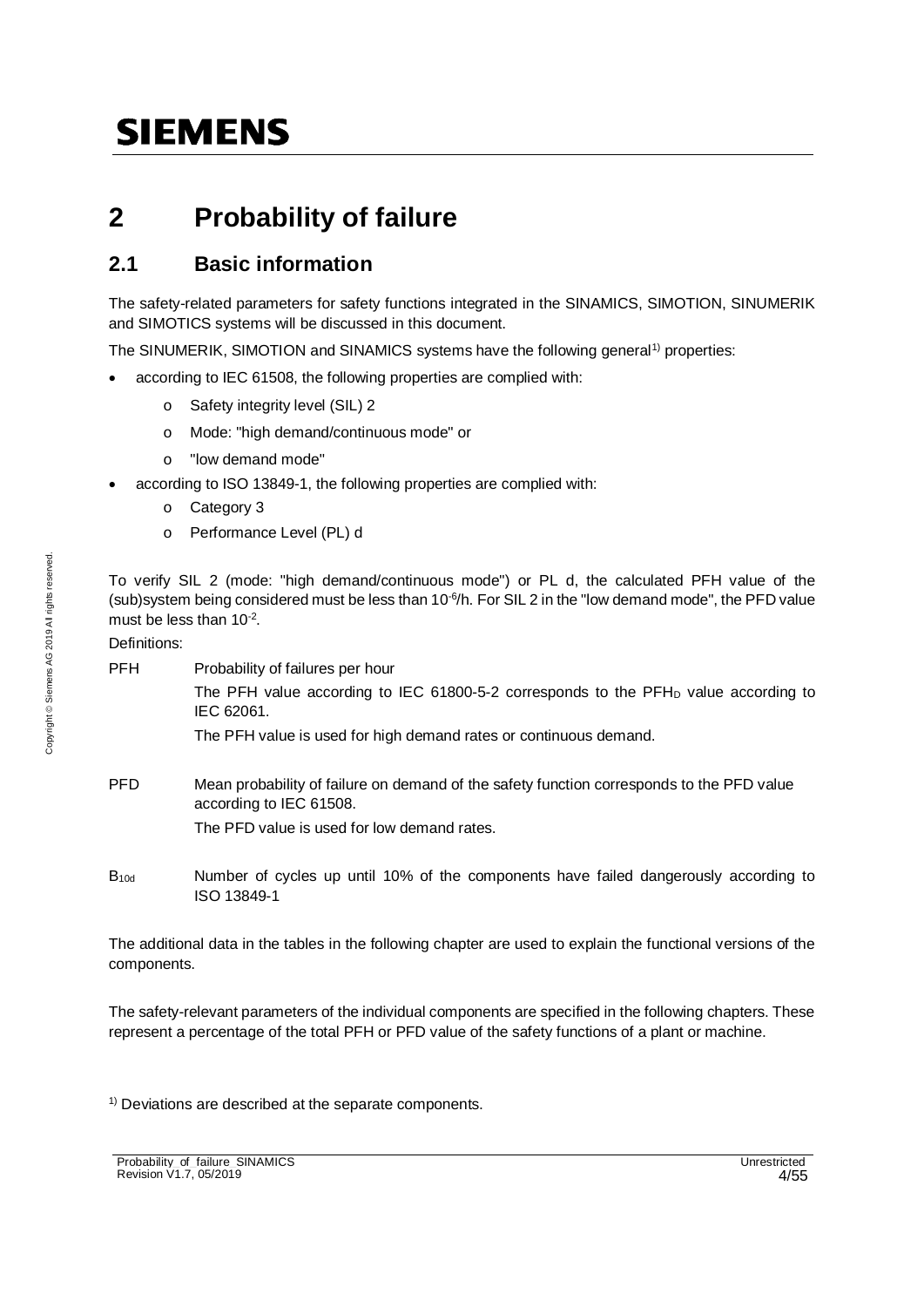The following time data are prerequisites for these values (valid for PFH and PFD):

- Mission time 20 years
- · Maximum diagnostic test interval 1 year (Maximum diagnostic test interval)

Safety-related peripherals and safety-related sensors and actuators have not been considered in these examples. The calculations refer solely to the SINAMICS/SINUMERIK/SIMOTION/SIMOTICS components contained in the diagrams.

The Safety Evaluation Tool (SET) will then be discussed in the next Chapter 7. You can quickly and reliably assess the safety functions of plants/machines using SET. In addition to the drive/control components listed in this document, SET also includes components for detecting and evaluating from Siemens DF and PD.

### **2.2 Calculating subsystem PFH or PFD values**

For a drive system, all safety-related axes controlled by a Control Unit must be identified first. If more than one Control Unit is in use, the safety-relevant axes must be identified separately and the calculation for each Control Unit must be made separately.

For each safety-related axis, the controlling Motor Module/Power Module is relevant from the point of view of safety. In the case of Double Motor Modules, whether the safety functions have been configured for both axes or just for one axis is also important for the PFH/PFD calculation.

Where encoderless motion monitoring is concerned, the PFH/PFD value listed in the table must also be considered.

For 2-encoder safety systems, the specified PFH/PFD value applies to both Sensor Modules involved.

For safety systems with 1 encoder, the corresponding PFH/PFD value must be applied as appropriate for the Sensor Module (SMC, SME, or the DRIVE-CLiQ motor being used).

The PFH/PFD values of all safety-related components must be added together for the subsystem under consideration (based on their actual number).

Further, for SIMOTION and SINUMERIK the following also applies:

A CX32 or NX is safety relevant, if at least one of the associated Motor Modules is safety relevant.

The NCU is safety relevant if system/drive-integrated safety components according to Chapter 5/6 of the "SINUMERIK Safety Integrated" Function Module are used on at least one of the directly assigned Motor Modules or controlled via NX. If the subsystem being considered only uses the drive-integrated safety functions according to Chapter 4 of the "SINUMERIK 840D sl /SINAMICS S120 Safety Integrated" Function Manual (only drive-integrated STO/SBC/SS1 via terminals), then the NCU is only relevant, if at least one of the associated Motor Modules (i.e. assigned to the internal control of the NCU) is safety relevant. Both application cases have different PFH values.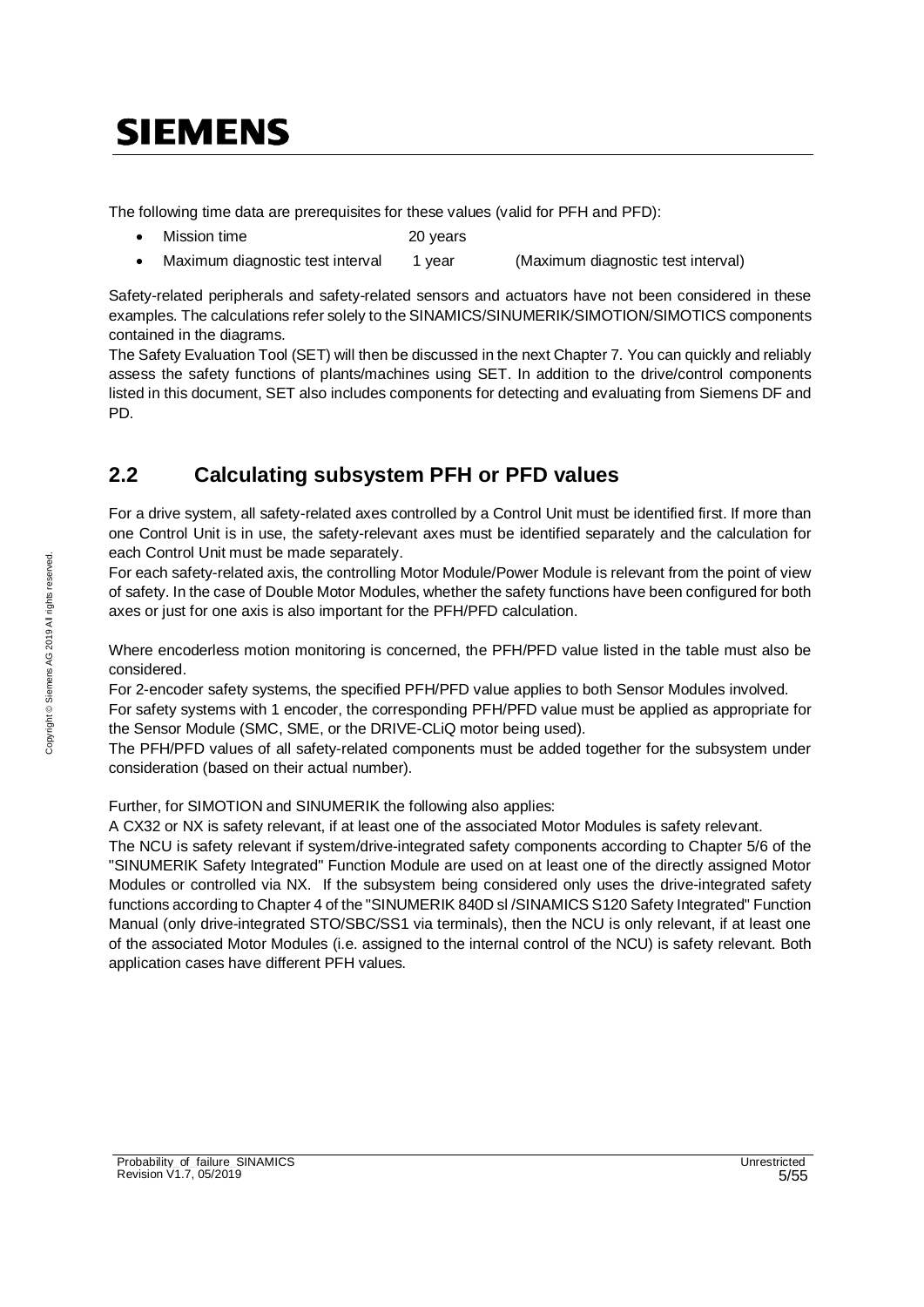As additional information for handling holding brakes, calculation examples for suspended/hanging (i.e. subject to gravity) axes are listed in the following document:

http://support.automation.siemens.com/WW/view/en/69870640

### **2.3 Supplementary conditions**

The specified failure probabilities only apply under the precondition that the secondary conditions for the diagnostic test (see the Function Manuals), including the diagnostic test interval, are maintained. The PFH/PFD values are only valid up to the specified mission time.

The PFH/PFD values are only valid under the precondition that the responses initiated by Safety Integrated in the event of an error (triggering a stop, activation of safe torque off STO, etc.) bring the process into a safe state or maintain the process in a safe state.

Please refer to the corresponding manuals for the components used for information about the properties of additional safety-relevant components, such as control systems, sensors and actuators (e.g. Emergency Stop buttons, protective door switches).

The PFH/PFD value calculated here only takes the risks posed by the components of the SINAMICS, SIMOTION, SINUMERIK and SIMOTICS systems into account. Where other components are directly related to the safety functions of the SINAMICS drives, these are taken into account using the example of SIRIUS safety relays or SIMATIC failsafe controllers. The sensor technology is shown in the example illustrations, but is not taken into account in the calculations, since the concrete wiring is very application specific.

### **3 Safety-related parameters for SINAMICS**

Only the drive components are considered in the following configuration examples. These are shown in boxes in the following diagrams.

The corresponding manufacturer's data should be used as basis to evaluate additional components. The Safety Evaluation Tool (SET) is available to evaluate safety systems, see Chapter 7.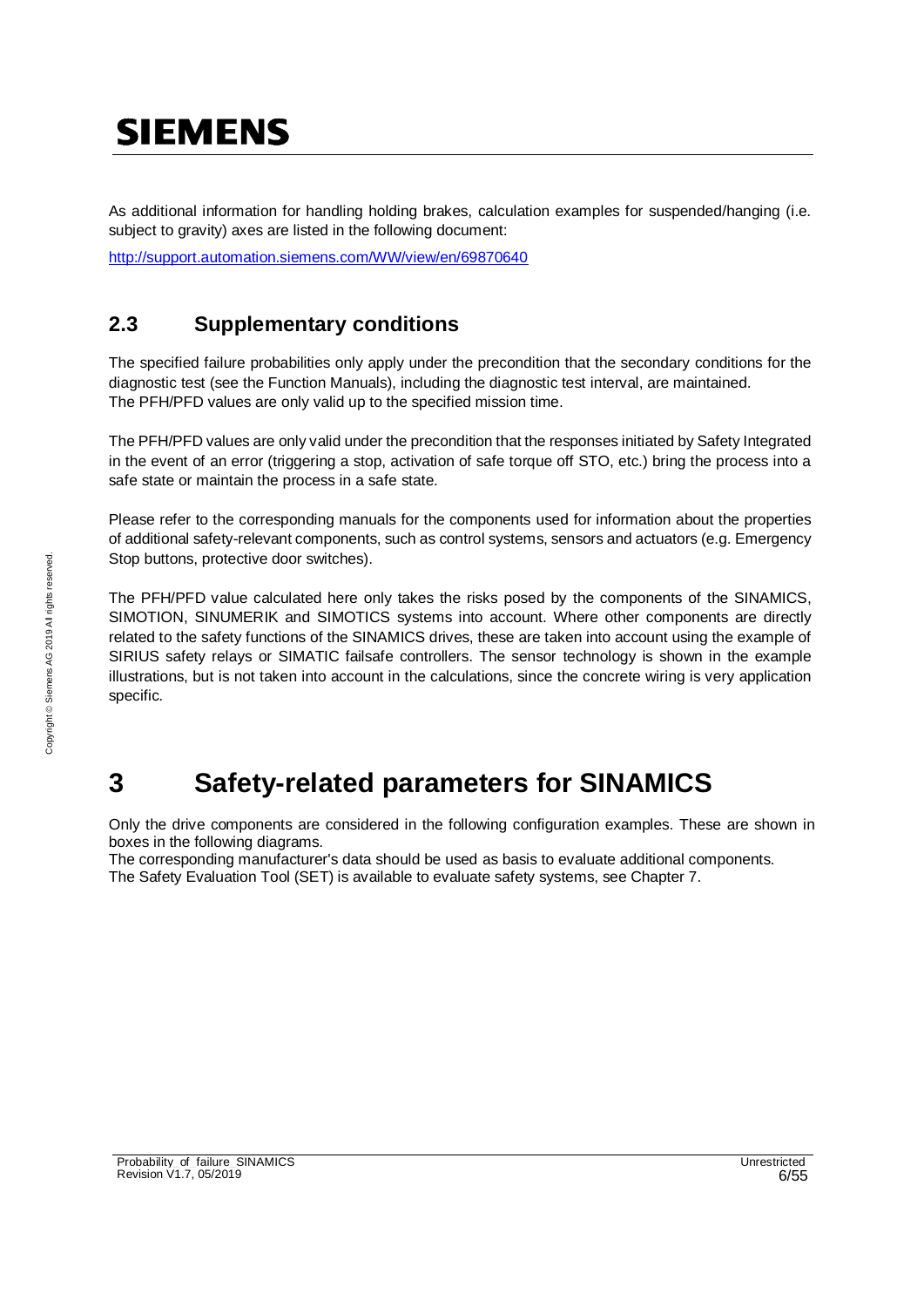### **3.1 SINAMICS G110M**

The following values can be applied to the complete converter. G110M supports applications with STO.

| Product                | Order number        | $PFH[10-9/h]$ | PFD [10-4] |
|------------------------|---------------------|---------------|------------|
| ICU240M USS/Modbus RTU | I6SL3544-xxxxx-xBxx | 50            | 50         |
| CU240M DP              | 6SL3544-xxxxx-xPxx  | 50            | 50         |
| CU240M PN              | I6SL3544-xxxxx-xFxx | 50            | 50         |
| CU240M AS-i            | 6SL3544-xxxxx-xMxx  | 50            | 50         |

Table 3-1

Configuration example:

The button in this example is directly connected to the F-DI of the converter. Alternatively, this can be connected to the distributed I/O; the signals are then transferred via PROFIsafe.



#### Figure 3-1

Assessment of safety relevance of components and assignment of PFH values:

| Subsystem function "Emergency Stop" STO (without Emergency Stop button)                     |                                            |              |  |
|---------------------------------------------------------------------------------------------|--------------------------------------------|--------------|--|
| <b>Component</b>                                                                            | <b>Description</b>                         | PFH [10-9/h] |  |
| CU                                                                                          | Control Unit CU240M PN                     | 50           |  |
| PM                                                                                          | Power Module PM240M                        |              |  |
|                                                                                             | PFH value of the subsystem or total system | 50           |  |
| This system example has a PFH value of 50*10 <sup>-9</sup> /h and fulfills the criteria for |                                            |              |  |
| SIL 2 and PL d $(< 10^{-6}/h$ ).                                                            |                                            |              |  |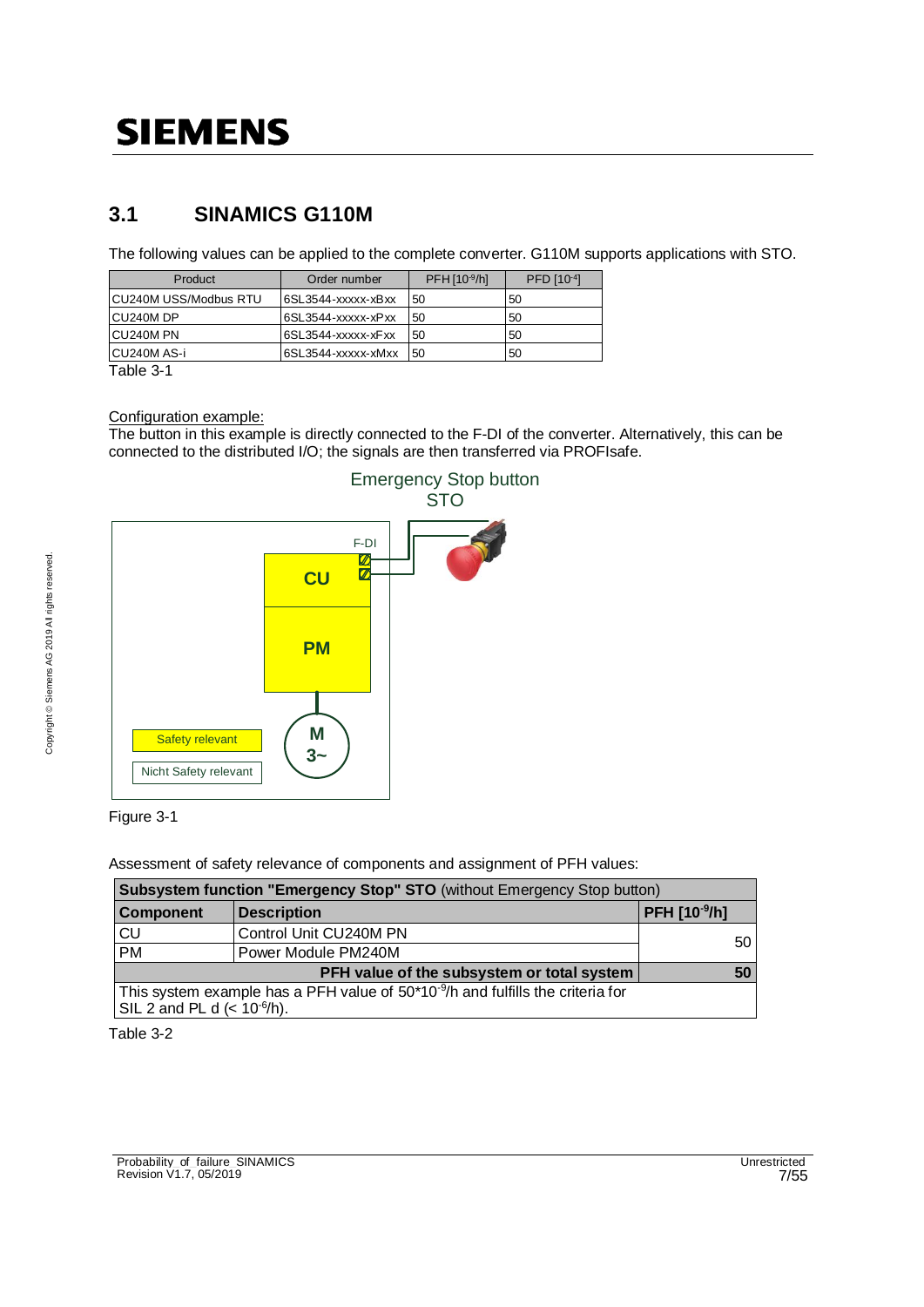### **3.2 SINAMICS G120 modular**

The following values can be used for a complete drive train, comprising the Control Unit, Power Module and Safe Brake Relay mentioned here. They are valid for Basic and Extended Functions without encoder.

| Product                                                             | Order number       | PFH [10-9/h] | PFD [10-4] |
|---------------------------------------------------------------------|--------------------|--------------|------------|
| CU240E-2                                                            | 6SL3244-0BB12-xxxx | 50           | 50         |
| <b>CU240E-2 F</b>                                                   | 6SL3244-0BB13-xxxx | 50           | 50         |
| CU240SF                                                             | 6SL3244-0BA21-xxxx | 50           | 50         |
| <b>CU250S-2</b>                                                     | 6SL3246-0BA22-xxxx | 50           | 50         |
| Power Module STO SIL3/PLe<br>PM240-2 Framesize D to F <sup>1)</sup> | without            | 5            | 5          |

Table 3-3

The Power Module based STO can be used in connection with the above-mentioned Control Units  $2<sup>nd</sup>$ generation (productlabeling with "-2") and from firmware version V4.7 SP3.

This PM-STO can be used in the following use cases:

- Using the PM-STO, the value with the footnote <sup>1)</sup> must be considered.
- Using the Control Unit based Safety Functions, the CU-based value in table 3-3 must be considered.
- Using the Control Unit based Safety Functions and also the PM-STO, both values must be considered, the CU-based value in table 3-3 and the value with the footnote  $^{1}$ .

In deviation to the general basics acording to chapter 2.1, the PM-STO has the following properties:

- according to IEC 61508:
	- o Safety integrity level (SIL) 3
- · According to ISO 13849-1:
	- o Category 3
	- o Performance Level (PL) e
- maximum diagnostic test interval: 3 months

The verification of SIL3 resp. PLe needs a PFH value smaller than 10-7/h resp. PFD value smaller than 10-<sup>3</sup> for the safeyt system.

#### Configuration example:

The two buttons in this example are directly connected to the fail-safe digital inputs (F-DI) of the converter. Alternatively, they can be connected to the distributed I/O. The signals are then transferred via PROFIsafe. In this case, the PFH values in the subsystems shown below, should be evaluated in the same way.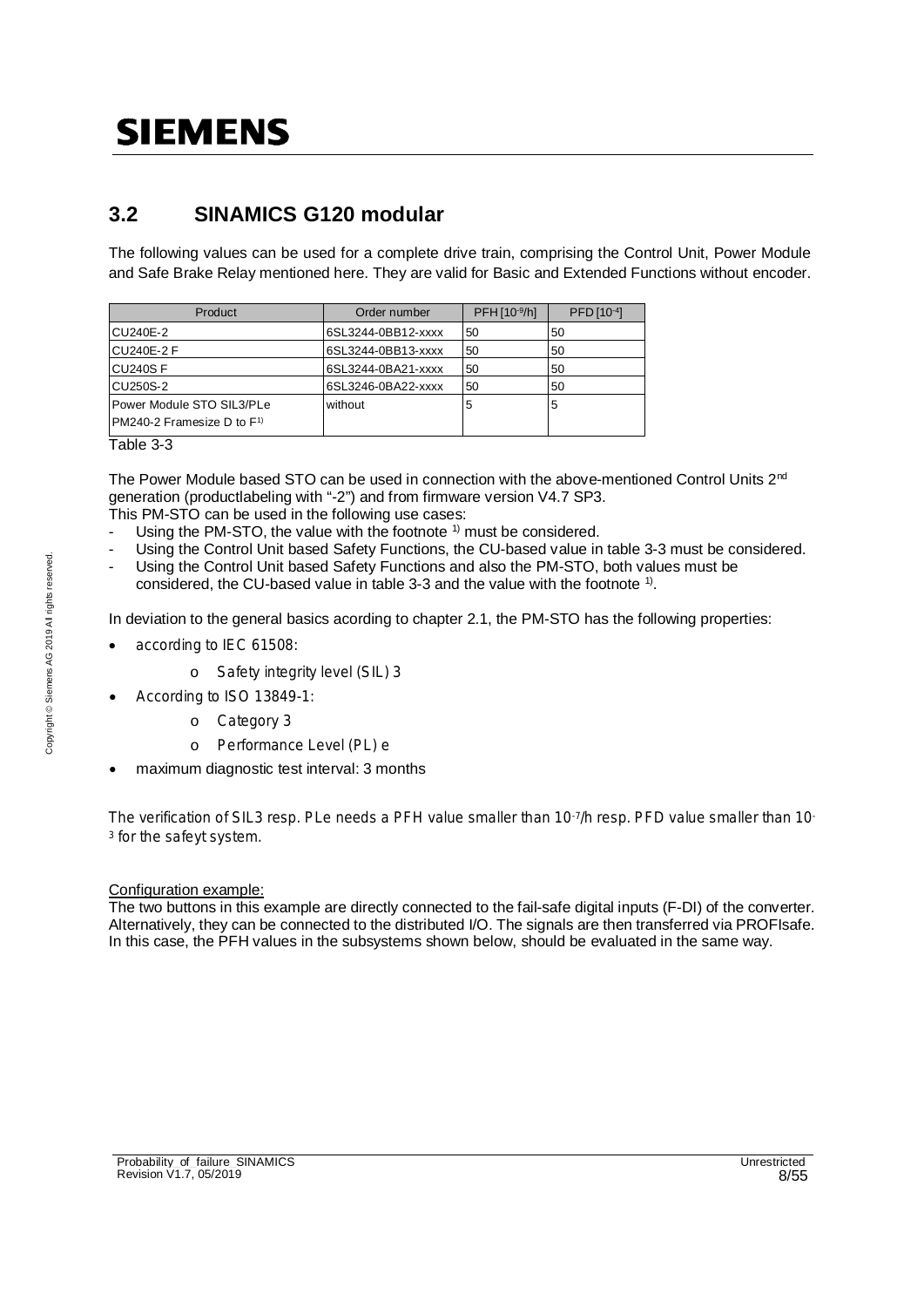For standard CUs (not the F-version), applications with STO are supported. The subsystem Emergency Stop is evaluated in the same way as shown in this example.



Assessment of safety relevance of components and assignment of PFH values:

| Subsystem function "Emergency Stop" STO (without Emergency Stop button)                                              |                                                                                                                                 |              |  |  |
|----------------------------------------------------------------------------------------------------------------------|---------------------------------------------------------------------------------------------------------------------------------|--------------|--|--|
| <b>Component</b>                                                                                                     | <b>Description</b>                                                                                                              | PFH [10-9/h] |  |  |
| CU                                                                                                                   | CU240E-2 PN F Control Unit                                                                                                      | 50           |  |  |
| <b>PM</b>                                                                                                            | PM240 Power Module                                                                                                              |              |  |  |
|                                                                                                                      | PFH value of the subsystem or total system                                                                                      | 50           |  |  |
|                                                                                                                      | This system example has a PFH value of 50*10 <sup>-9</sup> /h and fulfills the criteria for<br>SIL 2 and PL d $(< 10^{-6/h})$ . |              |  |  |
|                                                                                                                      | Subsystem function "Setting up operation with limited speed" SLS without encoder                                                |              |  |  |
| (without safety switch)                                                                                              |                                                                                                                                 |              |  |  |
| <b>Component</b>                                                                                                     | <b>Description</b>                                                                                                              | PFH [10-9/h] |  |  |
| CU                                                                                                                   | CU240E-2 PN F Control Unit                                                                                                      | 50           |  |  |
| <b>PM</b>                                                                                                            | PM240 Power Module                                                                                                              |              |  |  |
|                                                                                                                      | PFH value of the subsystem or total system                                                                                      | 50           |  |  |
| This system example has a PFH value of $50*10*9/h$ and fulfills the criteria for<br>SIL 2 and PL d $(< 10^{-6}/h$ ). |                                                                                                                                 |              |  |  |
| Table 3-4                                                                                                            |                                                                                                                                 |              |  |  |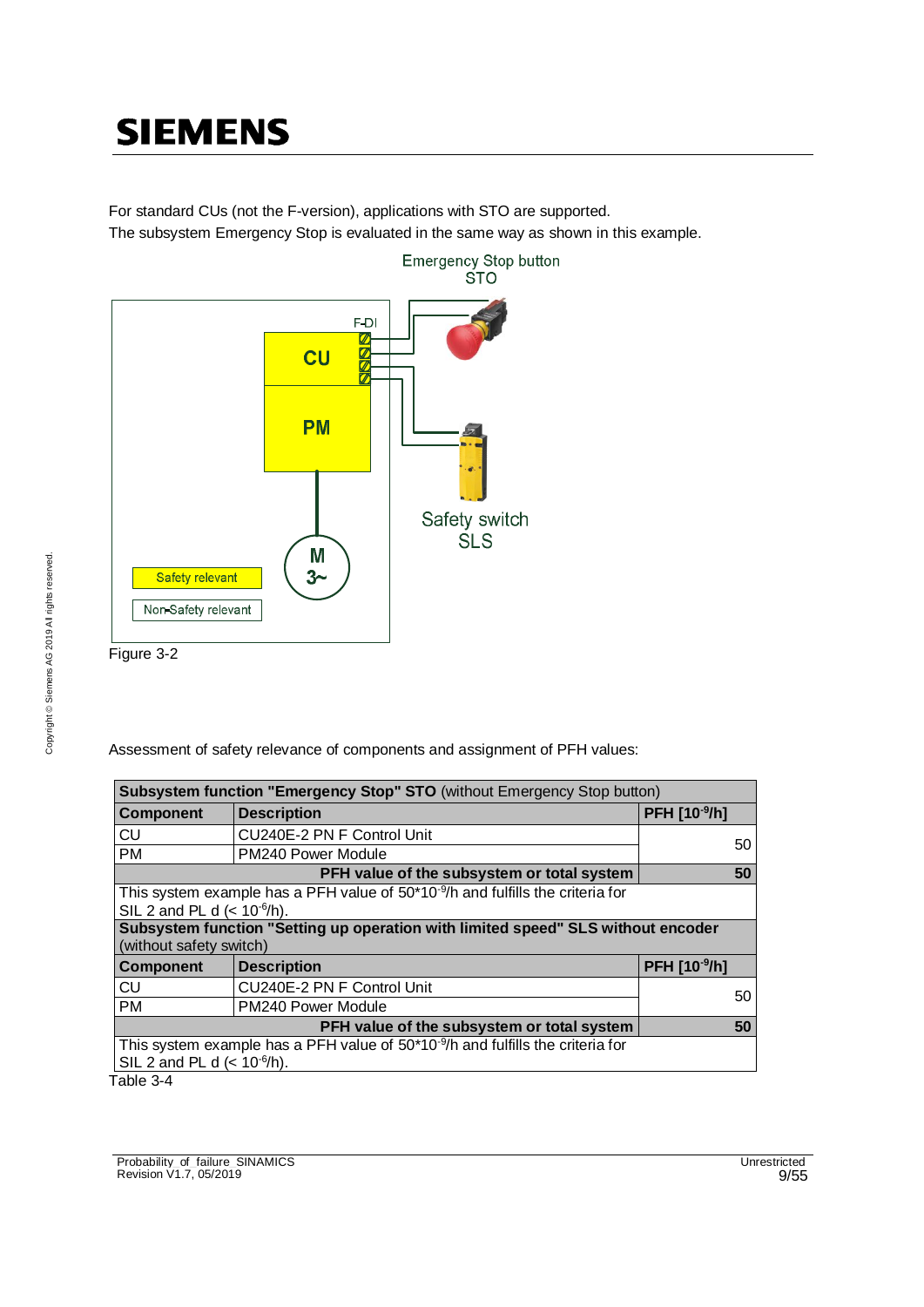### **3.3 SINAMICS G120C**

The following values can be applied to the complete converter. G120C supports applications with STO.

| Product                                   | Order number       | PFH [10-9/h] | PFD [10-4] |
|-------------------------------------------|--------------------|--------------|------------|
| IG120C USS/Modbus RTU_I6SL3210-xxxxx-xxBx |                    | 50           | 50         |
| G120C DP                                  | 6SL3210-xxxxx-xxPx | 50           | 50         |
| G120C PN                                  | 6SL3210-xxxxx-xxFx | 50           | 50         |
| G120C CAN                                 | 6SL3210-xxxxx-xxCx | 50           | 50         |
| — <u>II A —</u>                           |                    |              |            |

Table 3-5

#### Configuration example:

The button in this example is directly connected to the F-DI of the converter. Alternatively, this can be connected to the distributed I/O; the signals are then transferred via PROFIsafe.



#### Figure 3-3

Assessment of safety relevance of components and assignment of PFH values:

| Subsystem function "Emergency Stop" STO (without Emergency Stop button)                     |              |    |  |  |
|---------------------------------------------------------------------------------------------|--------------|----|--|--|
| <b>Component</b>                                                                            | PFH [10-9/h] |    |  |  |
| Converter                                                                                   | G120C        | 50 |  |  |
|                                                                                             | 50           |    |  |  |
| This system example has a PFH value of 50*10 <sup>-9</sup> /h and fulfills the criteria for |              |    |  |  |
| SIL 2 and PL d $(< 10^{-6}/h$ ).                                                            |              |    |  |  |
| $Table 3-6$                                                                                 |              |    |  |  |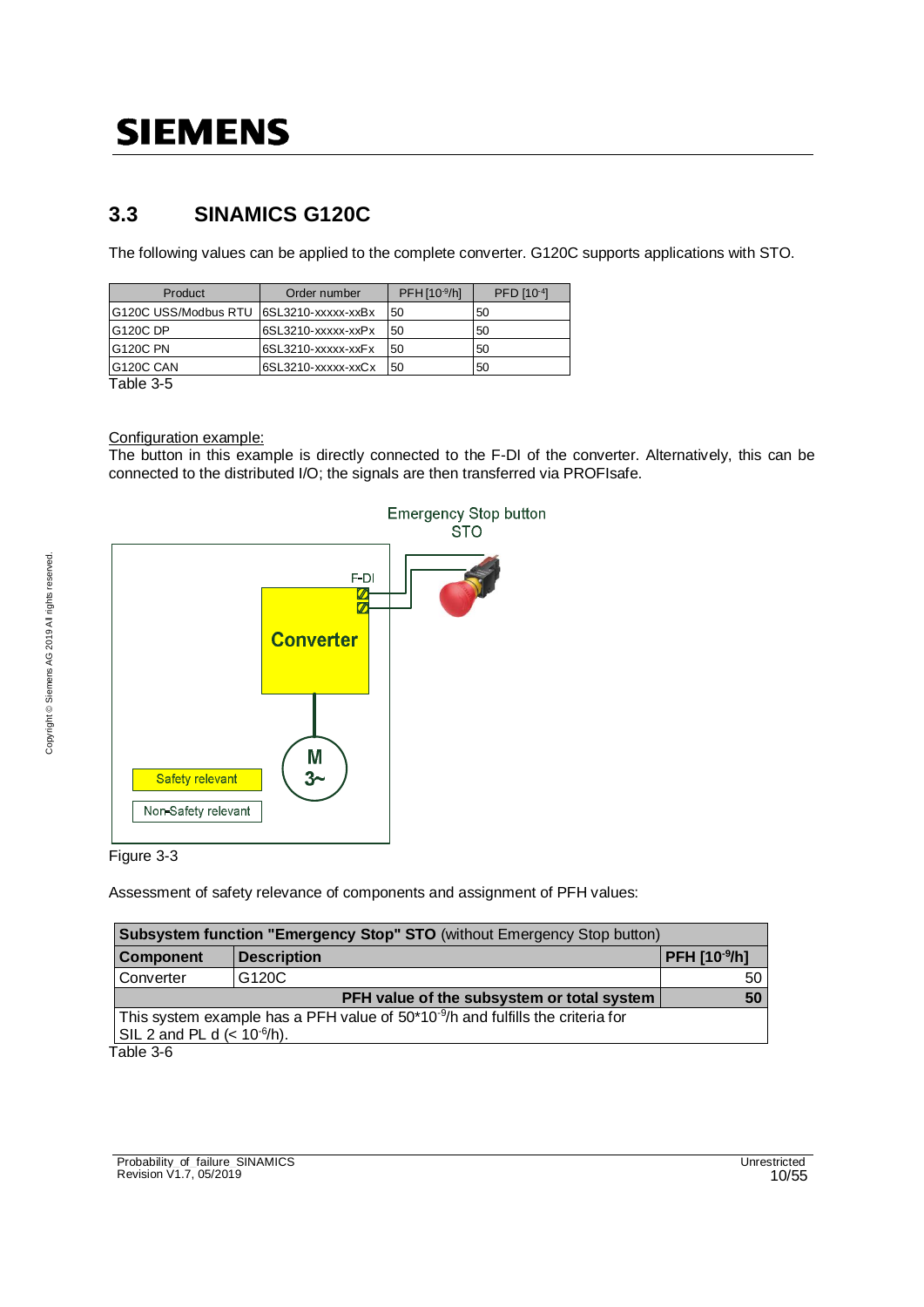### **3.4 SINAMICS G120D**

The following values are for a complete drive train, comprising the Control Unit and Power Module. They are valid for Basic and Extended Functions without encoder.

| Product      | Order number       | PFH [10-9/h] | PFD [10-4] |
|--------------|--------------------|--------------|------------|
| $CU240D - F$ | 6SL3544-0FA21-xxxx | 50           | 50         |
| CU240D-2     | 6SL3544-0FB20-xxxx | 50           | 50         |
| $CU240D-2-F$ | 6SL3544-0FB21-xxxx | 50           | 50         |
| $CU250D-2-F$ | 6SL3546-0FB21-xxxx | 50           | 50         |

Table 3-7

For a configuration example, see Chapter 3.1. The structure shown there with the CU and PM components, should be used in the same way for G120D.

For standard CUs (not the F-version), applications with STO are supported. The Emergency Stop subsystem is evaluated in the same way as shown in this example.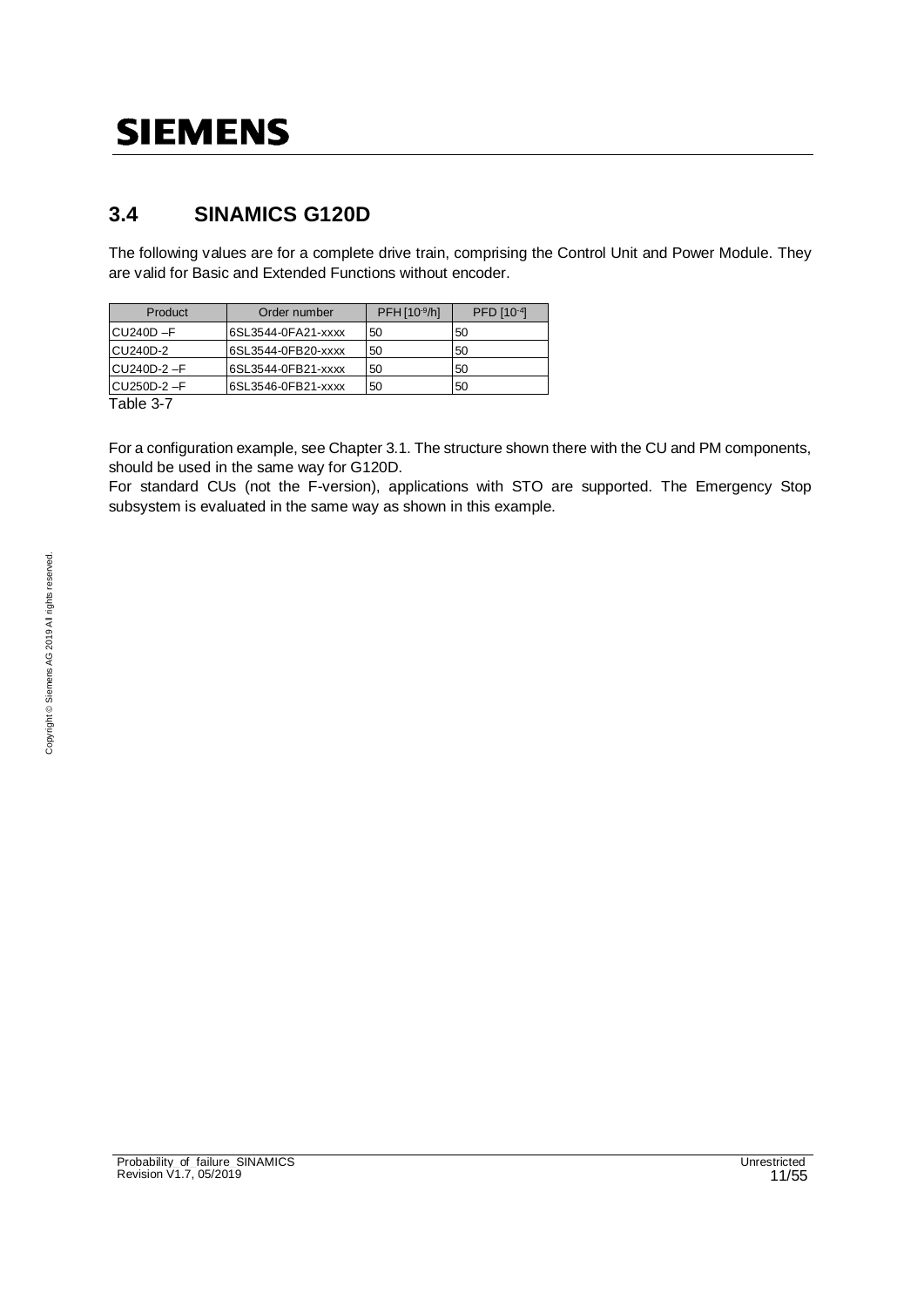### **3.5 SINAMICS G120P**

The Power Module PM240P-2 and PM330 (from function state FS: 04) provide shutdown pathes for hardware STO. The functions evaluate diagnosis of the sensors, control and diagnosis of the shutdown pathes will be executed by external components, e.g. safety relay or F-PLC.

The following values are for the Power Module without external system components.

| Product       | Order number       | PFH[10 <sup>9</sup> /h] | PFD [10-4] |
|---------------|--------------------|-------------------------|------------|
| PM240P-2      | 6SL3210-1Rxxx-xxL0 | 5                       |            |
| <b>PM330</b>  | 6SL3310-1Pxxx-xAA0 | 50                      | 50         |
| <b>PM330L</b> | 6SL3310-1Cxxx-xAA0 | 50                      | 50         |
| Table 3-8     |                    |                         |            |

The correct use of the external component mentioned above must be taken into account in the application.

Requirements for SIL 2/PL d

- · Suitable higher-level controls
	- o SIRIUS 3SK1: Single-channel static feedback loop
	- o SIRIUS 3SK2: Two-channel dynamic feedback loop
	- o SIMATIC: Feedback loop monitoring in the safety program
	- Forced checking procedure (test stop) once a year

Requirements for SIL 3/PL e

- Suitable higher-level controls
	- o SIRIUS 3SK1: Single-channel static feedback loop (permissible for inverters FSH and FSJ, not permissible for FSA ... FSG)
	- o SIRIUS 3SK2: Two-channel dynamic feedback loop
	- o SIMATIC: Feedback loop monitoring in the safety program
- Forced checking procedure (test stop) every 3 months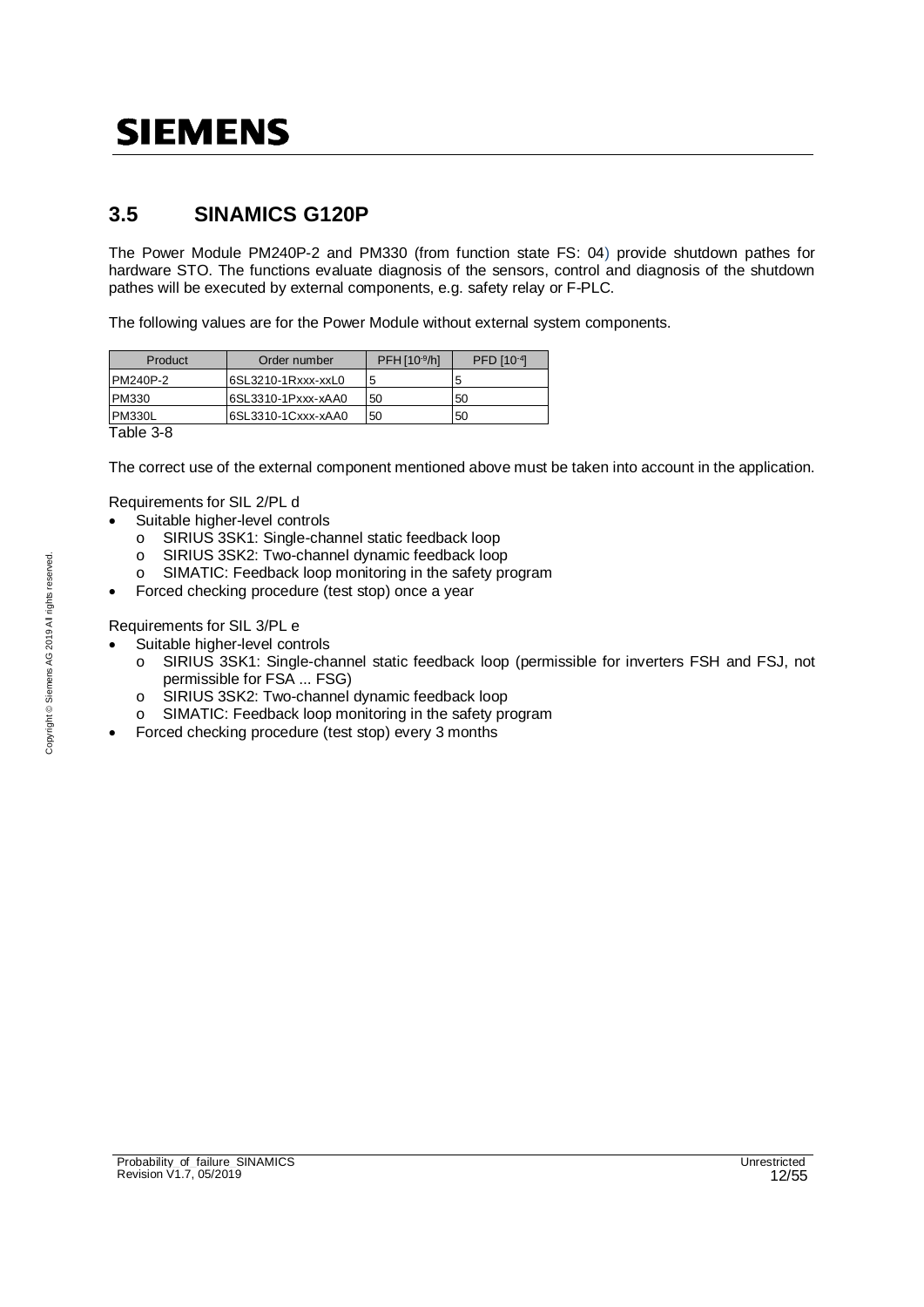In this example, the safety relay controls the shutdown paths of the PM240P-2. The feedback for diagnosis is fed back from the Control Unit to the safety relay via a digital output. The requirements for the safety function are SIL2. A single-channel safety relay with static feedback loop is used.





Assessment of safety relevance of components and assignment of PFH values:

| Subsystem function "Emergency Stop" STO (without Emergency Stop button)                    |                                            |                     |  |  |
|--------------------------------------------------------------------------------------------|--------------------------------------------|---------------------|--|--|
| <b>Component</b>                                                                           | <b>Description</b>                         | <b>PFH [10-9/h]</b> |  |  |
| Converter                                                                                  | Power Module PM240P-2                      | 51                  |  |  |
| Safety relay                                                                               | z.B. 3SK1111-xAB30                         | 17                  |  |  |
|                                                                                            | PFH value of the subsystem or total system | 6.7                 |  |  |
| This system example has a PFH value of 6.7*10 $\frac{9}{10}$ and fulfills the criteria for |                                            |                     |  |  |
| SIL 2 and PL d $(< 10^{-6}/h$ ).                                                           |                                            |                     |  |  |

Table 3-9

2. Example configuration:

In this example, the safety relay controls the shutdown paths of the PM240P-2. The feedback for diagnosis is fed back from the Control Unit to the safety relay via a digital output. The requirements for the safety function are SIL3. A two-channel safety relay with dynamic feedback loop is used.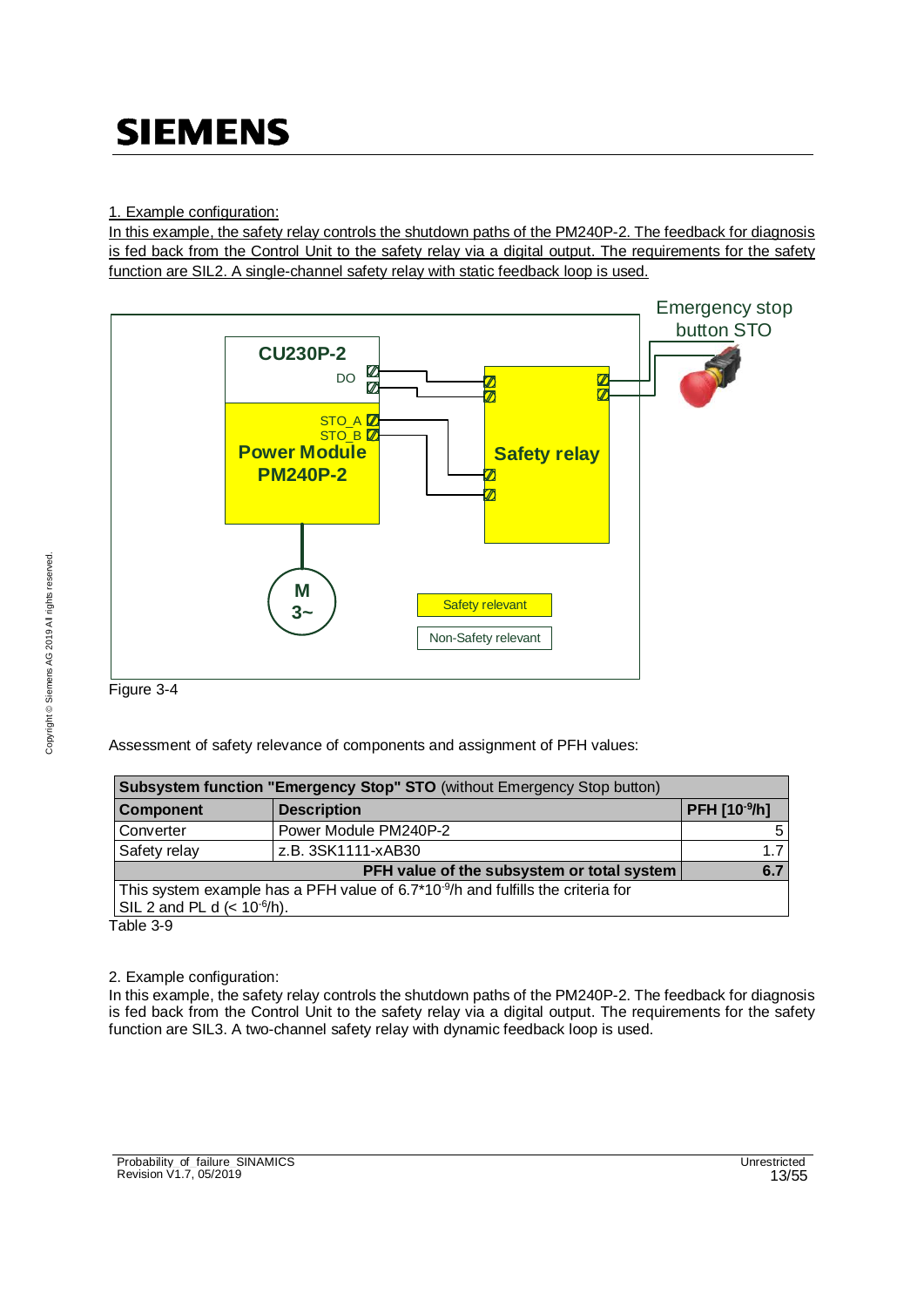

Figure 3-5

Assessment of safety relevance of components and assignment of PFH values:

| Subsystem function "Emergency Stop" STO (without Emergency Stop button)                       |                   |  |  |  |
|-----------------------------------------------------------------------------------------------|-------------------|--|--|--|
| <b>Description</b>                                                                            | PFH [10-9/h]      |  |  |  |
| Power Module PM240P-2                                                                         |                   |  |  |  |
| z.B. 3SK2112-xAA10                                                                            | 10.0              |  |  |  |
| PFH value of the subsystem or total system                                                    | $\overline{15.0}$ |  |  |  |
| This system example has a PFH value of 15.0*10 <sup>-9</sup> /h and fulfills the criteria for |                   |  |  |  |
| SIL 3 and PL e $(< 10^{-7/h})$ .                                                              |                   |  |  |  |
|                                                                                               |                   |  |  |  |

Table 3-10

3. Example configuration:

In this example, the safety relay controls the shutdown paths of the PM330. The feedback for diagnosis is fed back from the Power Module to the safety relay via the feedback signals. The requirements for the safety function are SIL3. A single-channel safety relay with static feedback loop is used.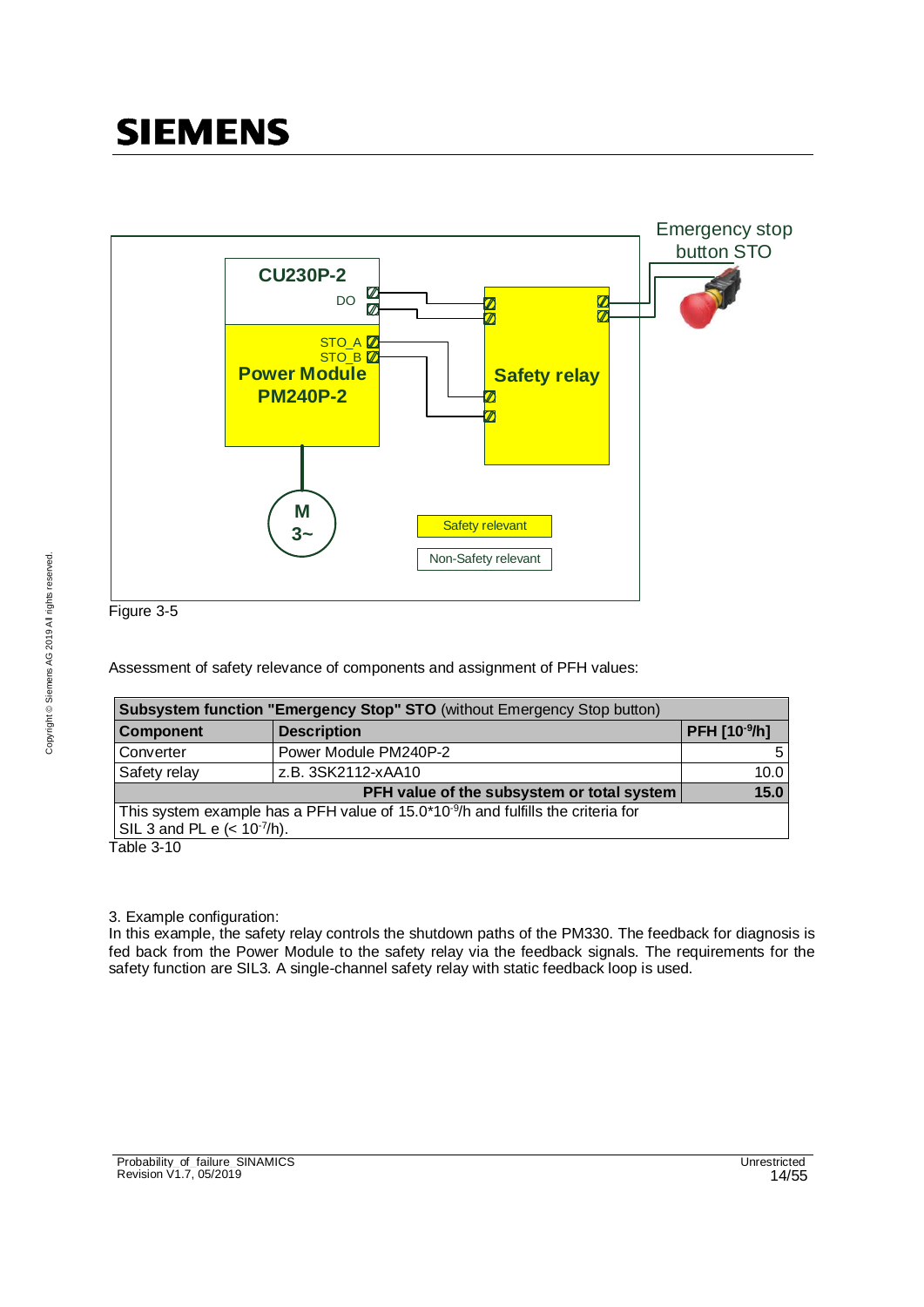

Figure 3-6

Assessment of safety relevance of components and assignment of PFH values:

| Subsystem function "Emergency Stop" STO (without Emergency Stop button)                                                                                           |                    |              |  |  |
|-------------------------------------------------------------------------------------------------------------------------------------------------------------------|--------------------|--------------|--|--|
| <b>Component</b>                                                                                                                                                  | <b>Description</b> | PFH [10-9/h] |  |  |
| Converter                                                                                                                                                         | Power Module PM330 | 50           |  |  |
| Safety relay                                                                                                                                                      | e.g. 3SK1111-xAB30 | 1.7          |  |  |
|                                                                                                                                                                   | 51.7               |              |  |  |
| PFH value of the subsystem or total system<br>This system example has a PFH value of $51.7*10-9/h$ and fulfills the criteria for<br>SIL 3 and PL e $(< 10-7/h)$ . |                    |              |  |  |

Table 3-11

The Power Module STO can be used in connection with the Control Unit CU230P-2 from firmware version V4.7 SP6.

In deviation to the general basics acording to chapter 2.1, the PM-STO has the following properties:

- · according to IEC 61508:
	- o Safety integrity level (SIL) 3
- · according to ISO 13849-1:
	- o Category 3
	- o Performance Level (PL) e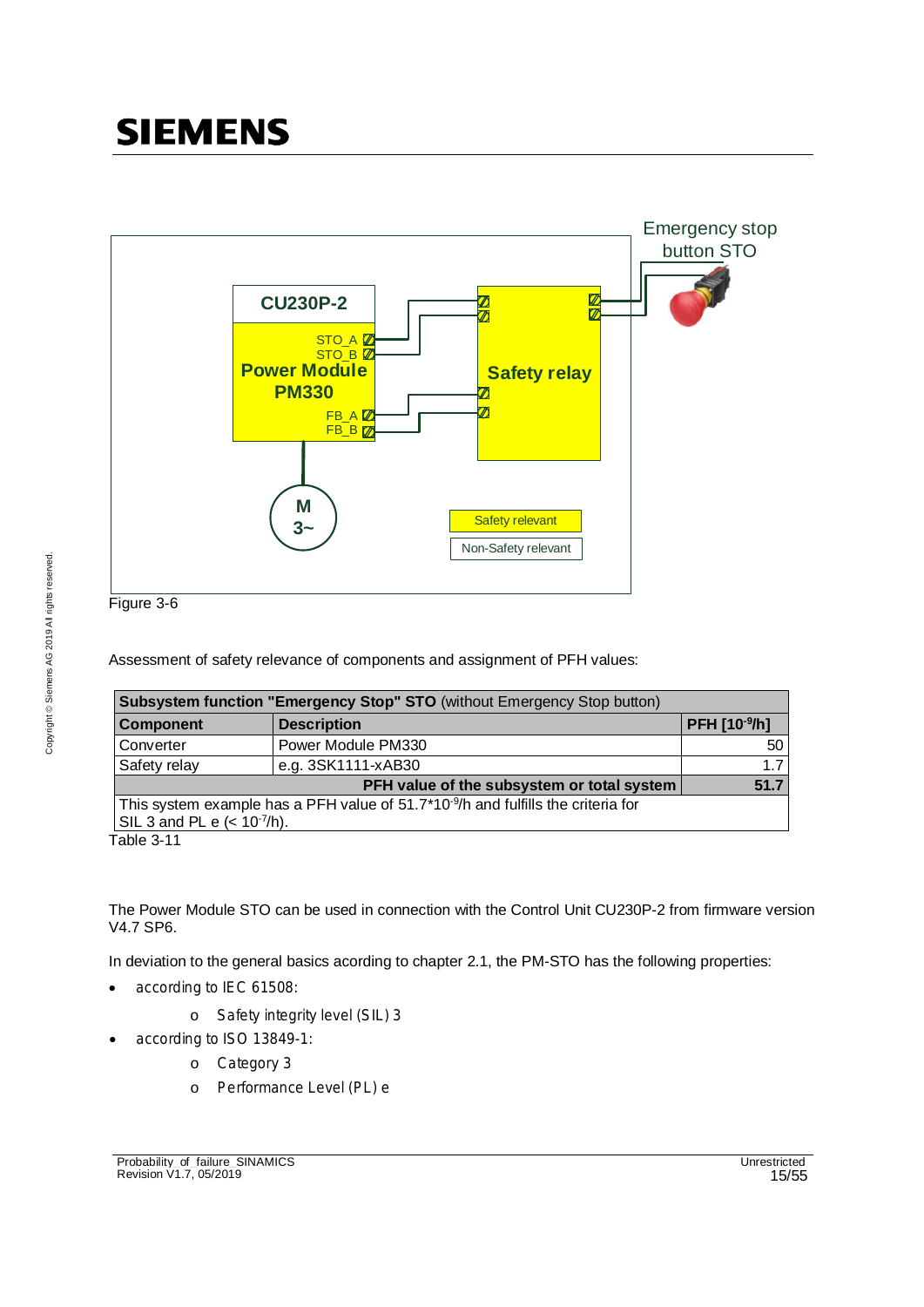### **3.6 SINAMICS G120X**

The G120X has the shutdown paths for a hardware STO. The safety (part) functions evaluation, diagnosis of the sensors, control and diagnosis of the shutdown paths are performed by external components, e.g. a safety relay or an F-PLC.

The following values apply to the G120X inverter. These values do not include any upstream system components, as these can be freely selected by the user according to the required safety (part) function. The STO switch-off of the G120X is completely implemented in hardware.

| Product    | Order number       | PFH[10 <sup>9</sup> /h] | PFD [10-4] |
|------------|--------------------|-------------------------|------------|
| G120X      | 6SL32x0-xYxxx-xUx0 | 50                      | 50         |
| Table 3-12 |                    |                         |            |

The correct use of the external component mentioned above must be considered in the application.

Requirements for SIL 2/PL d

- Suitable higher-level controls
	- o SIRIUS 3SK1: Single-channel static feedback loop
	- o SIRIUS 3SK2: Two-channel dynamic feedback loop
	- o SIMATIC: Feedback loop monitoring in the safety program
- Forced checking procedure (test stop) once a year

Requirements for SIL 3/PL e

- Suitable higher-level controls
	- o SIRIUS 3SK1: Single-channel static feedback loop (permissible for inverters FSH and FSJ, not permissible for FSA ... FSG)
	- o SIRIUS 3SK2: Two-channel dynamic feedback loop
	- o SIMATIC: Feedback loop monitoring in the safety program
- Forced checking procedure (test stop) every 3 months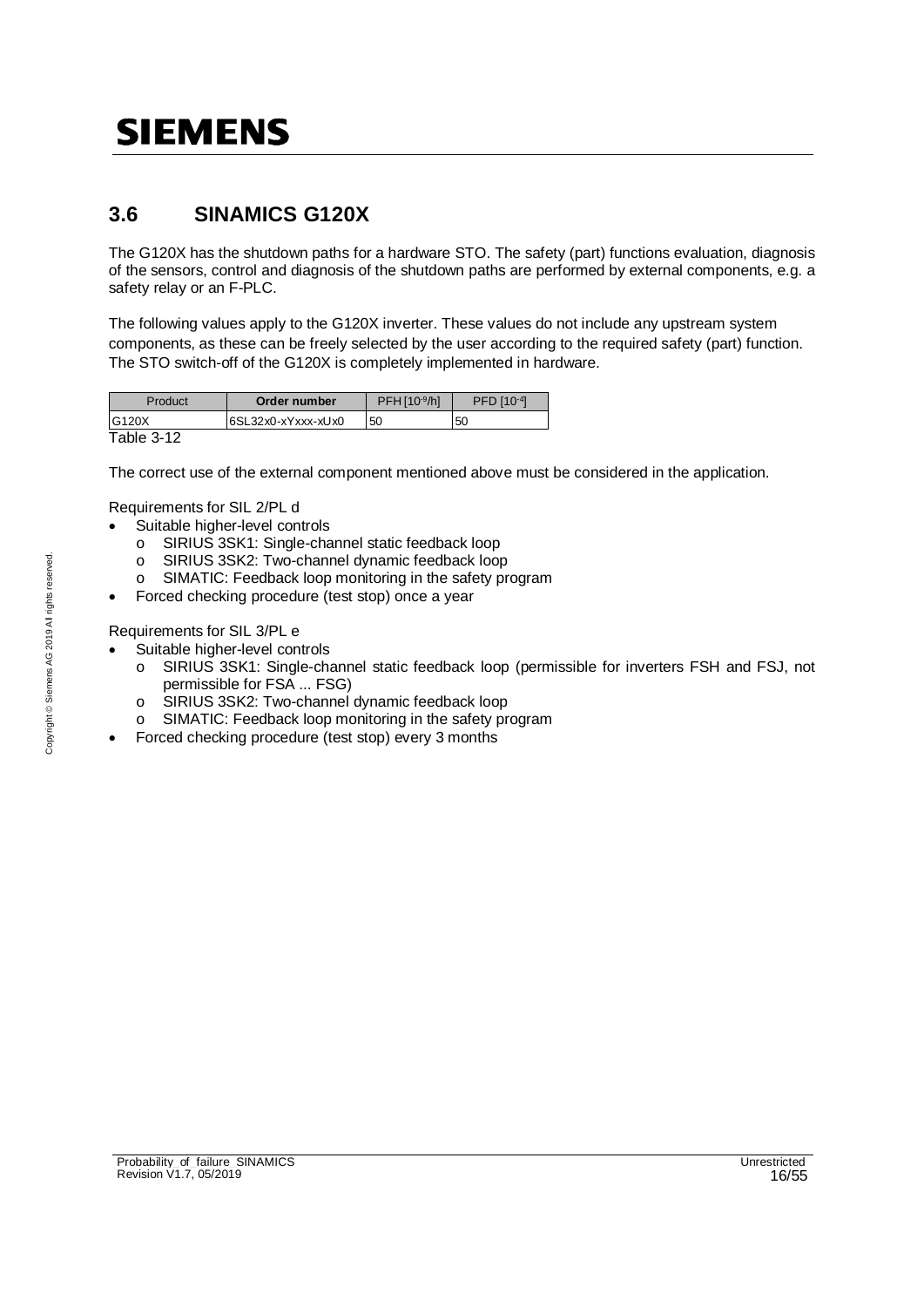In this example, the safety relay controls the shutdown paths of the G120X FSB. The feedback for diagnosis is fed back from the inverter to the safety relay via a digital output. The requirements for the safety function are SIL2. A single-channel safety relay with static feedback loop is used.



### Figure 3-7

Assessment of safety relevance of components and assignment of PFH values:

| Subsystem function "Emergency Stop" STO (without Emergency Stop button) |                                                                                               |              |  |  |
|-------------------------------------------------------------------------|-----------------------------------------------------------------------------------------------|--------------|--|--|
| <b>Component</b>                                                        | <b>Description</b>                                                                            | PFH [10-9/h] |  |  |
| Converter                                                               | G120X FSA  FSG                                                                                | 50           |  |  |
| Safety relay                                                            | e.g. 3SK1111-xAB30                                                                            | 1.7          |  |  |
|                                                                         | PFH value of the subsystem or total system                                                    | 51.7         |  |  |
|                                                                         | This system example has a PFH value of 51.7*10 <sup>-9</sup> /h and fulfills the criteria for |              |  |  |
| $\vert$ SIL 2 and PL d (< 10 <sup>-6</sup> /h).                         |                                                                                               |              |  |  |
| $T = L_0 \cap A_1$                                                      |                                                                                               |              |  |  |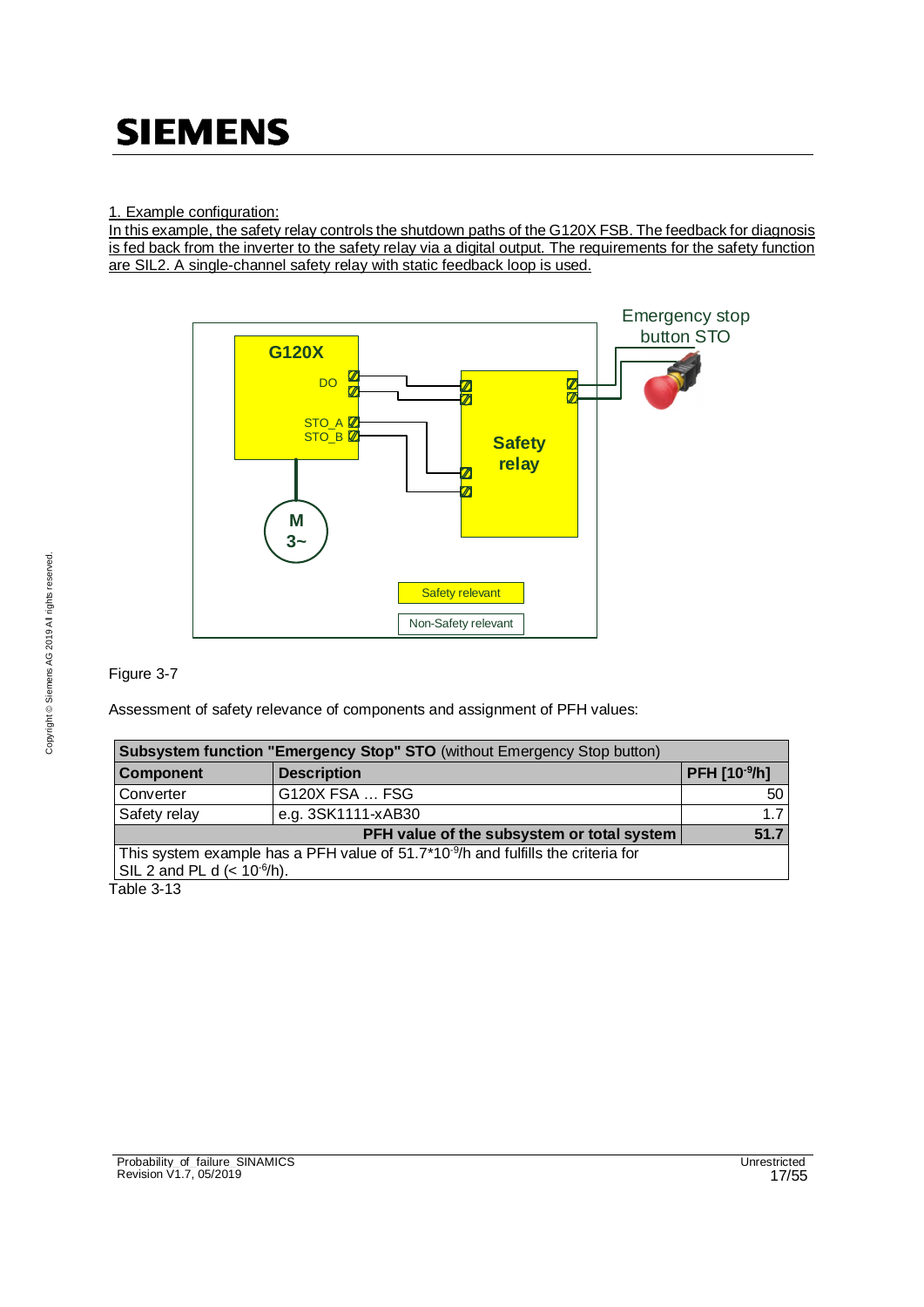In this example, the safety relay controls the shutdown paths of the G120X FSB. The feedback for diagnosis is fed back from the inverter to the safety relay via a digital output. The requirements for the safety function are SIL3. A two-channel safety relay with dynamic feedback loop is used.



#### Abbildung 3-8

Assessment of safety relevance of components and assignment of PFH values:

| Subsystem function "Emergency Stop" STO (without Emergency Stop button)                       |                                            |                |  |  |  |
|-----------------------------------------------------------------------------------------------|--------------------------------------------|----------------|--|--|--|
| <b>Component</b>                                                                              | <b>Description</b>                         | $PFH [10-9/h]$ |  |  |  |
| Converter                                                                                     | G120X FSA  FSG                             | -50            |  |  |  |
| Safety relay                                                                                  | e.g. 3SK2112-xAA10                         | 10.0           |  |  |  |
|                                                                                               | PFH value of the subsystem or total system | 60.0           |  |  |  |
| This system example has a PFH value of 60.0*10 <sup>-9</sup> /h and fulfills the criteria for |                                            |                |  |  |  |
| $\vert$ SIL 3 and PL e (< 10 <sup>-7</sup> /h).                                               |                                            |                |  |  |  |
| Table 2.44                                                                                    |                                            |                |  |  |  |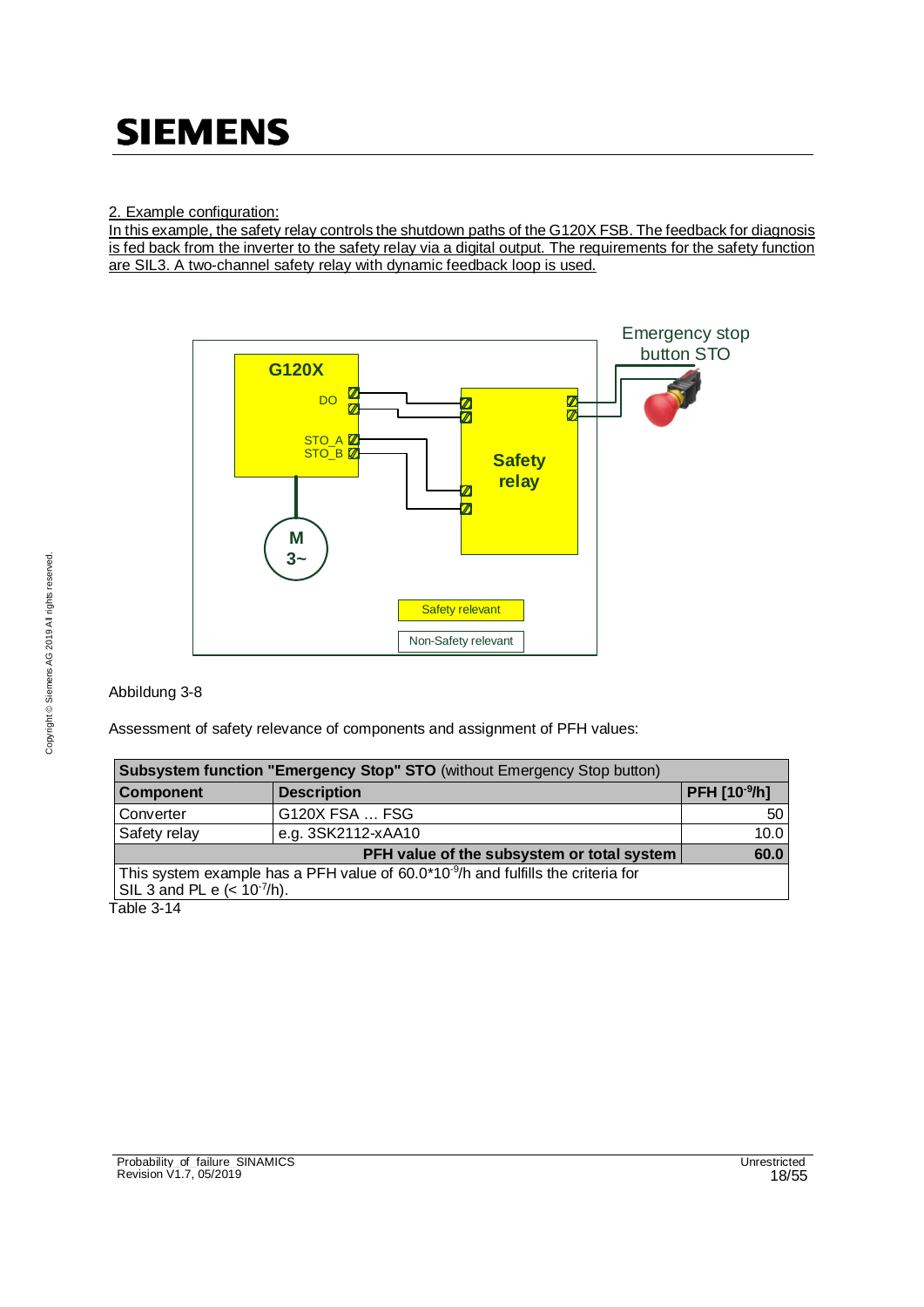In this example, the safety relay controls the shutdown paths of the G120X FSH. The feedback for diagnosis is fed back from the inverter to the safety relay via a digital output. The requirements for the safety function are SIL3. A single-channel safety relay with static feedback loop is used.



#### Abbildung 3-9

Assessment of safety relevance of components and assignment of PFH values:

| Subsystem function "Emergency Stop" STO (without Emergency Stop button) |                                                                                               |              |  |  |
|-------------------------------------------------------------------------|-----------------------------------------------------------------------------------------------|--------------|--|--|
| <b>Component</b>                                                        | <b>Description</b>                                                                            | PFH [10-9/h] |  |  |
| Converter                                                               | G120X FSH  FSJ                                                                                | 50           |  |  |
| Safety relay                                                            | e.g. 3SK1111-xAB30                                                                            | 1.7          |  |  |
|                                                                         | PFH value of the subsystem or total system                                                    | 51.7         |  |  |
|                                                                         | This system example has a PFH value of 51.7*10 <sup>-9</sup> /h and fulfills the criteria for |              |  |  |
| $\vert$ SIL 3 and PL e (< 10 <sup>-7</sup> /h).                         |                                                                                               |              |  |  |
| しっしん つづら                                                                |                                                                                               |              |  |  |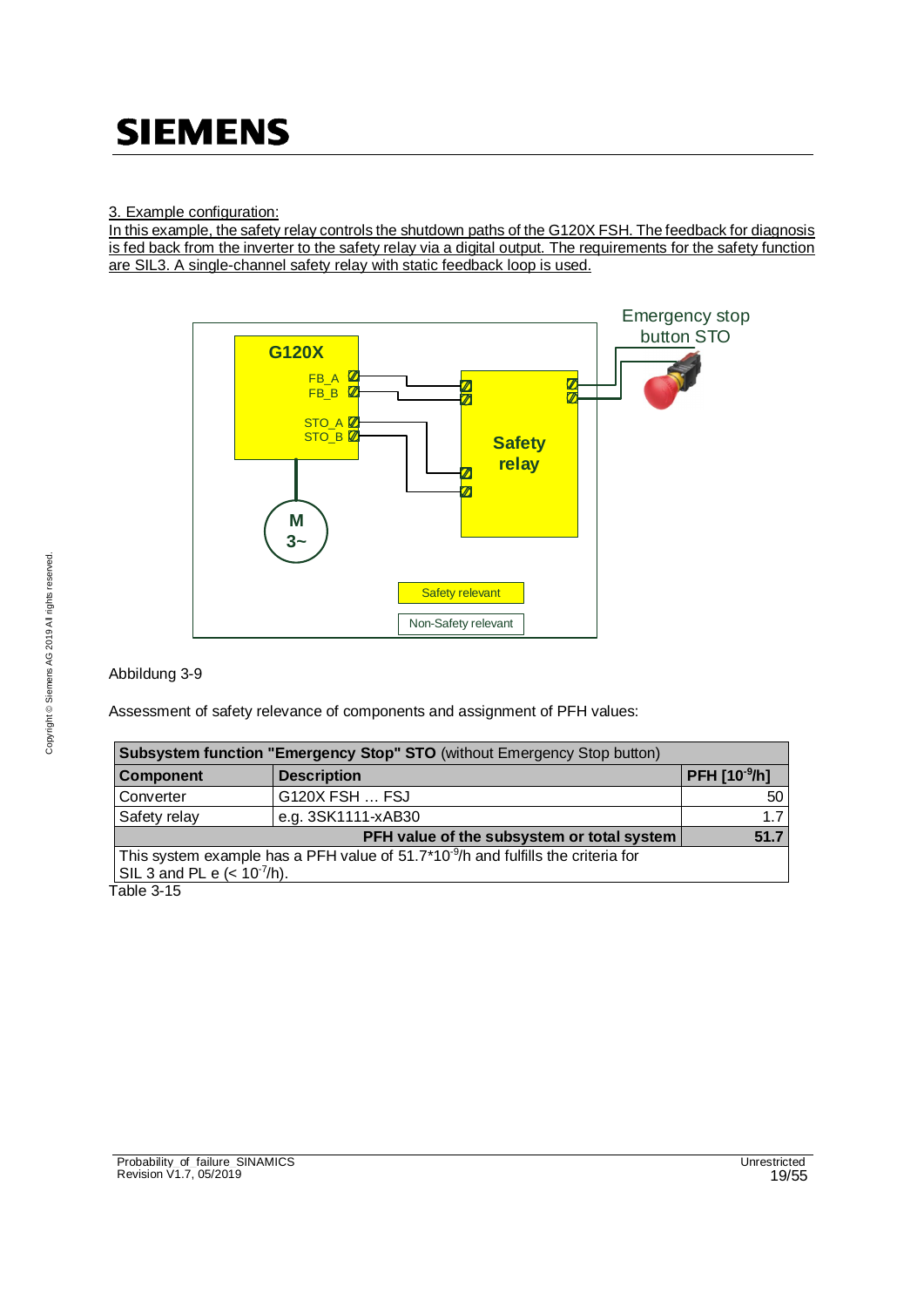### **3.7 SINAMICS G130**

The following values can be used for Basic Functions and Extended Functions.

| Product                                      | Order number       | PFH [10-9/h]   | PFD [10-4] | <b>Additional details</b>                                       |
|----------------------------------------------|--------------------|----------------|------------|-----------------------------------------------------------------|
| Control Unit CU320                           | 6SL3040-0MA00-0AA1 | 10             | 10         | --                                                              |
| Control Unit CU320-2 DP                      | 6SL3040-1MA00-0AA0 | 10             | 10         | --                                                              |
| Control Unit CU320-2 PN                      | 6SL3040-1MA01-0AA0 | 10             | 10         | --                                                              |
| Power Module in chassis format               | 6SL3310-1Gxxx-xxx3 | 14             | 14         | without SBC                                                     |
| Power Module in chassis format               | 6SL3310-1Gxxx-xxx3 | 15             | 15         | with SBC                                                        |
| Encoderless motion monitoring                | without            | 20             | 20         | --                                                              |
| SMC30 Sensor Module                          | 3SL3055-0AA00-5CAx | 100            | 100        | 2-encoder system (value is<br>valid for both<br>Sensor Modules) |
| Terminal Module TM54F                        | 6SL3055-0AA00-3BA0 | 38             | 38         | --                                                              |
| Safe Brake Adapter 230V AC<br>Actuated 1/h   | 6SL3355-2DX00-1AA0 | $\overline{2}$ | 2          | for using SBC                                                   |
| Safe Brake Adapter 230V AC<br>Actuated 1/min | 6SL3355-2DX00-1AA0 | 120            | 120        | for using SBC                                                   |

Table 3-16

#### Using the Safe Brake Adapter:

The failure rates of the Safe Brake Adapter are dependent on the frequency of actuation. Interpolation proportional to  $n_{op}$  is possible between the specified PFH values:

$$
PFH_{\text{SBA}}(n_{\text{op}}) = \frac{n_{\text{op}}}{\frac{1}{h}} * PFH_{\text{SBA}}\left(\frac{1}{h}\right) for \ 1/h \le n_{\text{op}} \le 1/min
$$

For infrequent actuation, PFH<sub>SBA</sub>(1/h) is also valid.

The interpolation is also analogously applicable for the PFD value.

#### Configuration example:

The two command devices in this example are directly connected to the (F-DI) of the converter system. Alternatively, they can be connected to the distributed I/O, and the signals are transferred to the drive via PROFIsafe. In this case, the PFH values in the subsystems shown below, should be evaluated in the same way.

#### Note regarding 2-encoder systems:

In addition to the motor encoder, a machine encoder or a second motor encoder can be used as second encoder.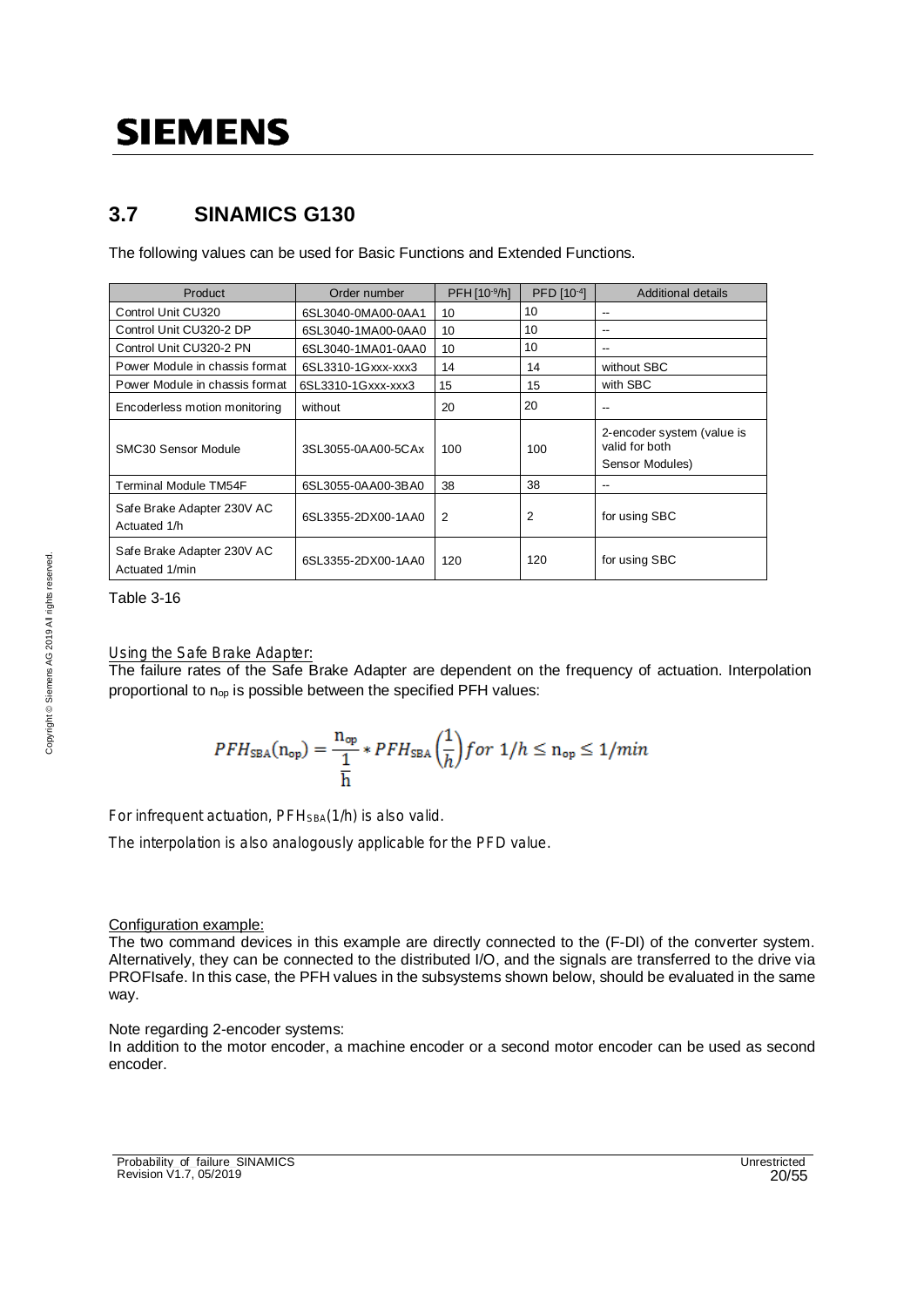



Assessment of safety relevance of components and assignment of PFH values:

| Subsystem function "Emergency Stop" STO (without Emergency Stop button) |                                                                                             |              |  |
|-------------------------------------------------------------------------|---------------------------------------------------------------------------------------------|--------------|--|
| Component                                                               | <b>Description</b>                                                                          | PFH [10-9/h] |  |
| CU                                                                      | Control Unit CU320-2                                                                        | 10           |  |
| PM                                                                      | G130 Power Module Chassis without SBC                                                       | 14           |  |
|                                                                         | PFH value of the subsystem or total system                                                  | 24           |  |
| SIL 2 and PL d $(< 10^{-6}/h)$ .                                        | This system example has a PFH value of 24*10 <sup>-9</sup> /h and fulfills the criteria for |              |  |
| (without safety switch)                                                 | Subsystem function "Setting up operation with limited speed" SLS                            |              |  |
| <b>Component</b>                                                        | <b>Description</b>                                                                          | PFH [10-9/h] |  |
| CU                                                                      | Control Unit CU320-2                                                                        | 10           |  |
| <b>PM</b>                                                               | G130 Power Module Chassis without SBC                                                       | 14           |  |
| <b>TM54 F</b>                                                           | <b>Terminal Module TM54F</b>                                                                | 38           |  |
| <b>HTL/TTL</b><br>encoders                                              | 2-encoder system with Sensor Modules SMC30                                                  | 100          |  |
|                                                                         | PFH value of the subsystem or total system                                                  | 162          |  |
| SIL 2 and PL d $(< 10^{-6}/h)$ .                                        | This system example has a PFH value of $162*10*9/h$ and fulfills the criteria for           |              |  |
| Table 3-17                                                              |                                                                                             |              |  |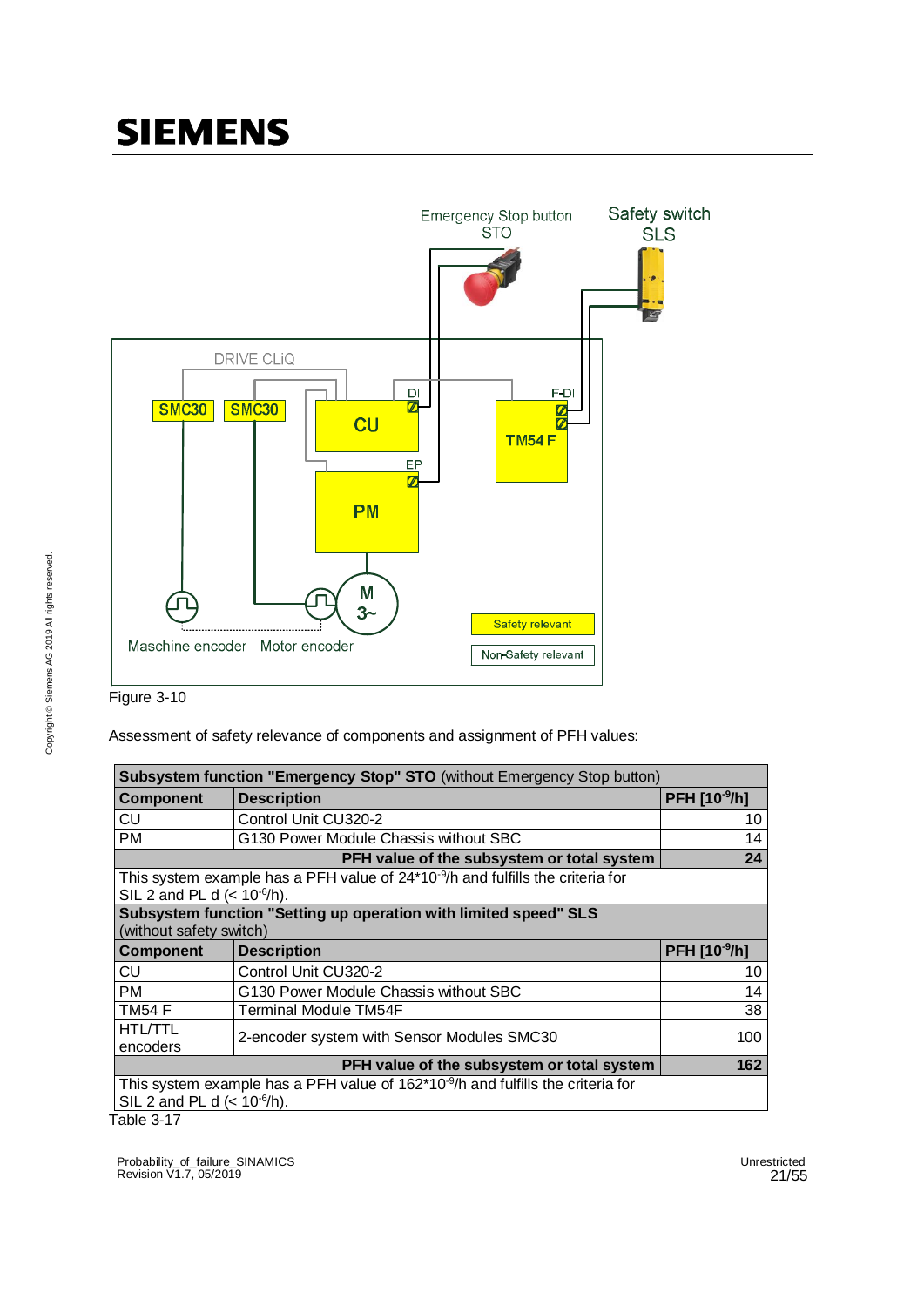### **3.8 SINAMICS G150**

The following values can be used for Basic Functions and Extended Functions.

| Product                                                     | Order number                | PFH [10-9/h]   | PFD [10-4]     | <b>Additional details</b>                                  |
|-------------------------------------------------------------|-----------------------------|----------------|----------------|------------------------------------------------------------|
| Converter<br>(CU320-2 DP + PM/MM)                           | 6SL3710-1Gxxx-xxx3          | 24             | 24             | without SBC                                                |
| Converter, 2x parallel connection<br>(CU320-2 DP + 2 PM/MM) | 6SL3710-2Gxxx-xxx3          | 38             | 38             | without SBC                                                |
| Converter<br>(CU320-2 DP + PM/MM)                           | 6SL3710-1Gxxx-xxx3          | 25             | 25             | with SBC                                                   |
| Converter, 2x parallel connection<br>(CU320-2 DP + 2 PM/MM) | 6SL3710-2Gxxx-xxx3          | 40             | 40             | with SBC                                                   |
| Converter<br>(CU320-2 PN + PM/MM)                           | 6SL3710-1Gxxx-xxx3-Z<br>K95 | 24             | 24             | without SBC                                                |
| Converter, 2x parallel connection<br>(CU320-2 PN + 2 PM/MM) | 6SL3710-2Gxxx-xxx3-Z<br>K95 | 38             | 38             | without SBC                                                |
| Converter<br>(CU320-2 PN + PM/MM)                           | 6SL3710-1Gxxx-xxx3-Z<br>K95 | 25             | 25             | with SBC                                                   |
| Converter, 2x parallel connection<br>(CU320-2 PN + 2 PM/MM) | 6SL3710-2Gxxx-xxx3-Z<br>K95 | 40             | 40             | with SBC                                                   |
| Encoderless motion monitoring                               | without                     | 20             | 20             | Not for 2x parallel connection                             |
| SMC30 Sensor Modules for<br>HTL/TTL encoders                | Options K50 and K52         | 100            | 100            | 2 encoder system (value applies<br>to both Sensor Modules) |
| Terminal Module for STO, SS1                                | Option K82 <sup>1)</sup>    | 0.5            | 0.5            |                                                            |
| <b>Terminal Module TM54F</b>                                | Option K87                  | 38             | 38             |                                                            |
| Safe Brake Adapter 230V AC<br>Actuated 1/h                  | Option K88                  | $\overline{2}$ | $\overline{2}$ | for using SBC                                              |
| Safe Brake Adapter 230V AC<br>Actuated 1/min                | Option K88                  | 120            | 120            | for using SBC                                              |

Table 3-18  $\frac{1}{1}$  maximum diagnostic test interval = 6 months

Note: The Control Unit is included in the values for the G150 converter.

#### Using the Safe Brake Adapter:

The failure rates of the Safe Brake Adapter are dependent on the frequency of actuation. Interpolation proportional to n<sub>op</sub> is possible between the specified PFH values:

$$
PFH_{\text{SBA}}(n_{\text{op}}) = \frac{n_{\text{op}}}{\frac{1}{h}} * PFH_{\text{SBA}}\left(\frac{1}{h}\right) \text{ for } 1/h \le n_{\text{op}} \le 1/min
$$

For infrequent actuation, PFH<sub>SBA</sub>(1/h) is also valid.

The interpolation is also analogously applicable for the PFD value.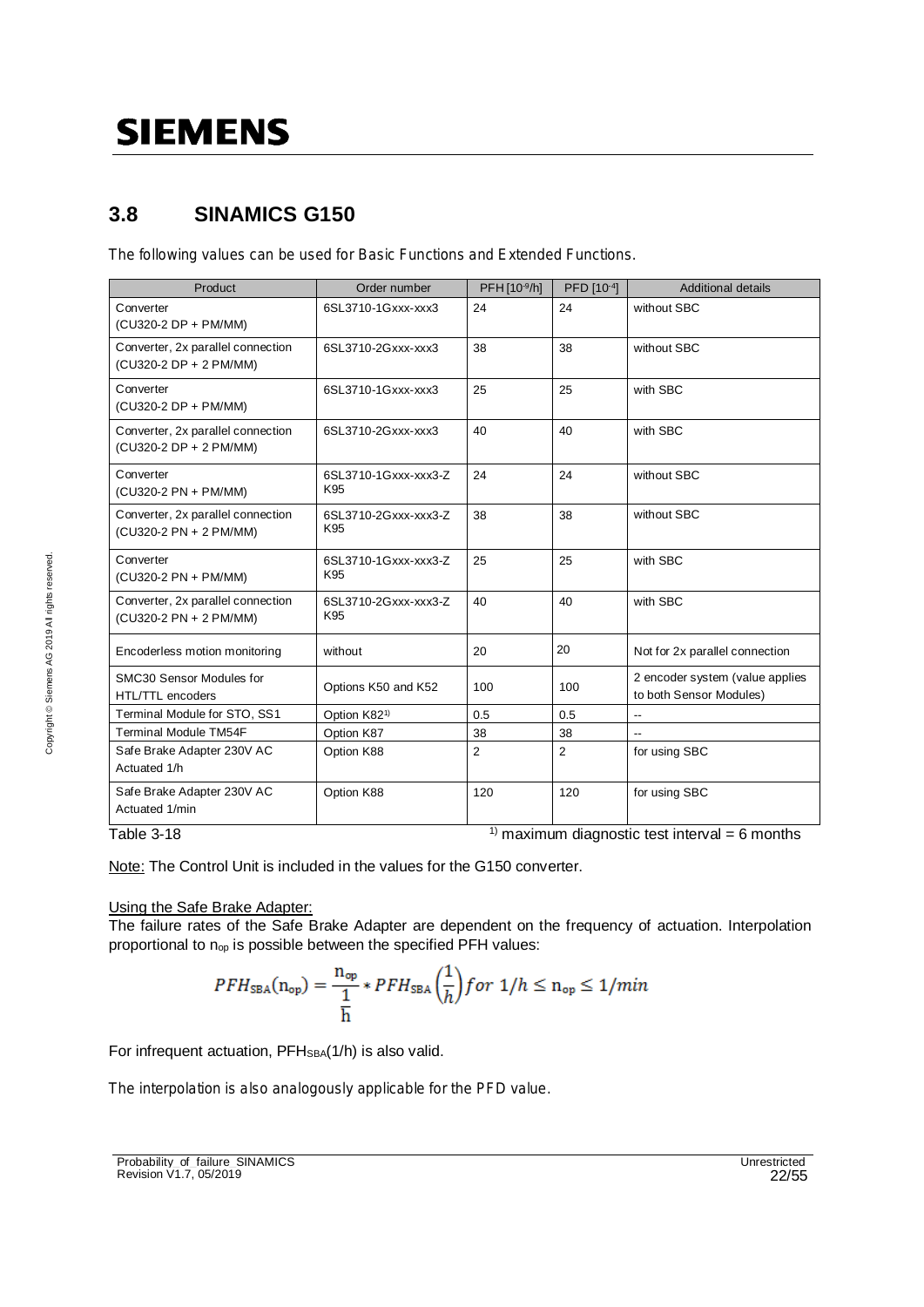### Configuration example:



Figure 3-11

Assessment of safety relevance of components and assignment of PFH values:

| button)                          | Subsystem function "Emergency Stop" SS1 time controlled (without Emergency Stop               |              |
|----------------------------------|-----------------------------------------------------------------------------------------------|--------------|
| <b>Component</b>                 | <b>Description</b>                                                                            | PFH [10-9/h] |
| $CU + PM$                        | G150 (CU320-2 + Power Module Chassis)                                                         | 24           |
| Terminal<br>module               | Option K82                                                                                    | 0.5          |
|                                  | PFH value of the subsystem or total system                                                    | 24.5         |
|                                  | This system example has a PFH value of 24.5*10 <sup>-9</sup> /h and fulfills the criteria for |              |
| SIL 2 and PL d $(< 10^{-6}/h$ ). |                                                                                               |              |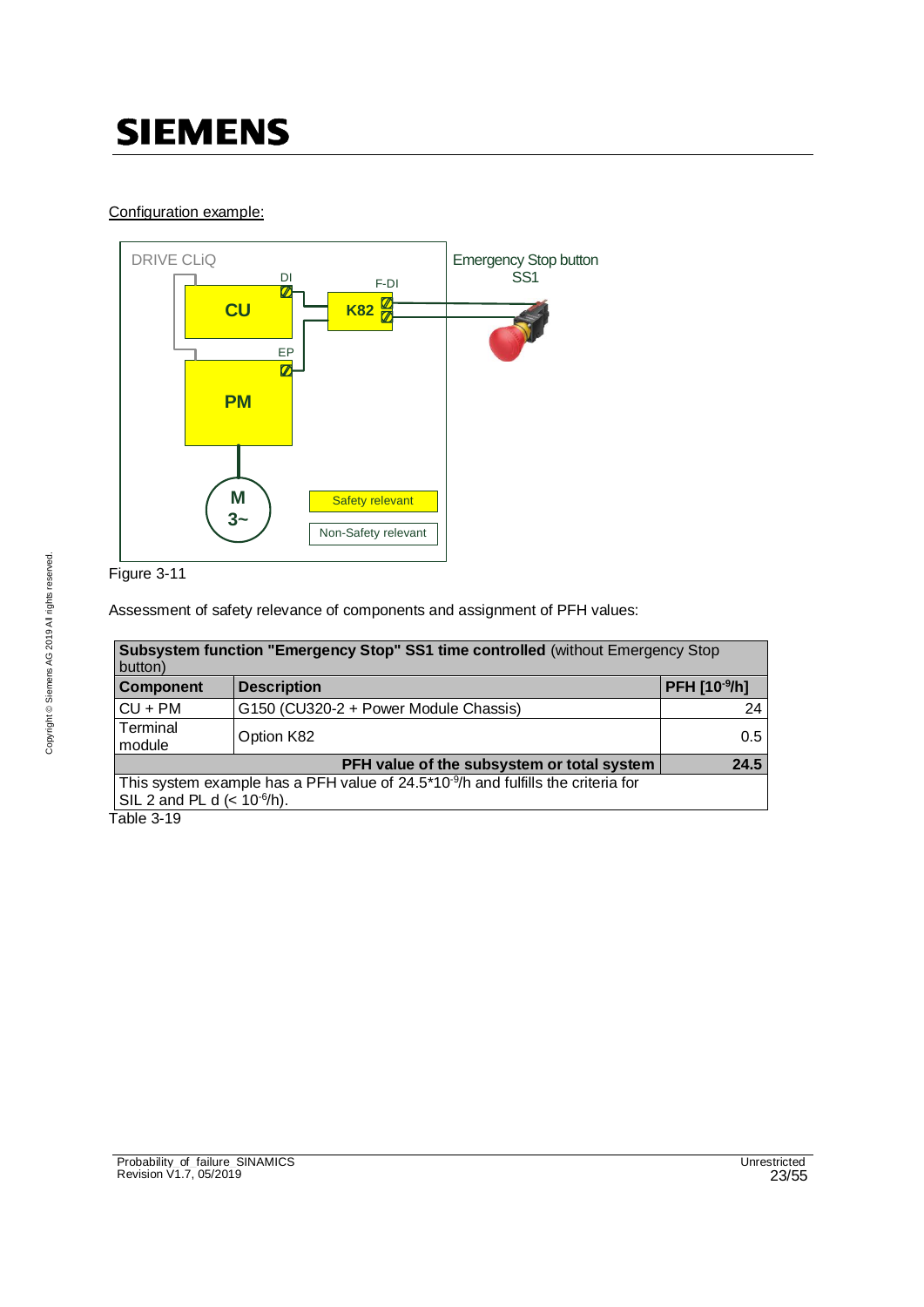### **3.9 SINAMICS G180**

The following values can be applied to the complete converter. G180 supports applications with STO. G180 supports the following specifications:

- o Shutdown with STO (single channel and double channel)
- o Shutdown with PTC (single channel) Thermistor monitoring by a converter integrated unit. The shutdown is executed via STO shutdown path.

G180 has the following properties:

- according to IEC 61508, the following properties are complied with:
	- o STO with Safety integrity level (SIL) 2
	- o PTC with Safety integrity level (SIL) 1
	- o Mode: "high demand/continuous mode" or
	- o "low demand mode"
- · according to ISO 13849-1, the following properties are complied with:
	- o STO with Category 3 and Performance Level (PL) d
	- o PTC with Category 2 and Performance Level (PL) c

| Product                      | Order number         | Numeric key converter type              | PFH110-9/hl | PFD [10-4] |
|------------------------------|----------------------|-----------------------------------------|-------------|------------|
| G180 STO single channel      | 6SE010/4x-xxxxx-xxxx | 2Txx-07 / 27xxx-xxx<br>$2Xxx-87xxx-xxx$ | 93.3        | 93,3       |
| G180 STO single channel      | 6SE017/8x-xxxxx-xxxx | 2Txx-77 / 87xxx-xxx                     | 266         | 266        |
| G180 STO double channel      | 6SE010/4x-xxxxx-xxxx | 2Txx-07 / 27xxx-xxx<br>2Xxx-87xxx-xxx   | 50,6        | 50,6       |
| G180 STO double channel      | 6SE017/8x-xxxxx-xxxx | 2Txx-77 / 87xxx-xxx                     | 224         | 224        |
| G180 with PTC single channel | 6SE010/4x-xxxxx-xxxx | 2Txx-07 / 27xxx-xxx<br>2Xxx-87xxx-xxx   | 140         | 140        |
| G180 with PTC single channel | 6SE017/8x-xxxxx-xxxx | 2Txx-77 / 87xxx-xxx                     | 313         | 313        |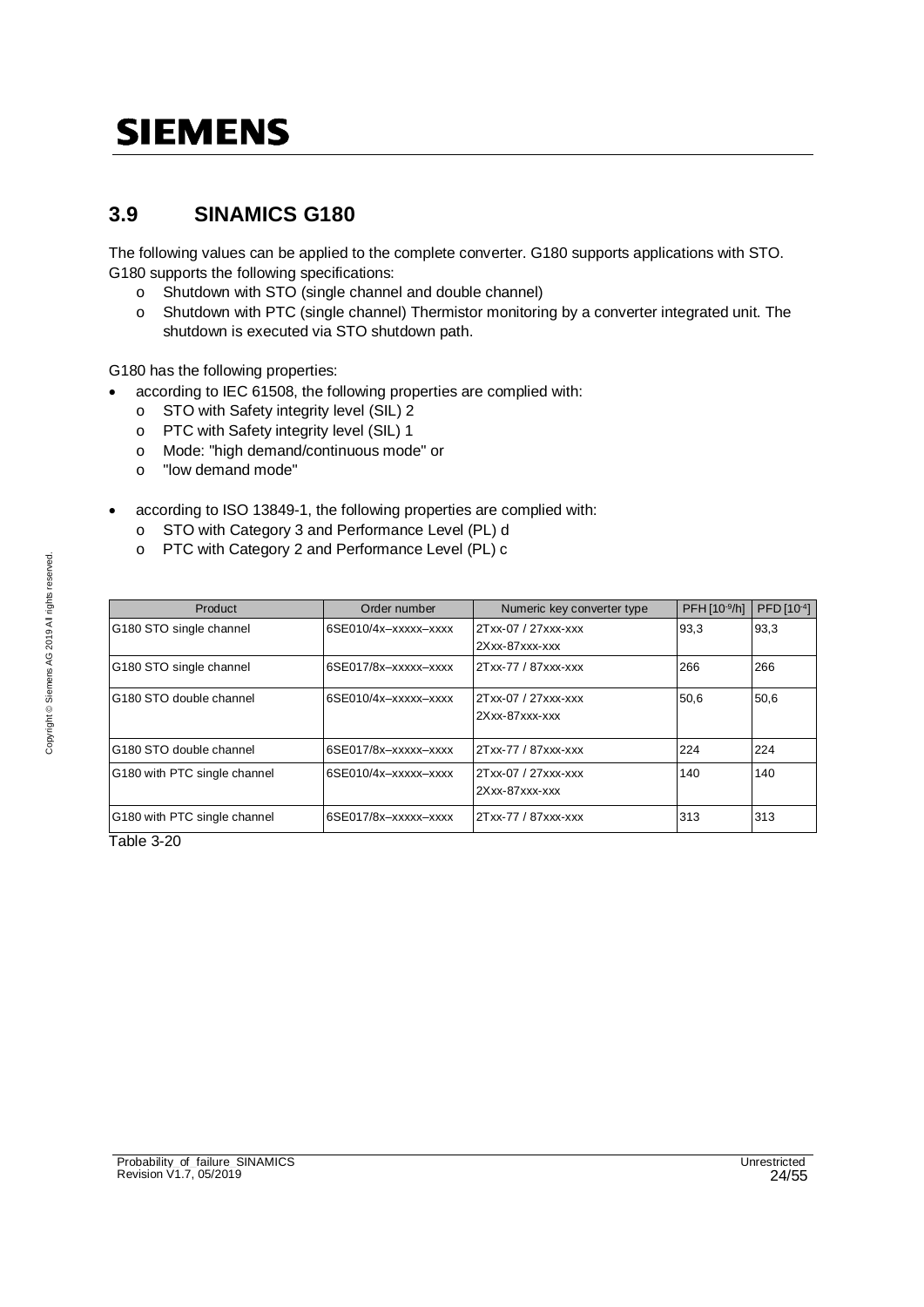### Configuration example:





Assessment of safety relevance of components and assignment of PFH values:

|                                                                                          | Subsystem function "Emergency Stop" STO (without Emergency Stop button)                                                     |              |  |  |  |
|------------------------------------------------------------------------------------------|-----------------------------------------------------------------------------------------------------------------------------|--------------|--|--|--|
| <b>Component</b>                                                                         | <b>Description</b>                                                                                                          | PFH [10-9/h] |  |  |  |
| Converter                                                                                | G180 double channel                                                                                                         | 50,6         |  |  |  |
|                                                                                          | PFH value of the subsystem or total system                                                                                  | 50,6         |  |  |  |
|                                                                                          | This system example has a PFH value of $50.6*10-9/h$ and conforms with the criteria for<br>SIL 2 and PL d $(< 10^{-6/h})$ . |              |  |  |  |
| <b>Subsystem function</b> "Thermal motor protection" PTC (without Emergency Stop button) |                                                                                                                             |              |  |  |  |
| <b>Component</b>                                                                         | <b>Description</b>                                                                                                          | PFH [10-9/h] |  |  |  |
| Converter                                                                                | G180 single channel                                                                                                         | 140          |  |  |  |
|                                                                                          | PFH value of the subsystem or total system                                                                                  | 140          |  |  |  |
| SIL 2 and PL d $(< 10^{-6/h})$ .                                                         | This system example has a PFH value of $140*10*9/h$ and conforms with the criteria for                                      |              |  |  |  |
| Tabelle 3-21                                                                             |                                                                                                                             |              |  |  |  |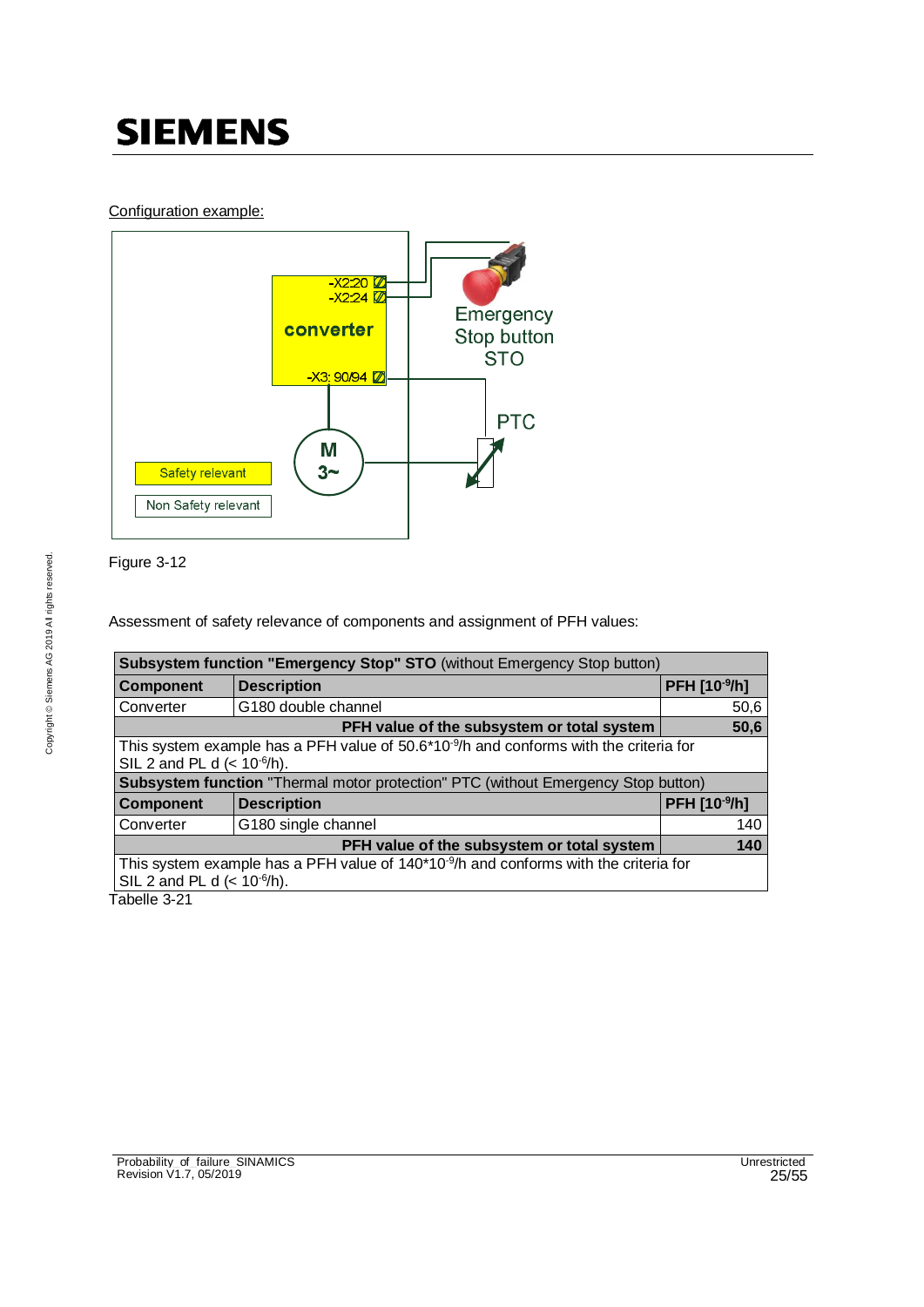### **3.10 SINAMICS V90**

The following values can be applied to the complete converter. V90 supports applications with STO via terminals.

| Product       | Order number            | $PFH$ $109/h$ | PFD [10-4] |
|---------------|-------------------------|---------------|------------|
| <b>V90 PN</b> | 6SL3210-5Fxxx-xUFx   50 |               | 50         |
| V90 USS       | 6SL3210-5Fxxx-xUAx 50   |               | 50         |
| ------        |                         |               |            |

Table 3-22

Configuration example:

The emergency stop button is directly connected to the F-DI of the converter.



**Emergency Stop button STO** 

Figure 3-13

Assessment of safety relevance of components and assignment of PFH values:

| Subsystem function "Emergency Stop" STO (without Emergency Stop button)                     |                                                   |  |  |  |
|---------------------------------------------------------------------------------------------|---------------------------------------------------|--|--|--|
| <b>Description</b>                                                                          | <b>PFH [10-9/h]</b>                               |  |  |  |
| V90                                                                                         | 50                                                |  |  |  |
|                                                                                             |                                                   |  |  |  |
| This system example has a PFH value of 50*10 <sup>-9</sup> /h and fulfills the criteria for |                                                   |  |  |  |
| $\vert$ SIL 2 and PL d (< 10 <sup>-6</sup> /h).                                             |                                                   |  |  |  |
|                                                                                             | <b>PFH value of the subsystem or total system</b> |  |  |  |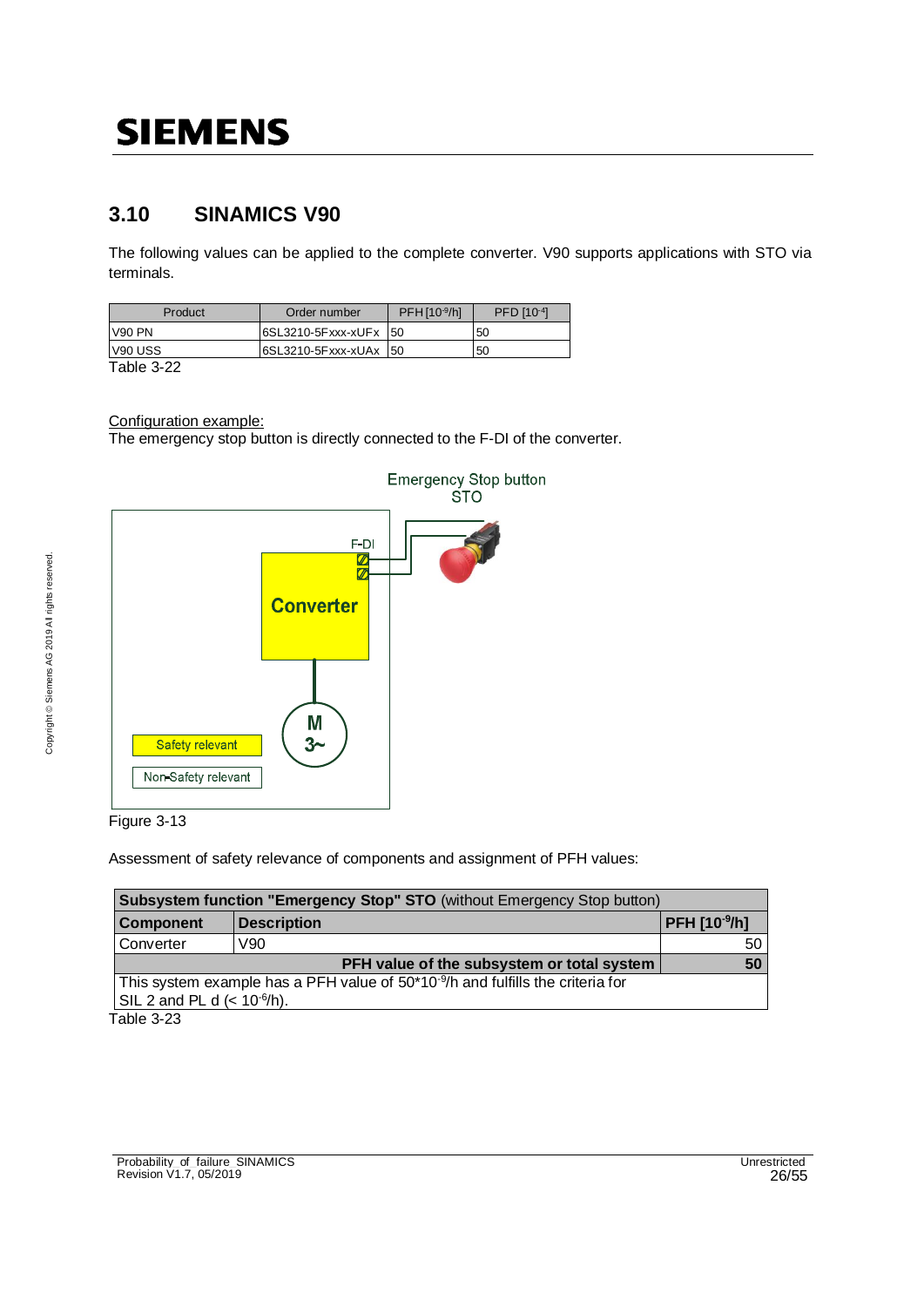### **3.11 SINAMICS S110**

The following values can be used for Basic Functions and Extended Functions.

| Product                          | Order number       | PFH [10-9/h] | PFD [10-4] | <b>Additional details</b>      |
|----------------------------------|--------------------|--------------|------------|--------------------------------|
| CU305 DP Control Unit            | 6SL3040-0JA00-0AA0 | 10           | 10         |                                |
| Control Unit CU305 PN            | 6SL3040-0JA01-0AA0 | 10           | 10         | --                             |
| Control Unit CU305 CAN           | 6SL3040-0JA02-0AA0 | 10           | 10         | --                             |
| Encoderless motion<br>monitoring | without            | 5            | 5          | --                             |
| Sensor Module SMC 20             | 6SL3055-0AA00-5BAx | 26           | 26         | 1-encoder system               |
| Sensor Module SME 20             | 6SL3055-0AA00-5EAx | 26           | 26         | 1-encoder system               |
| Sensor Module SME 25             | 6SL3055-0AA00-5HAx | 26           | 26         | 1-encoder system               |
| Sensor Module SME 120            | 6SL3055-0AA00-5JAx | 26           | 26         | 1-encoder system               |
| Sensor Module SME 125            | 6SL3055-0AA00-5KAx | 26           | 26         | 1-encoder system               |
| Power Module Blocksize           | 6SL3210-1SB1x-xA0  | 18           | 18         | without SBC                    |
| 1AC/3AC 200 - 240V               | 6SL3210-1PBxx-xxLx |              |            |                                |
|                                  | 6SL3211-1PBxx-xxLx |              |            |                                |
|                                  | 6SL3210-1PCxx-xxLx |              |            |                                |
| Power Module Blocksize           | 6SL3210-1SB1x-xxA0 | 22           | 22         | with SBC, including Safe Brake |
| 1AC/3AC 200 - 240V               | 6SL3210-1PBxx-xxLx |              |            | Relay                          |
|                                  | 6SL3211-1PBxx-xxLx |              |            |                                |
|                                  | 6SL3210-1PCxx-xxLx |              |            |                                |
| Power Modules Blocksize          | 6SL321x-1SExx-xxA0 | 18           | 18         | without SBC                    |
| 3AC 400V                         | 6SL3210-1PExx-xxLx |              |            |                                |
|                                  | 6SL3211-1PExx-xxLx |              |            |                                |
|                                  | 6SL3210-1PHxx-xxLx |              |            |                                |
| Power Modules Blocksize          | 6SL321x-1SExx-xxA0 | 22           | 22         | with SBC, including Safe Brake |
| 3AC 400V                         | 6SL3210-1PExx-xxLx |              |            | Relay                          |
|                                  | 6SL3211-1PExx-xxLx |              |            |                                |
|                                  | 6SL3210-1PHxx-xxLx |              |            |                                |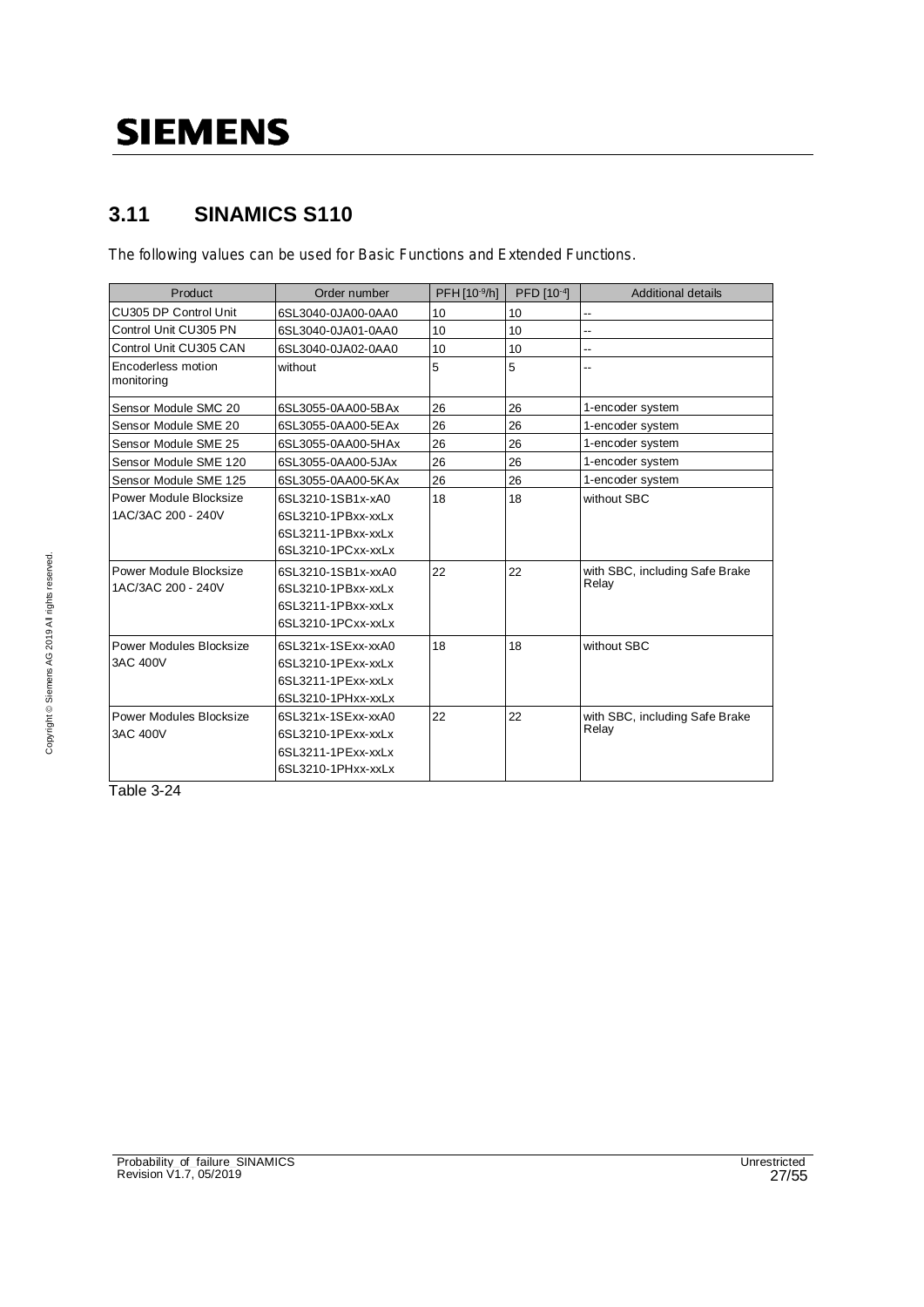### Configuration example:



### Figure 3-14

Assessment of safety relevance of components and assignment of PFH values:

|                                                                                                | Subsystem function "Emergency Stop" SS2 (without Emergency Stop button) |              |  |  |  |
|------------------------------------------------------------------------------------------------|-------------------------------------------------------------------------|--------------|--|--|--|
| Component                                                                                      | <b>Description</b>                                                      | PFH [10-9/h] |  |  |  |
| <b>CU</b>                                                                                      | <b>CU305</b>                                                            | 10           |  |  |  |
| <b>PM</b>                                                                                      | Power Modules Blocksize 3AC 400V without SBC                            | 18           |  |  |  |
| Motor and<br>encoder                                                                           | Servomotor 1FT7 (1FT7xxx-xxxxx-xBxx) according to<br>Chapter 4          | 30           |  |  |  |
| 58<br>PFH value of the subsystem or total system                                               |                                                                         |              |  |  |  |
| This system example has a PFH value of $58*10^{\degree}$ /h and conforms with the criteria for |                                                                         |              |  |  |  |
| SIL 2 and PL d $(< 10^{-6}/h$ ).                                                               |                                                                         |              |  |  |  |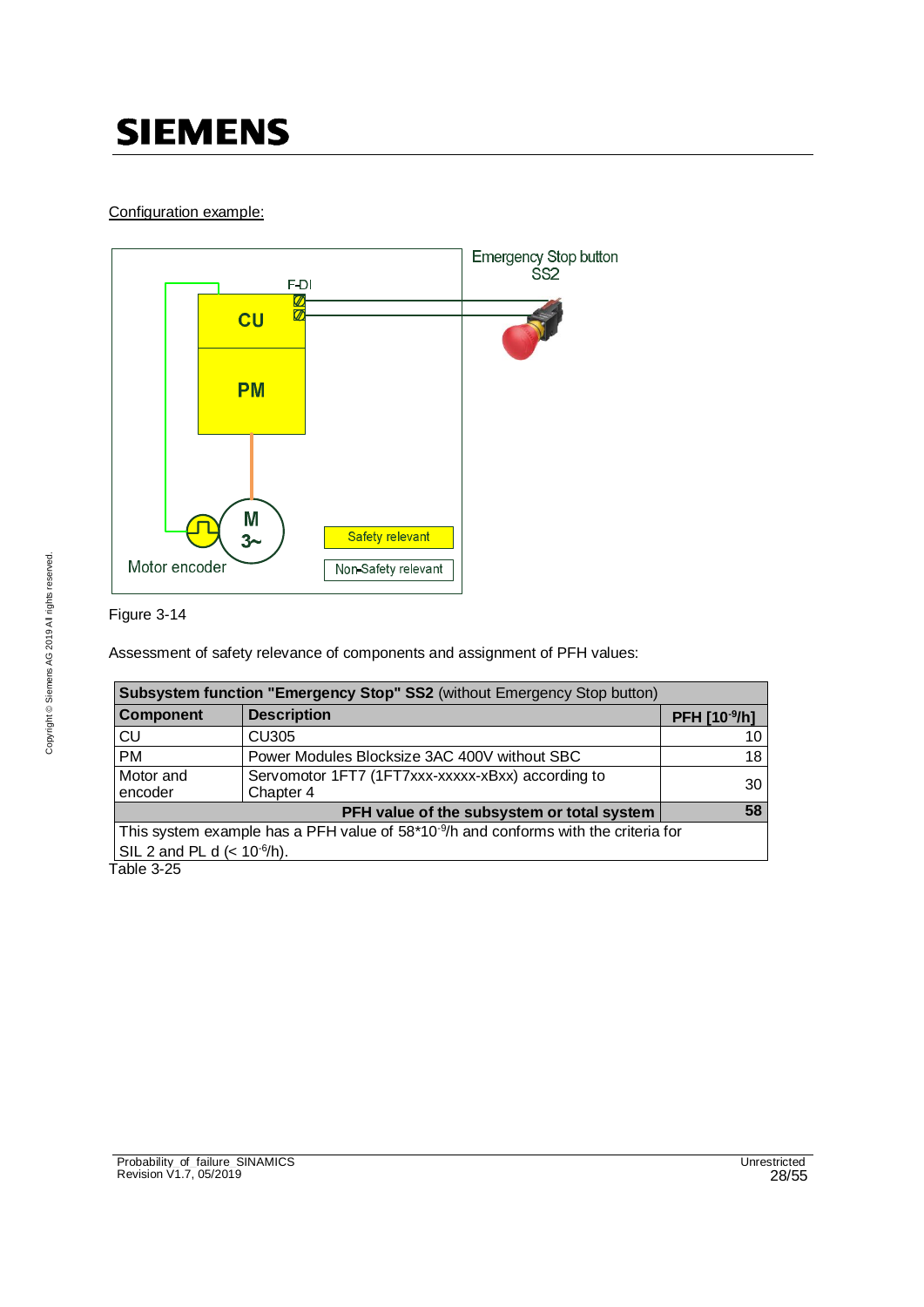### **3.12 SINAMICS S120 AC/AC**

The following values can be used for Basic Functions and Extended/Advanced Functions.

| Product                                          | Order number                                                                         | PFH [10-9/h]   | PFD [10-4]     | <b>Additional details</b>                                     |
|--------------------------------------------------|--------------------------------------------------------------------------------------|----------------|----------------|---------------------------------------------------------------|
| Control Unit CU310 DP                            | 6SL3040-0LA00-0AA1                                                                   | 10             | 10             | --                                                            |
| Control Unit CU310 PN                            | 6SL3040-0LA01-0AA1                                                                   | 10             | 10             | --                                                            |
| Control Unit CU310-2 DP                          | 6SL3040-1LA00-0AA0                                                                   | 10             | 10             | --                                                            |
| Control Unit CU310-2 PN                          | 6SL3040-1LA01-0AA0                                                                   | 10             | 10             | --                                                            |
| Encoderless motion monitoring<br><b>Blockize</b> | without                                                                              | 5              | 5              | --                                                            |
| Encoderless motion monitoring<br>Chassis         | without                                                                              | 20             | 20             | --                                                            |
| Sensor Module SMC 20                             | 6SL3055-0AA00-5BAx                                                                   | 26             | 26             | 1-encoder system                                              |
| Sensor Module SMC 20                             | 6SL3055-0AA00-5BAx                                                                   | $\overline{7}$ | $\overline{7}$ | 2-encoder system (value is valid for both<br>Sensor Modules)  |
| Sensor Module SMC 30                             | 6SL3055-0AA00-5CAx                                                                   | 100            | 100            | 2-encoder system (value is valid for both<br>Sensor Modules). |
| Sensor Module SMC 40                             | 6SL3055-0AA00-5DAx                                                                   | 26             | 26             | 1-Gebersystem                                                 |
| Sensor Module SMC 40                             | 6SL3055-0AA00-5DAx                                                                   | $\overline{7}$ | $\overline{7}$ | 2- Gebersystem (Wert gilt für beide Sensor<br>Modules)        |
| Sensor Module SME 20                             | 6SL3055-0AA00-5EAx                                                                   | 26             | 26             | 1-encoder system                                              |
| Sensor Module SME 20                             | 6SL3055-0AA00-5EAx                                                                   | $\overline{7}$ | $\overline{7}$ | 2-encoder system (value is valid for both<br>Sensor Modules)  |
| Sensor Module SME 25                             | 6SL3055-0AA00-5HAx                                                                   | 26             | 26             | 1-encoder system                                              |
| Sensor Module SME 25                             | 6SL3055-0AA00-5HAx                                                                   | $\overline{7}$ | $\overline{7}$ | 2-encoder system (value is valid for both<br>Sensor Modules)  |
| Sensor Module SME 120                            | 6SL3055-0AA00-5JAx                                                                   | 26             | 26             | 1-encoder system                                              |
| Sensor Module SME 120                            | 6SL3055-0AA00-5JAx                                                                   | $\overline{7}$ | $\overline{7}$ | 2-encoder system (value is valid for both<br>Sensor Modules)  |
| Sensor Module SME 125                            | 6SL3055-0AA00-5KAx                                                                   | 26             | 26             | 1-encoder system                                              |
| Sensor Module SME 125                            | 6SL3055-0AA00-5KAx                                                                   | $\overline{7}$ | $\overline{7}$ | 2-encoder system (value is valid for both<br>Sensor Modules)  |
| Power Module Blocksize<br>1AC/3AC 200 - 240V     | 6SL3210-1SB1x-xxA0<br>6SL3210-1PBxx-xxLx<br>6SL3211-1PBxx-xxLx<br>6SL3210-1PCxx-xxLx | 18             | 18             | without SBC                                                   |
| Power Module Blocksize<br>1AC/3AC 200 - 240V     | 6SL3210-1SB1x-xxA0<br>6SL3210-1PBxx-xxLx<br>6SL3211-1PBxx-xxLx<br>6SL3210-1PCxx-xxLx | 22             | 22             | with SBC, including Safe Brake Relay                          |
| Power Modules Blocksize<br>3AC 400V              | 6SL321x-1SExx-xxA0<br>6SL3210-1PExx-xxLx<br>6SL3211-1PExx-xxLx                       | 18             | 18             | without SBC                                                   |
| Power Modules Blocksize<br>3AC 400V              | 6SL321x-1SExx-xxA0<br>6SL3210-1PExx-xxLx<br>6SL3211-1PExx-xxLx                       | 22             | 22             | with SBC, including Safe Brake Relay                          |
| Power Module Chassis                             | 6SL331x-1TExx-xxx3<br>6SL331x-1TExx-xxx7<br>6SL331x-1TGxx-xxx3<br>6SL331x-1TGxx-xxx7 | 14             | 14             | without SBC                                                   |

Probability\_of\_failure\_SINAMICS Unrestricted Revision V1.7, 05/2019 29/55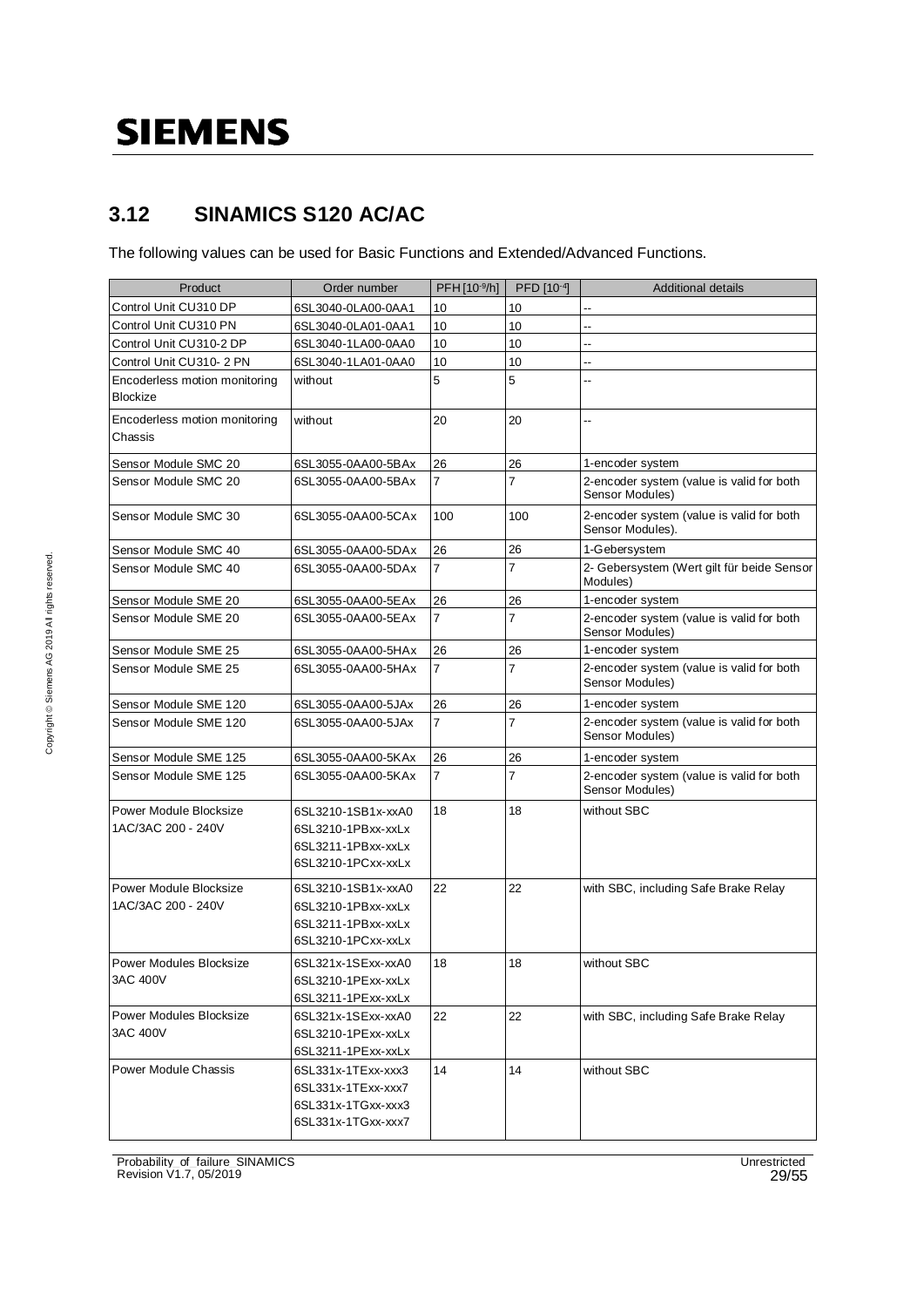| Power Module Chassis                         | I6SL331x-1TExx-xxx3<br>6SL331x-1TExx-xxx7<br>6SL331x-1TGxx-xxx3<br>I6SL331x-1TGxx-xxx7 | 15  | 15  | with SBC      |
|----------------------------------------------|----------------------------------------------------------------------------------------|-----|-----|---------------|
| Safe Brake Adapter 230V AC<br>Actuated 1/h   | 6SL3355-2DX00-1AA0                                                                     |     |     | for using SBC |
| Safe Brake Adapter 230V AC<br>Actuated 1/min | 6SL3355-2DX00-1AA0                                                                     | 120 | 120 | for using SBC |
| — <b>II</b> A AA                             |                                                                                        |     |     |               |

Table 3-26

#### Using the Safe Brake Adapter:

The failure rates of the Safe Brake Adapter are dependent on the frequency of actuation. Interpolation proportional to  $n_{op}$  is possible between the specified PFH values:

$$
PFH_{\text{SBA}}(n_{\text{op}}) = \frac{n_{\text{op}}}{\frac{1}{h}} * PFH_{\text{SBA}}\left(\frac{1}{h}\right) \text{ for } 1/h \le n_{\text{op}} \le 1/\text{min}
$$

For infrequent actuation, PFH<sub>SBA</sub>(1/h) is also valid.

### Configuration example:



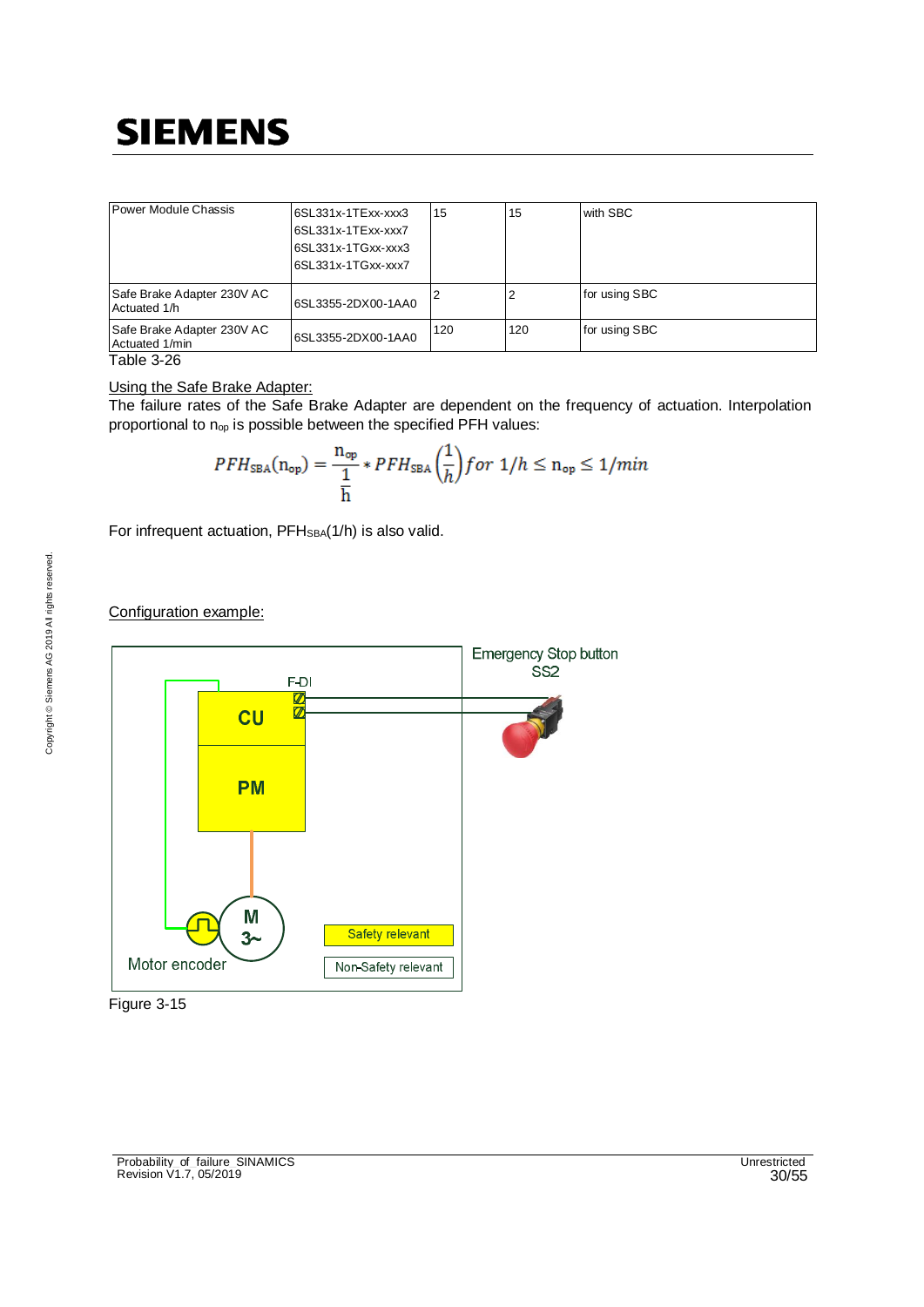Assessment of safety relevance of components and assignment of PFH values:

|                                                                                                                              | Subsystem function "Emergency Stop" SS1 (without Emergency Stop button) |              |  |  |  |
|------------------------------------------------------------------------------------------------------------------------------|-------------------------------------------------------------------------|--------------|--|--|--|
| <b>Component</b>                                                                                                             | <b>Description</b>                                                      | PFH [10-9/h] |  |  |  |
| <b>CU</b>                                                                                                                    | <b>CU310</b>                                                            | 10           |  |  |  |
| <b>PM</b>                                                                                                                    | Power Module Blocksize 3AC 400V without SBC                             | 18           |  |  |  |
| Motor with<br>encoder                                                                                                        | Servomotor 1FT7 (1FT7xxx-xxxxx-xBxx) according to<br>Chapter 4          | 30           |  |  |  |
| 58<br>PFH value of the subsystem or total system                                                                             |                                                                         |              |  |  |  |
| This system example has a PFH value of $58*10^{\degree}/h$ and fulfills the criteria for<br>SIL 2 and PL d $(< 10^{-6}/h$ ). |                                                                         |              |  |  |  |

Table 3-27

### **3.13 SINAMICS S120 chassis units**

The following values can be used for Basic Functions and Extended/Advanced Functions.

| <b>Product</b>                                        | Order number       | PFH [10-9/h]   | PFD [10-4] | <b>Additional details</b>                                     |
|-------------------------------------------------------|--------------------|----------------|------------|---------------------------------------------------------------|
| Control Unit CU320                                    | 6SL3040-0MA00-0AA1 | 10             | 10         |                                                               |
| Control Unit CU320-2 DP                               | 6SL3040-1MA00-0AA0 | 10             | 10         | ц,                                                            |
| Control Unit CU320-2 PN                               | 6SL3040-1MA01-0AA0 | 10             | 10         | ц,                                                            |
| Encoderless motion monitoring<br>Booksize / Blocksize | without            | 5              | 5          |                                                               |
| Encoderless motion monitoring<br>Chassis              | without            | 20             | 20         | -−                                                            |
| Sensor Module SMC 20                                  | 6SL3055-0AA00-5BAx | 26             | 26         | 1-encoder system                                              |
| Sensor Module SMC 20                                  | 6SL3055-0AA00-5BAx | $\overline{7}$ | 7          | 2-encoder system (value is valid for<br>both Sensor Modules)  |
| Sensor Module SMC 30                                  | 6SL3055-0AA00-5CAx | 100            | 100        | 2-encoder system (value is valid for<br>both Sensor Modules). |
| Sensor Module SMC 40                                  | 6SL3055-0AA00-5DAx | 26             | 26         | 1-encoder system                                              |
| Sensor Module SMC 40                                  | 6SL3055-0AA00-5DAx | 7              | 7          | 2-encoder system (value is valid for<br>both Sensor Modules)  |
| Sensor Module SME 20                                  | 6SL3055-0AA00-5EAx | 26             | 26         | 1-encoder system                                              |
| Sensor Module SME 20                                  | 6SL3055-0AA00-5EAx | 7              | 7          | 2-encoder system (value is valid for<br>both Sensor Modules)  |
| Sensor Module SME 25                                  | 6SL3055-0AA00-5HAx | 26             | 26         | 1-encoder system                                              |
| Sensor Module SME 25                                  | 6SL3055-0AA00-5HAx | 7              | 7          | 2-encoder system (value is valid for<br>both Sensor Modules)  |
| Sensor Module SME 120                                 | 6SL3055-0AA00-5JAx | 26             | 26         | 1-encoder system                                              |
| Sensor Module SME 120                                 | 6SL3055-0AA00-5JAx | $\overline{7}$ | 7          | 2-encoder system (value is valid for<br>both Sensor Modules)  |
| Sensor Module SME 125                                 | 6SL3055-0AA00-5KAx | 26             | 26         | 1-encoder system                                              |
| Sensor Module SME 125                                 | 6SL3055-0AA00-5KAx | 7              | 7          | 2-encoder system (value is valid for<br>both Sensor Modules)  |
| Single Motor Module Booksize                          | 6SL312x-1xExx-xAxa | 10             | 10         | without SBC                                                   |
| (Order number: $a = 3$ ; 4)/                          | 6SL3420-1TExx-xAAb |                |            |                                                               |
| Compact (Order number: $b = 0$ ; 1)                   | 6SL3120-1TExx-xAC0 |                |            |                                                               |
|                                                       | 6SL3120-1TExx-xAD0 |                |            |                                                               |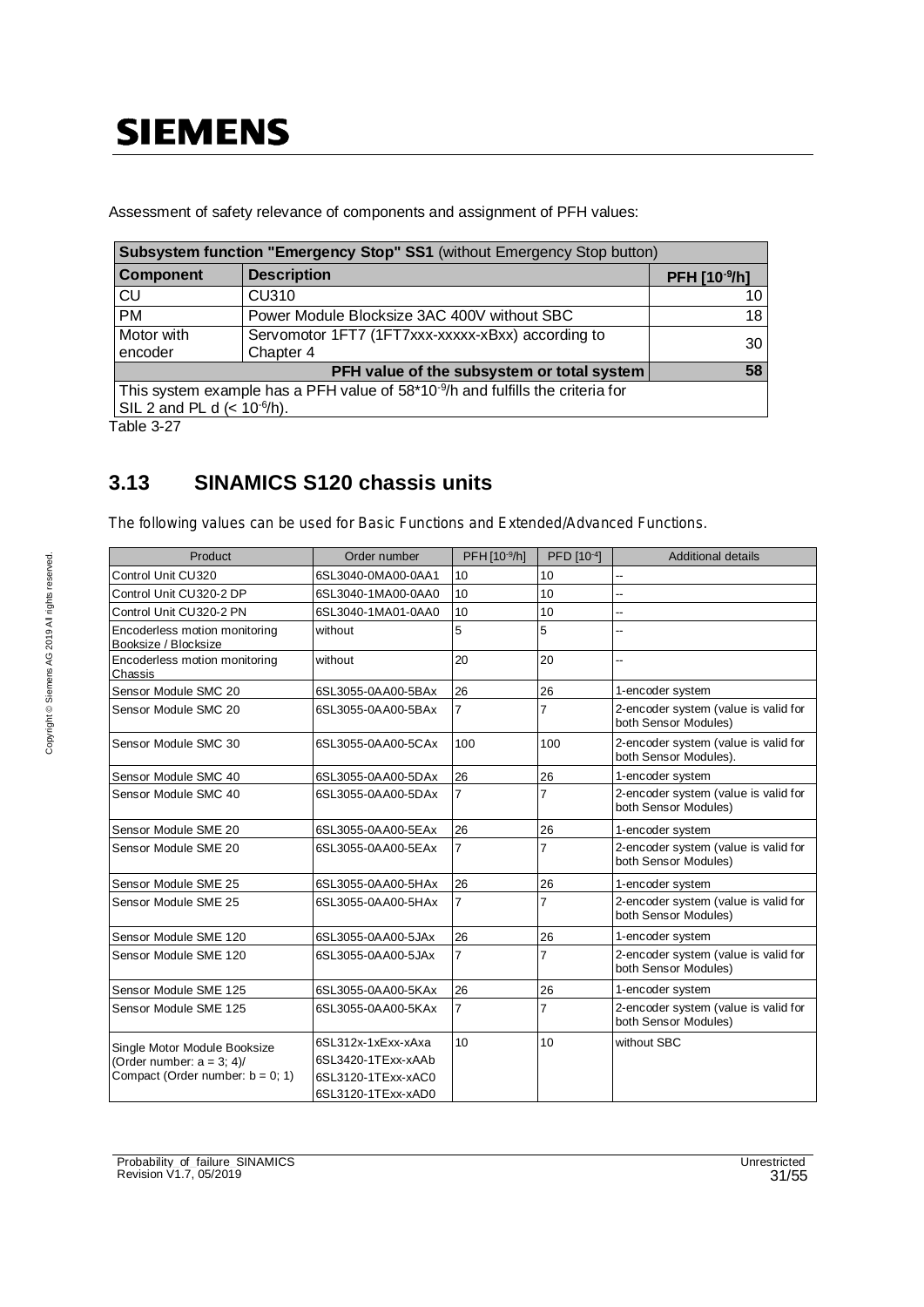| Single Motor Module Booksize<br>(Order number: $a = 3$ ; 4)/<br>Compact (Order number: $b = 0$ ; 1) | 6SL312x-1xExx-xAxa<br>6SL3420-1TExx-xAAb<br>6SL3120-1TExx-xAC0<br>6SL3120-1TExx-xAD0                       | 14 | 14 | with SBC                                                |
|-----------------------------------------------------------------------------------------------------|------------------------------------------------------------------------------------------------------------|----|----|---------------------------------------------------------|
| Double Motor Module Booksize<br>(Order number: $a = 3$ ; 4)/<br>Compact (Order number: $b = 0$ ; 1) | 6SL312x-2TExx-xAxa<br>6SL3420-2TExx-xAAb<br>6SL3120-2TExx-xAC0                                             | 10 | 10 | without SBC; 1 axis used                                |
| Double Motor Module Booksize<br>(Order number: $a = 3; 4$ )<br>Compact (Order number: $b = 0$ ; 1)  | 6SL3120-2TExx-xAD0<br>6SL312x-2TExx-xAxa<br>6SL3420-2TExx-xAAb<br>6SL3120-2TExx-xAC0<br>6SL3120-2TExx-xAD0 | 14 | 14 | with SBC; 1 axis used                                   |
| Double Motor Module Booksize<br>(Order number: $a = 3$ ; 4)/<br>Compact (Order number: $b = 0$ ; 1) | 6SL312x-2TExx-xAxa<br>6SL3420-2TExx-xAAb<br>6SL3120-2TExx-xAC0                                             | 12 | 12 | without SBC; 2 axes used                                |
| Double Motor Module Booksize<br>(Order number: $a = 3$ ; 4)/<br>Compact (Order number: $b = 0$ ; 1) | 6SL3120-2TExx-xAD0<br>6SL312x-2TExx-xAxa<br>6SL3420-2TExx-xAAb<br>6SL3120-2TExx-xAC0                       | 20 | 20 | with SBC; 2 axes used                                   |
| Double Motor Module Booksize<br>(Order number: $a = 3$ ; 4)/<br>Compact (Order number: $b = 0$ ; 1) | 6SL3120-2TExx-xAD0<br>6SL312x-2TExx-xAxa<br>6SL3420-2TExx-xAAb<br>6SL3120-2TExx-xAC0<br>6SL3120-2TExx-xAD0 | 16 | 16 | 1 axis with SBC;<br>2 axes used                         |
| Motor Module Chassis                                                                                | 6SL3320-1Txxx-xxx3<br>6SL3325-1Txxx-xxx3<br>6SL3325-1Txxx-xxx7<br>6SL3321-1Txxx-xxx0                       | 14 | 14 | without SBC                                             |
| <b>Motor Module Chassis</b>                                                                         | 6SL3320-1Txxx-xxx3<br>6SL3325-1Txxx-xxx3<br>6SL3325-1Txxx-xxx7<br>6SL3321-1Txxx-xxx0                       | 15 | 15 | with SBC                                                |
| Power Modules Blocksize<br>1AC/3AC 230V                                                             | 6SL3210-1SB1x-xxA0<br>6SL3210-1PBxx-xxLx<br>6SL3211-1PBxx-xxLx<br>6SL3210-1PCxx-xxLx                       | 18 | 18 | without SBC; incl. CUA31/32                             |
| <b>Power Modules Blocksize</b><br>1AC/3AC 230V                                                      | 6SL3210-1SB1x-xxA0<br>6SL3210-1PBxx-xxLx<br>6SL3211-1PBxx-xxLx<br>6SL3210-1PCxx-xxLx                       | 22 | 22 | with SBC, including Safe Brake<br>Relay; incl. CUA31/32 |
| Power Modules Blocksize<br>3AC 400V                                                                 | 6SL321x-1SExx-xxA0<br>6SL3210-1PExx-xxLx<br>6SL3211-1PExx-xxLx<br>6SL3210-1PHxx-xxLx                       | 18 | 18 | without SBC; incl. CUA31/32                             |
| Power Modules Blocksize<br>3AC 400V                                                                 | 6SL321x-1SExx-xxA0<br>6SL3210-1PExx-xxLx<br>6SL3211-1PExx-xxLx<br>6SL3210-1PHxx-xxLx                       | 22 | 22 | with SBC, including Safe Brake<br>Relay; incl. CUA31/32 |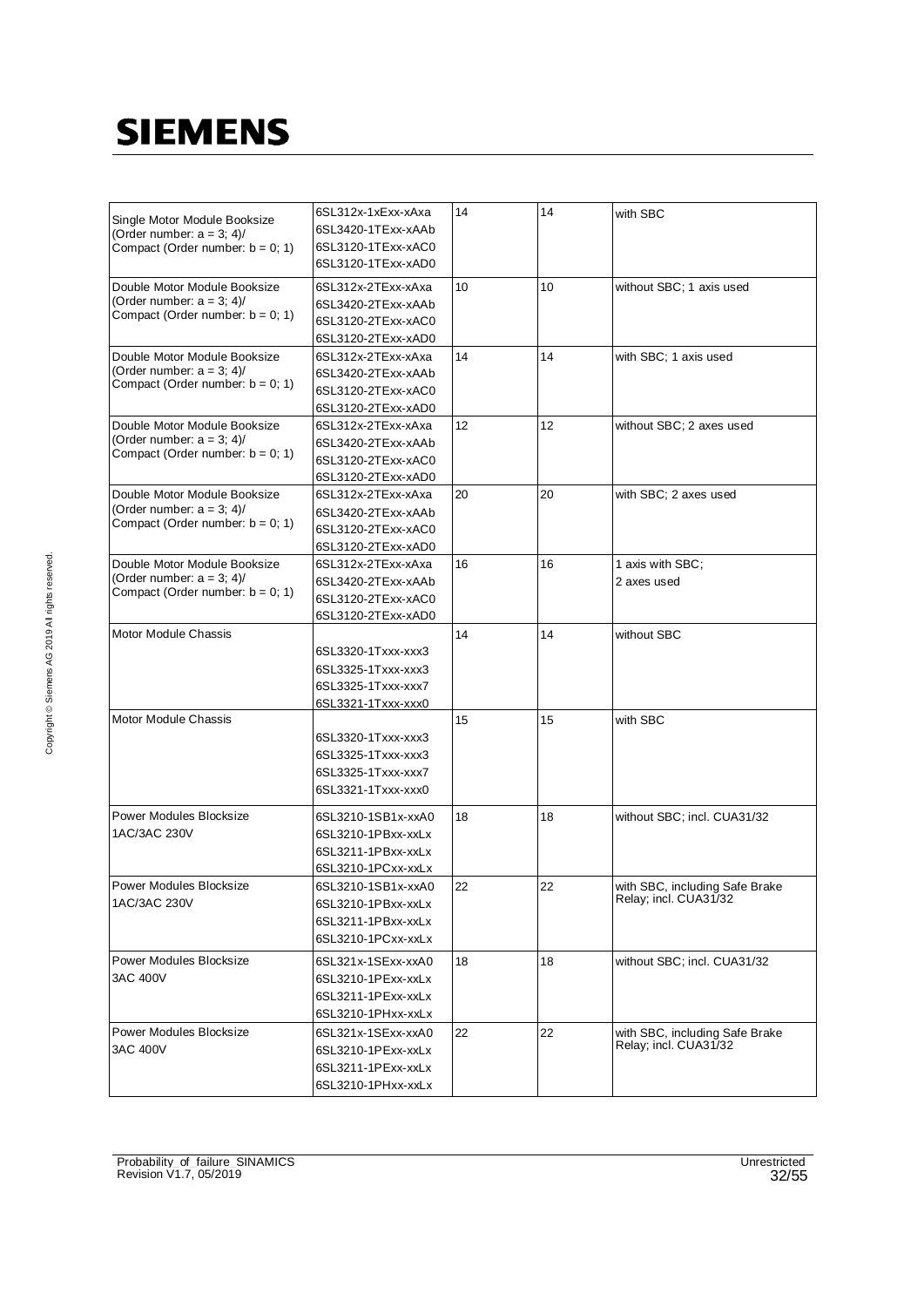| Power Module Chassis                         | 6SL331x-1TExx-xxx3<br>6SL331x-1TExx-xxx7<br>6SL331x-1TGxx-xxx3<br>6SL331x-1TGxx-xxx7 | 14  | 14  | without SBC                     |
|----------------------------------------------|--------------------------------------------------------------------------------------|-----|-----|---------------------------------|
| Power Module Chassis                         | 6SL331x-1TExx-xxx3<br>6SL331x-1TExx-xxx7<br>6SL331x-1TGxx-xxx3<br>6SL331x-1TGxx-xxx7 | 15  | 15  | with SBC                        |
| Combi Motor Module                           | 6SL3111-3VE2x-xxA0                                                                   | 34  | 34  | 1 axis with SBC; 3 axes used    |
| Combi Motor Module                           | 6SL3111-4VE2x-xxA0                                                                   | 44  | 44  | 1 axis with SBC; 4 axes used    |
| Hydraulic Linear Actor                       | 6SL3420-2HX00-0AA0                                                                   | 14  | 14  | 1 hydraulic axis used           |
| <b>Hydraulic Linear Actor</b>                | 6SL3420-2HX00-0AA0                                                                   | 20  | 20  | 2 hydraulic axes used           |
| Distributed drive unit                       | 6SL35xx-6DF71-0Rxx                                                                   | 50  | 50  | without SBC, Basic Functions    |
| Distributed drive unit                       | 6SL35xx-6DF71-0Rxx                                                                   | 60  | 60  | with SBC, Basic Functions       |
| Distributed drive unit                       | 6SL35xx-6DF71-0Rxx                                                                   | 80  | 80  | without SBC, Extended Functions |
| Distributed drive unit                       | 6SL35xx-6DF71-0Rxx                                                                   | 90  | 90  | with SBC, Extended Functions    |
| Adapter Module AM600                         | 6SL3555-2BC10-0AA0                                                                   | 10  | 10  |                                 |
| Terminal Module TM54F                        | 6SL3055-0AA00-3BA0                                                                   | 38  | 38  |                                 |
| Safe Brake Adapter 230V AC<br>Actuated 1/h   | 6SL3355-2DX00-1AA0                                                                   | 2   | 2   | for using SBC                   |
| Safe Brake Adapter 230V AC<br>Actuated 1/min | 6SL3355-2DX00-1AA0                                                                   | 120 | 120 | for using SBC                   |
| $T_2$ kia $2.20$                             |                                                                                      |     |     |                                 |

Table 3-28

### Using the Safe Brake Adapter:

The failure rates of the Safe Brake Adapter are dependent on the frequency of actuation. Interpolation proportional to nop is possible between the specified PFH values:

$$
PFH_{\text{SBA}}(n_{\text{op}}) = \frac{n_{\text{op}}}{\frac{1}{h}} * PFH_{\text{SBA}}\left(\frac{1}{h}\right) \text{ for } 1/h \le n_{\text{op}} \le 1/\text{min}
$$

For infrequent actuation, PFH<sub>SBA</sub>(1/h) is also valid.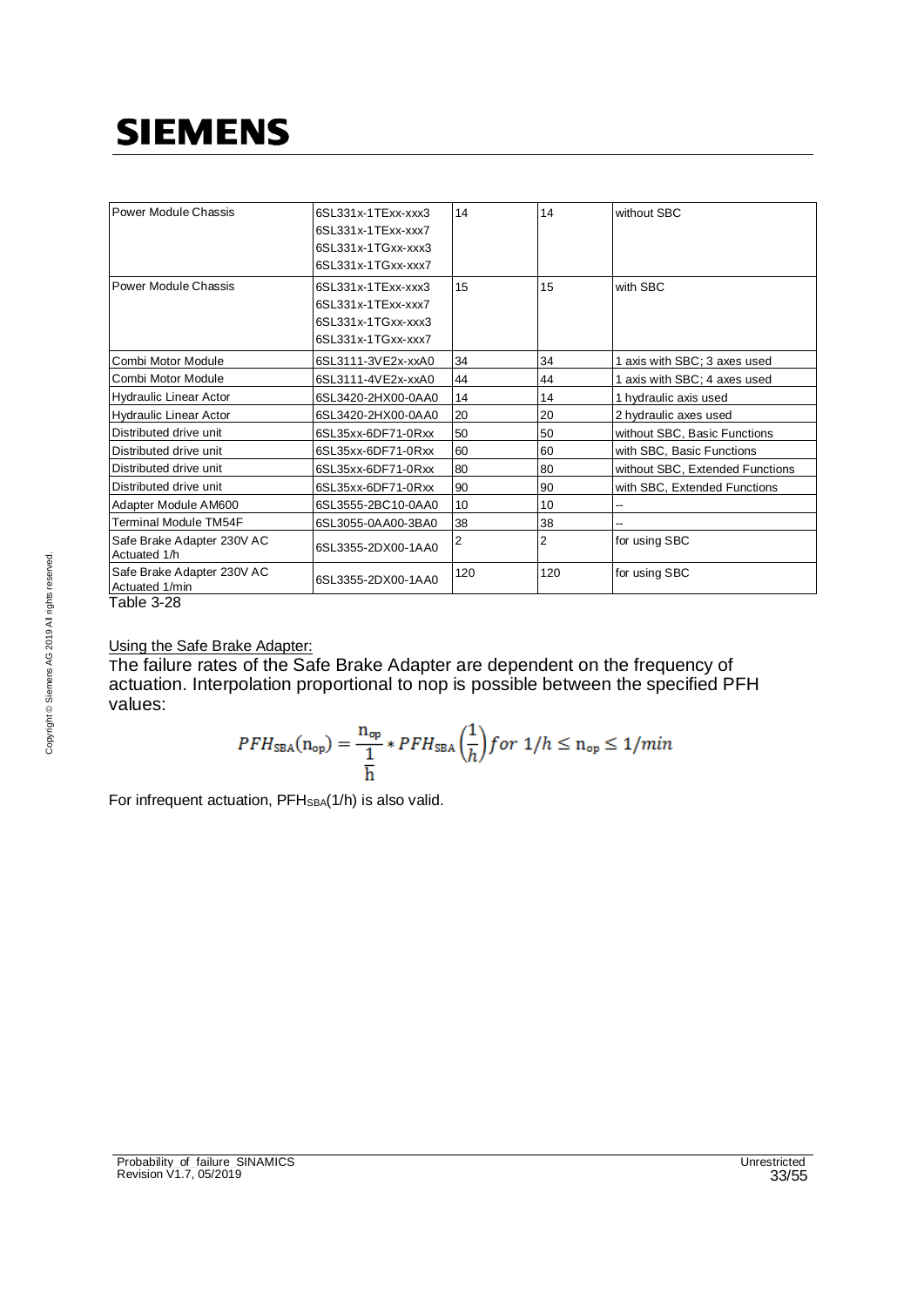Configuration example:



Figure 3-16

Assessment of safety relevance of components and assignment of PFH values:

| Subsystem function "Emergency Stop" STO acts on axis1 (without Emergency Stop button)       |                                          |              |  |  |  |
|---------------------------------------------------------------------------------------------|------------------------------------------|--------------|--|--|--|
| <b>Component</b>                                                                            | <b>Description</b>                       | PFH [10-9/h] |  |  |  |
| CU                                                                                          | CU320-2 DP                               | 10           |  |  |  |
| SMM <sub>1</sub>                                                                            | Single Motor Module Booksize without SBC | 10           |  |  |  |
| 20<br>PFH value of the subsystem or total system                                            |                                          |              |  |  |  |
| This system example has a PFH value of 20*10 <sup>-9</sup> /h and fulfills the criteria for |                                          |              |  |  |  |
| $\vert$ SIL 2 and PL d (< $10^{-6}$ /h).                                                    |                                          |              |  |  |  |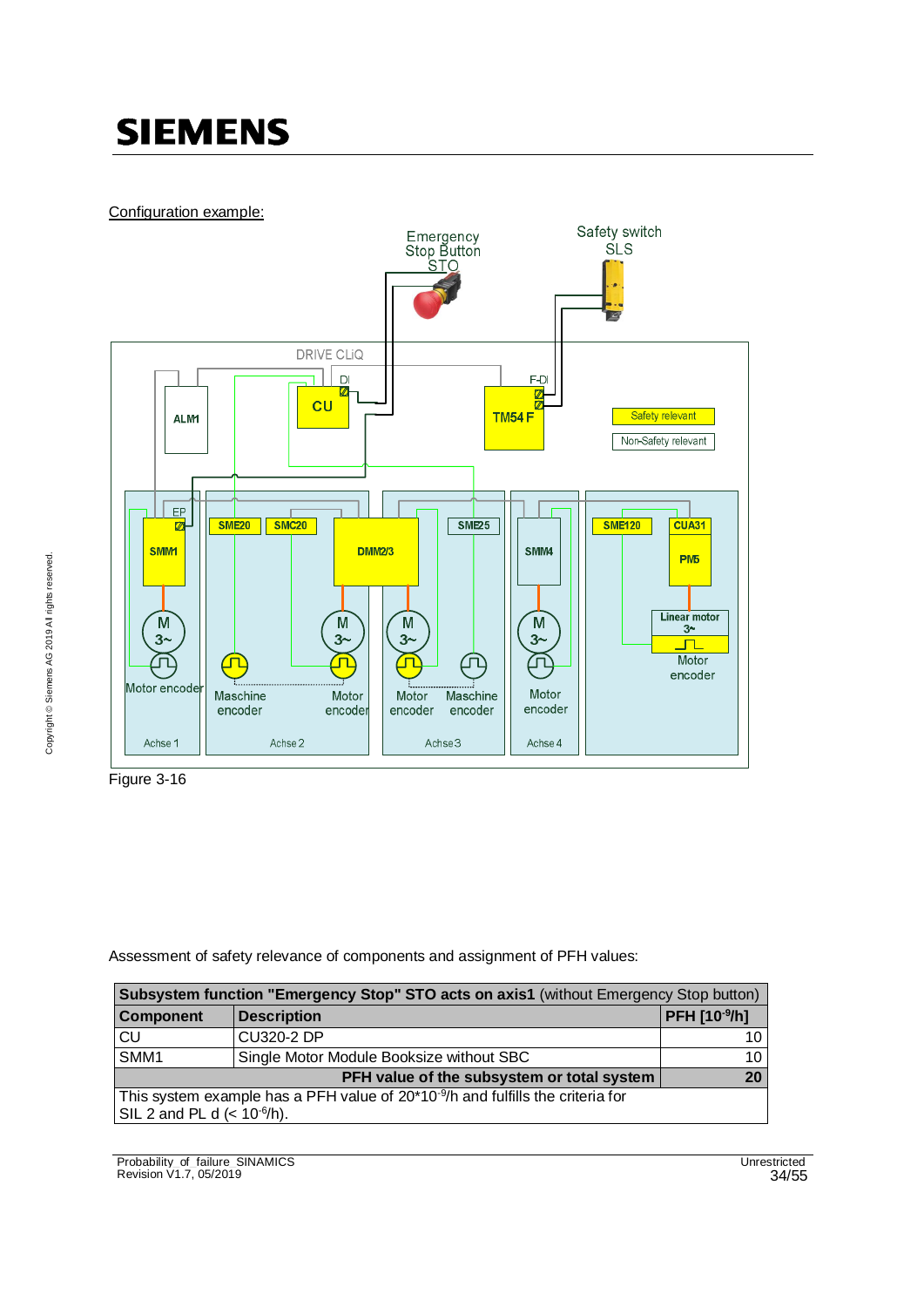| Subsystem function "Setting up operation with limited speed" SLS<br>(without safety switch) |                                                                                   |              |  |  |
|---------------------------------------------------------------------------------------------|-----------------------------------------------------------------------------------|--------------|--|--|
| <b>Component</b>                                                                            | <b>Description</b>                                                                | PFH [10-9/h] |  |  |
| CU                                                                                          | CU320-2 DP                                                                        | 10           |  |  |
| TM54F                                                                                       | Terminal Module with F-IO                                                         | 38           |  |  |
| SMM1                                                                                        | Axis 1: Single Motor Module Booksize without SBC                                  | 10           |  |  |
|                                                                                             | Encoderless motion monitoring                                                     | 5            |  |  |
| DMM2/3                                                                                      | Axis 2 and axis 3: Double Motor Module Booksize,<br>2 axes without SBC            | 12           |  |  |
| Encoder axis 2                                                                              | 2-encoder system with motor encoder via SMC20 and<br>machine encoder via SME20    | 7            |  |  |
| Motor with<br>encoder axis 3                                                                | Servomotor 1FT7 (1FT7xxx-xxxxx-xBxx) according to<br>Chapter 4                    | 30           |  |  |
| PM5                                                                                         | Axis 5: Power Module Blocksize without SBC                                        | 18           |  |  |
| Encoder axis 5                                                                              | 1-encoder system with motor encoder via SME120                                    | 26           |  |  |
| PFH value of the subsystem or total system<br>156                                           |                                                                                   |              |  |  |
| SIL 2 and PL d $(< 10^{-6}/h$ ).                                                            | This system example has a PFH value of $156*10-9/h$ and fulfills the criteria for |              |  |  |

Table 3-29

### **3.14 SINAMICS S120 Cabinet Modules**

The following values can be used for Basic Functions and Extended/Advanced Functions.

| Product                                              | Order number                                                   | PFH [10-9/h] | PFD [10-4] | Additional details                                  |
|------------------------------------------------------|----------------------------------------------------------------|--------------|------------|-----------------------------------------------------|
| Cabinet Modules with<br>chassis (CIM)                | 6SL3720-1Txxx-xxx3<br>6SL3721-1Txxx-xxx0<br>6SL3725-1Txxx-xxx3 | 14           | 14         | without SBC; without CU320-2 (see<br>option K90/95) |
| Cabinet Modules with<br>chassis (CIM)                | 6SL3720-1Txxx-xxx3<br>6SL3721-1Txxx-xxx0<br>6SL3725-1Txxx-xxx3 | 15           | 15         | with SBC; without CU320-2 (see option<br>K90/95)    |
| Cabinet Modules with<br>Single Motor Module          | 6SL3720-1TExx-xxx3                                             | 10           | 10         | without SBC; without CU320-2 (see<br>option K90/95) |
| Cabinet Modules with<br>Single Motor Module Booksize | 6SL3720-1TExx-xxx3                                             | 14           | 14         | with SBC; without CU320-2 (see option<br>K90/95)    |
| Cabinet Modules with<br>Double Motor Module Booksize | 6SL3720-2TExx-xxx3                                             | 10           | 10         | without SBC; 1 axis used                            |
| Cabinet Modules with<br>Double Motor Module Booksize | 6SL3720-2TExx-xxx3                                             | 14           | 14         | with SBC; 1 axis used                               |
| Cabinet Modules with<br>Double Motor Module Booksize | 6SL3720-2TExx-xxx3                                             | 12           | 12         | without SBC; 2 axes used                            |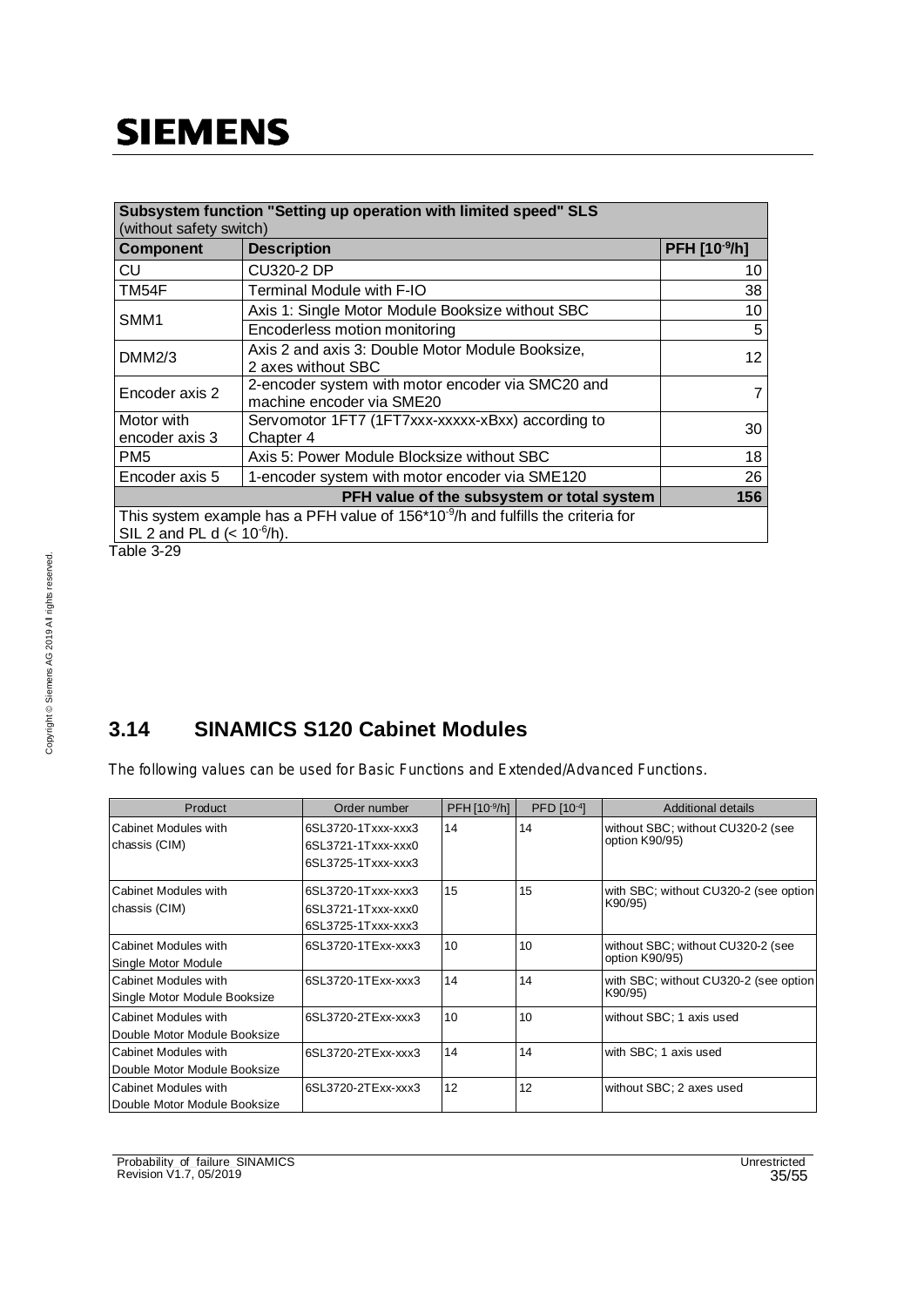| Cabinet Modules with<br>Double Motor Module Booksize | 6SL3720-2TExx-xxx3       | 20  | 20  | with SBC; 2 axes used                                            |
|------------------------------------------------------|--------------------------|-----|-----|------------------------------------------------------------------|
| Cabinet Modules with<br>Double Motor Module Booksize | 6SL3720-2TExx-xxx3       | 16  | 16  | 1 axis with SBC;<br>2 axes used                                  |
| Control Unit CU320-2 DP                              | Option K90               | 10  | 10  |                                                                  |
| Control Unit CU320-2 PN                              | Option K95               | 10  | 10  |                                                                  |
| Encoderless motion monitoring<br>Booksize            | without                  | 5   | 5   |                                                                  |
| Encoderless motion monitoring<br>Chassis             | without                  | 20  | 20  |                                                                  |
| Encoder evaluation SMC20 for<br>sin/cos encoders     | Option K48               | 26  | 26  |                                                                  |
| SMC30 Sensor Module<br>HTL/TTL encoders              | Options K50 and K52      | 100 | 100 | 2-encoder system (value is valid for<br>both Sensor Modules).    |
| Terminal Module for STO, SS1                         | Option K82 <sup>1)</sup> | 0.5 | 0.5 |                                                                  |
| <b>Terminal Module TM54F</b>                         | Option K87               | 38  | 38  |                                                                  |
| Safe Brake Adapter 230V AC<br>Actuated 1/h           | Option K88               | 2   | 2   | for using SBC                                                    |
| Safe Brake Adapter 230V AC<br>Actuated 1/min         | Option K88               | 120 | 120 | for using SBC                                                    |
| エュトレュ つ つへ                                           |                          |     |     | $\frac{1}{2}$ movimum dingraphic toot intended $\epsilon$ months |

Table 3-30 1) Table 3-30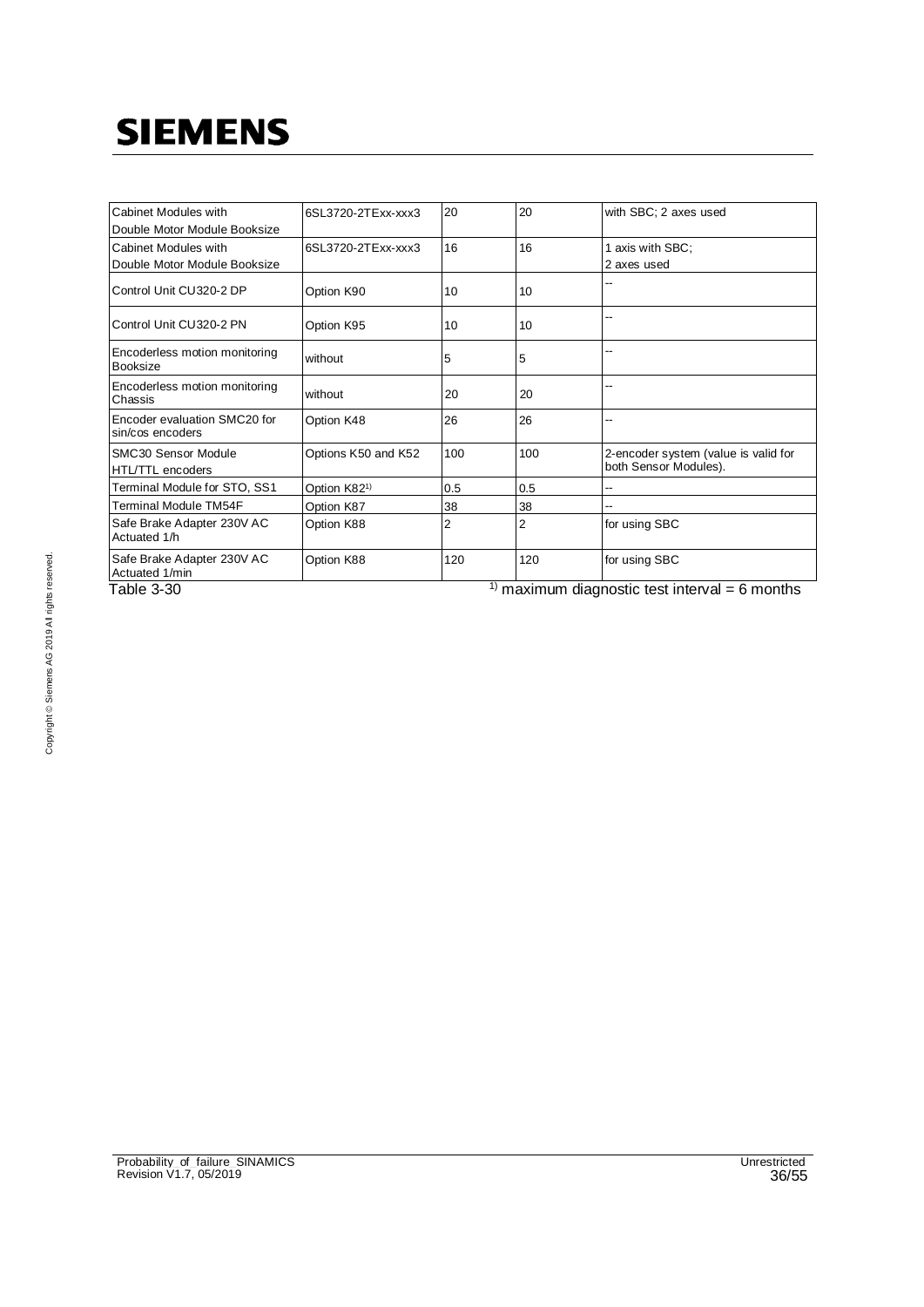#### Using the Safe Brake Adapter:

The failure rates of the Safe Brake Adapter are dependent on the frequency of actuation. Interpolation proportional to n<sub>op</sub> is possible between the specified PFH values:

$$
PFH_{\text{SBA}}(n_{\text{op}}) = \frac{n_{\text{op}}}{\frac{1}{h}} * PFH_{\text{SBA}}\left(\frac{1}{h}\right) \text{ for } 1/h \le n_{\text{op}} \le 1/\text{min}
$$

For infrequent actuation, PFH<sub>SBA</sub>(1/h) is also valid.

#### Configuration example:



Figure 3-17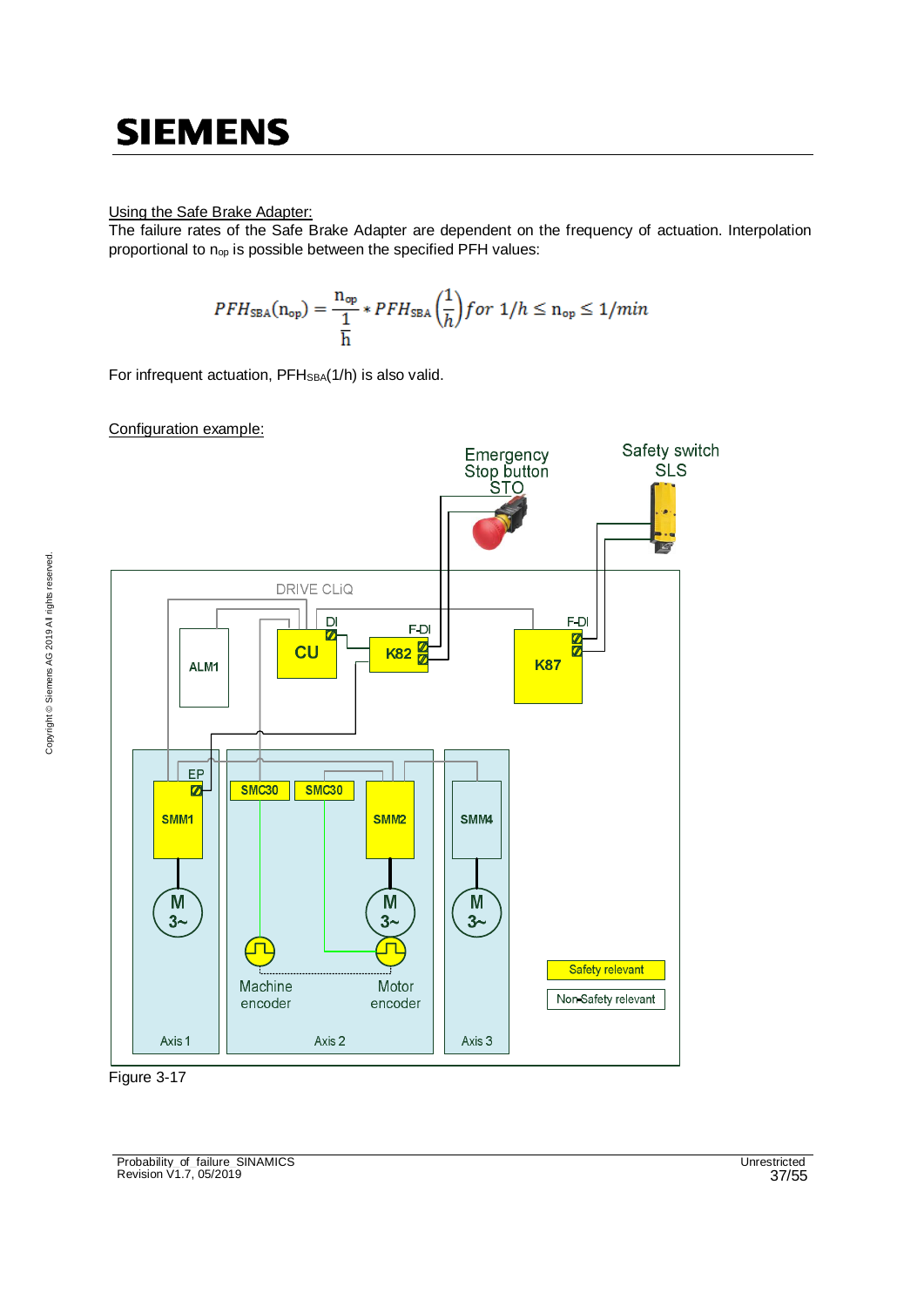Assessment of safety relevance of components and assignment of PFH values:

| Subsystem function "Emergency Stop" STO acts on axis1 (without Emergency Stop button) |                                                                                              |                     |  |  |
|---------------------------------------------------------------------------------------|----------------------------------------------------------------------------------------------|---------------------|--|--|
| Component                                                                             | <b>Description</b>                                                                           | <b>PFH [10-9/h]</b> |  |  |
| CU                                                                                    | CU320-2 DP (option K90)                                                                      | 10                  |  |  |
| Terminal<br>module                                                                    | K82                                                                                          | 0.5                 |  |  |
| SMM1                                                                                  | Single Motor Module Cabinet without SBC                                                      | 14                  |  |  |
|                                                                                       | PFH value of the subsystem or total system                                                   | 24.5                |  |  |
| SIL 2 and PL d $(< 10^{-6}/h$ ).                                                      | This system example has a PFH value of $24.5*10-9/h$ and fulfills the criteria for           |                     |  |  |
|                                                                                       | Subsystem function "Setting up operation with limited speed" SLS<br>(without safety switch)  |                     |  |  |
| <b>Component</b>                                                                      | <b>Description</b>                                                                           | PFH [10-9/h]        |  |  |
| CU                                                                                    | CU320-2 DP (option K90)                                                                      | 10                  |  |  |
| TM54F                                                                                 | K87                                                                                          | 38                  |  |  |
| SMM1                                                                                  | Axis 1: Single Motor Module Cabinet Chassis without SBC                                      | 14                  |  |  |
|                                                                                       | Encoderless motion monitoring                                                                | 20                  |  |  |
| SMM <sub>2</sub>                                                                      | Axis 2: Single Motor Module Cabinet Chassis without SBC                                      | 14                  |  |  |
| <b>HTL/TTL</b><br>encoders<br>Axis 2                                                  | 2-encoder system with motor encoder via SMC30 and<br>machine encoder via SMC30               | 100                 |  |  |
|                                                                                       | 196                                                                                          |                     |  |  |
| SIL 2 and PL d $(< 10^{-6}/h$ ).                                                      | This system example has a PFH value of 196*10 <sup>-9</sup> /h and fulfills the criteria for |                     |  |  |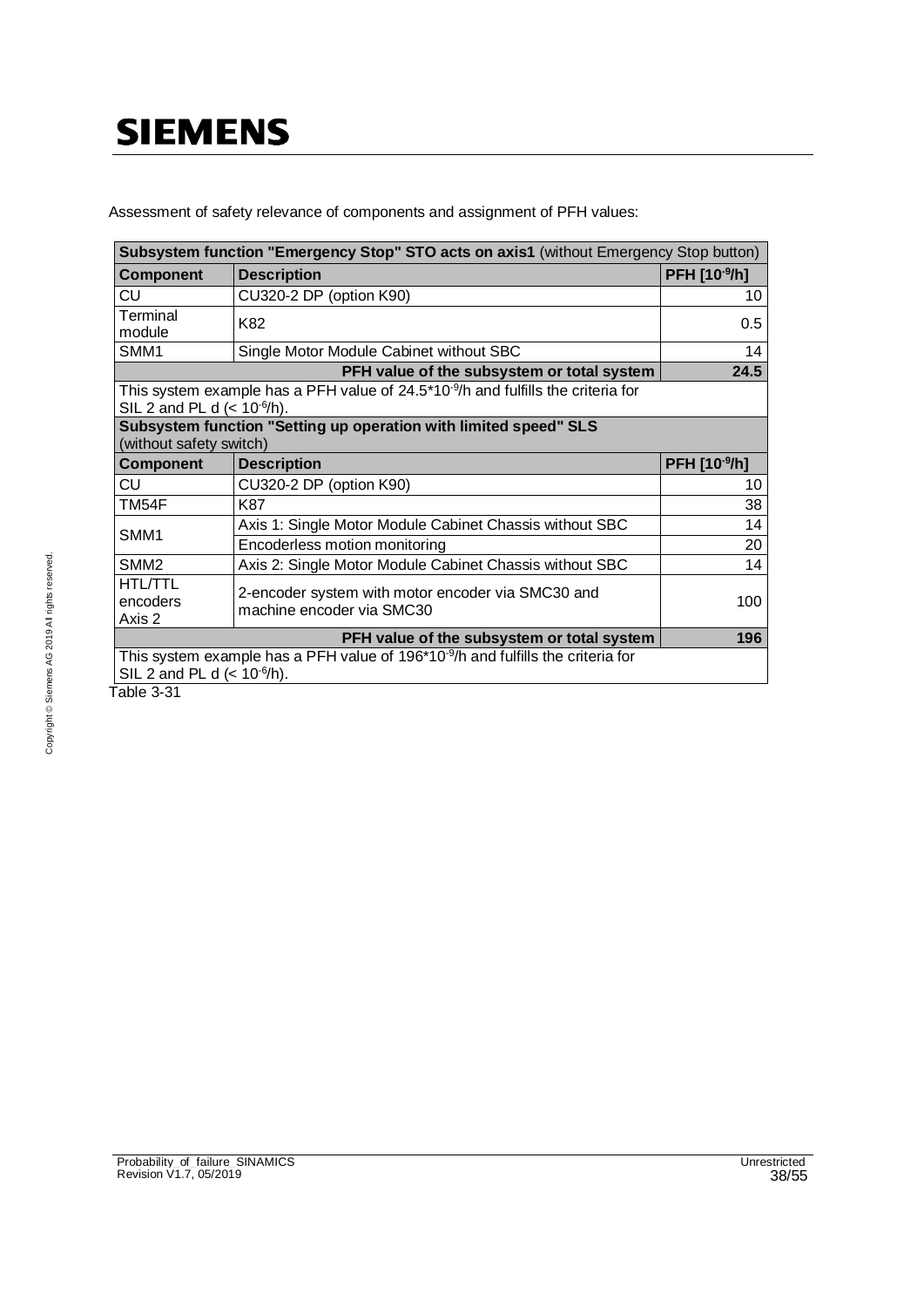### **3.15 SINAMICS S150**

The following values can be used for Basic Functions and Extended/Advanced Functions.

| Product                                          | Order number                   | PFH [10-9/h]   | PFD [10-4] | Additional details                                           |
|--------------------------------------------------|--------------------------------|----------------|------------|--------------------------------------------------------------|
| Converter<br>(CU320-2 DP + PM)                   | 6SL3710-7Lxxx-xxx3             | 24             | 24         | without SBC                                                  |
| Converter<br>(CU320-2 DP + PM)                   | 6SL3710-7Lxxx-xxx3             | 25             | 25         | with SBC                                                     |
| Converter<br>(CU320-2 PN + PM)                   | 6SL3710-7Lxxx-xxx3-Z 24<br>K95 |                | 24         | without SBC                                                  |
| Converter<br>(CU320-2 PN + PM)                   | 6SL3710-7Lxxx-xxx3-Z 25<br>K95 |                | 25         | with SBC                                                     |
| Encoderless motion monitoring                    | without                        | 20             | 20         | --                                                           |
| Encoder evaluation SMC20<br>for sin/cos encoders | Option K48                     | 26             | 26         | 1-encoder system                                             |
| SMC30 Sensor Modules for<br>HTL/TTL encoders     | Options K50 and K52            | 100            | 100        | 2-encoder system (value is valid for<br>both Sensor Modules) |
| Terminal Module for STO, SS1                     | Option K82 <sup>1)</sup>       | 0.5            | 0.5        |                                                              |
| Terminal Module TM54F                            | Option K87                     | 38             | 38         |                                                              |
| Safe Brake Adapter 230V AC<br>Actuated 1/h       | Option K88                     | $\overline{2}$ | 2          | for using SBC                                                |
| Safe Brake Adapter 230V AC<br>Actuated 1/min     | Option K88                     | 120            | 120        | for using SBC                                                |
| Table 3-32                                       |                                | 1)             |            | maximum diagnostic test interval = $6$ months                |

#### Note:

The Control Unit is included in the values for the S150 converter.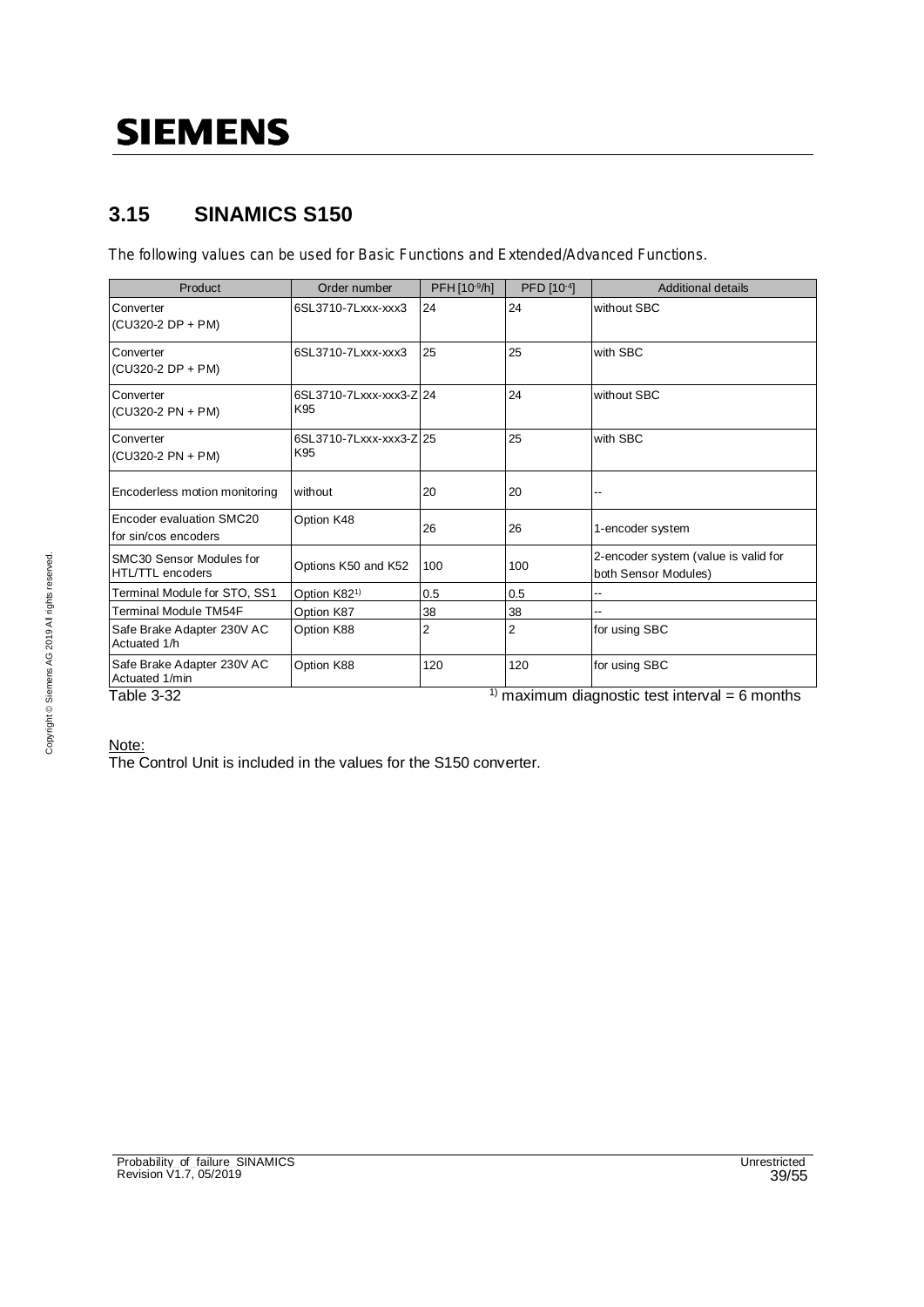### Configuration example:



Figure 3-18

Assessment of safety relevance of components and assignment of PFH values:

| Subsystem function "Emergency Stop" SS1 time controlled (without Emergency Stop<br>button)                                                         |                                                                                                                        |              |  |  |
|----------------------------------------------------------------------------------------------------------------------------------------------------|------------------------------------------------------------------------------------------------------------------------|--------------|--|--|
| <b>Component</b>                                                                                                                                   | <b>Description</b>                                                                                                     | PFH [10-9/h] |  |  |
| $CU + PM$                                                                                                                                          | S150 (CU320-2 + Power Module Chassis) without SBC                                                                      | 24           |  |  |
| Terminal<br>module                                                                                                                                 | Option K82                                                                                                             | 0.5          |  |  |
|                                                                                                                                                    | PFH value of the subsystem or total system                                                                             | 24.5         |  |  |
|                                                                                                                                                    | This system example has a PFH value of $24.5*10-9/h$ and fulfills the criteria for<br>SIL 2 and PL d $(< 10^{-6}/h)$ . |              |  |  |
| Subsystem function "Setting up operation with limited speed" SLS<br>(without safety switch)                                                        |                                                                                                                        |              |  |  |
| <b>Component</b>                                                                                                                                   | <b>Description</b>                                                                                                     | PFH [10-9/h] |  |  |
| $CU + PM$                                                                                                                                          | S150 (CU320-2 + Power Module Chassis) without SBC                                                                      | 24           |  |  |
| TM54F                                                                                                                                              | Option K87                                                                                                             | 38           |  |  |
| 26<br>Encoder<br>1-encoder system with Sensor Modules SMC20                                                                                        |                                                                                                                        |              |  |  |
|                                                                                                                                                    | 88                                                                                                                     |              |  |  |
| This system example has a PFH value of 88*10 <sup>-9</sup> /h and fulfills the criteria for<br>SIL 2 and PL d $(< 10^{-6}/h$ ).<br>$T$ ahla $2.22$ |                                                                                                                        |              |  |  |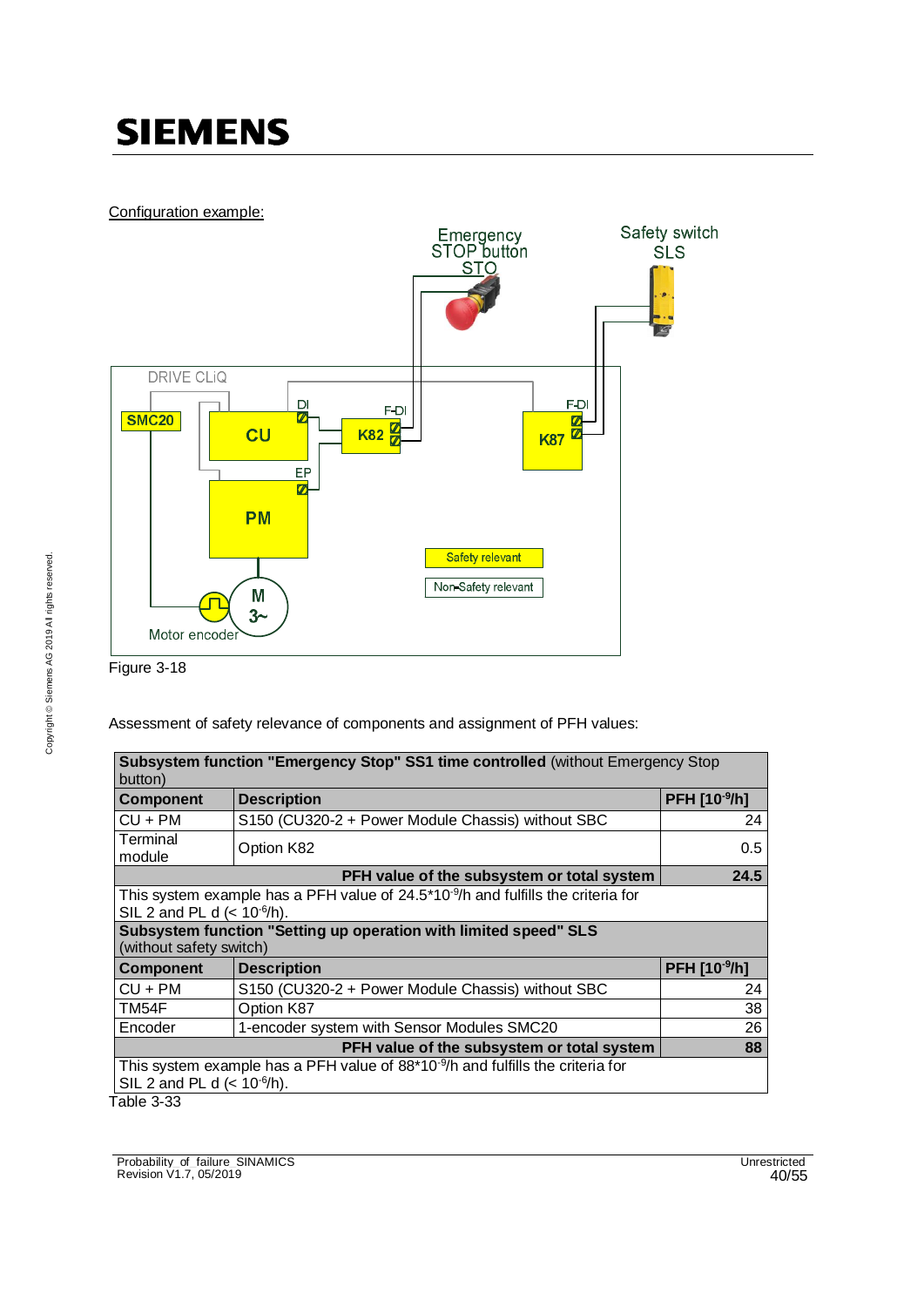### **3.16 SINAMICS S210**

The following values can be used for Basic Functions and Extended Functions.

| S210<br>6SL3210-5HBxx-xUFx               |    |
|------------------------------------------|----|
| 50                                       | 50 |
| 6SL3210-5HExx-xUFx<br><b>S210</b><br>.50 | 50 |

Table 3-34

#### Configuration example:



#### Figure 3-19

Assessment of safety relevance of components and assignment of PFH values:

| Subsystem function "Emergency Stop" STO (without Emergency Stop button)             |                    |              |  |
|-------------------------------------------------------------------------------------|--------------------|--------------|--|
| <b>Component</b>                                                                    | <b>Description</b> | PFH [10-9/h] |  |
| S7 F-PLC incl. PROFIsafe                                                            | S7 1515TF-2PN      | 2            |  |
| <b>ET200MP SM526</b>                                                                | F-DI               |              |  |
| Drive 1                                                                             | S210               | 50           |  |
| Drive 2                                                                             | S <sub>210</sub>   | 50           |  |
| Drive 3                                                                             | S <sub>210</sub>   | 50           |  |
| Drive 4                                                                             | S <sub>210</sub>   | 50           |  |
| Drive 5                                                                             | S <sub>210</sub>   | 50           |  |
| 253,0<br>PFH value of the subsystem or total system                                 |                    |              |  |
| This system example has a PFH value of $253,0*10-9/h$ and fulfills the criteria for |                    |              |  |
| SIL 2 and PL d $(< 10^{-6}/h$ ).                                                    |                    |              |  |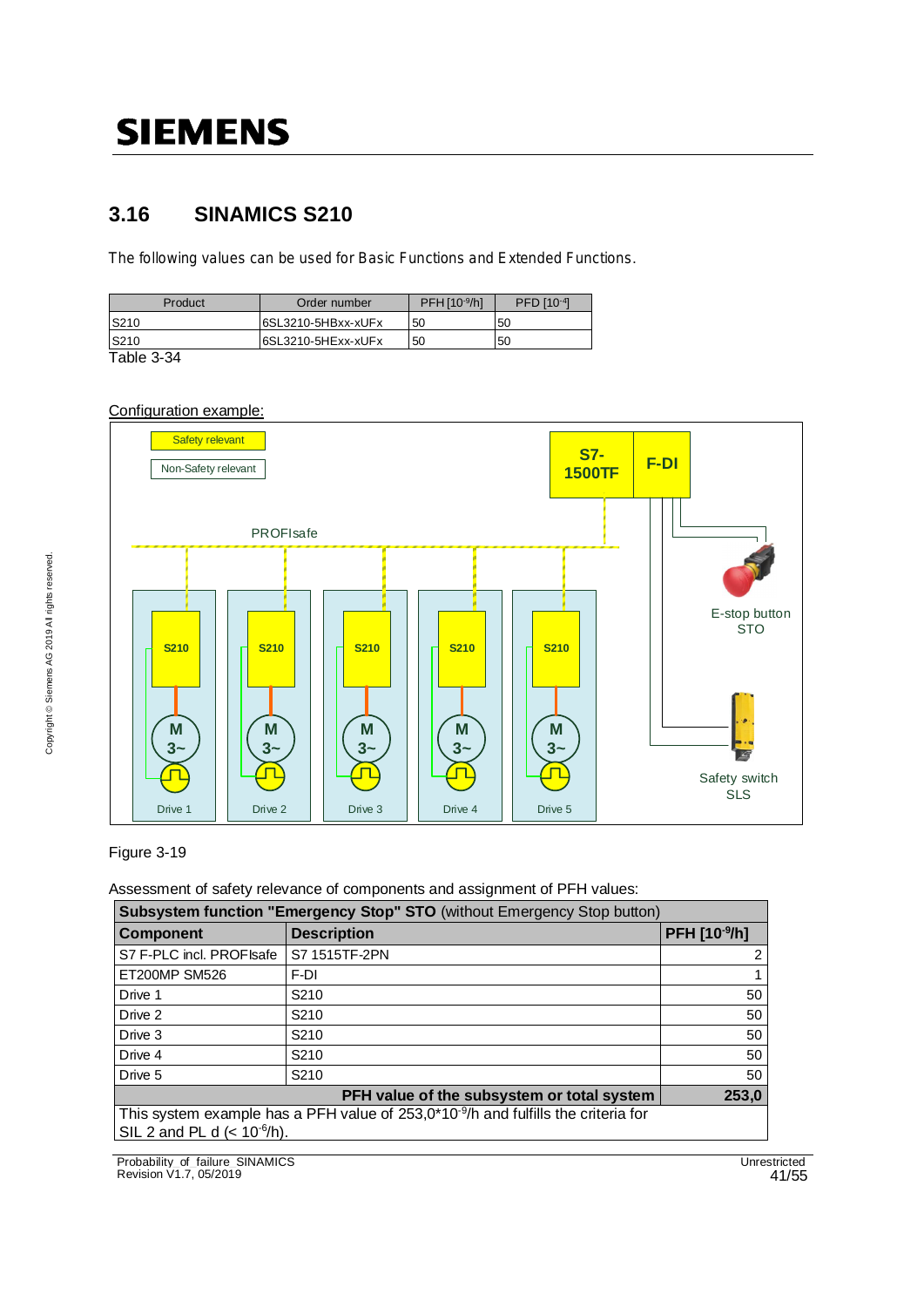| Subsystem function "Setting up operation with limited speed" SLS<br>(without safety switch)                                          |                     |              |  |
|--------------------------------------------------------------------------------------------------------------------------------------|---------------------|--------------|--|
| Komponente                                                                                                                           | <b>Beschreibung</b> | PFH [10-9/h] |  |
| S7 F-CPU incl. PROFIsafe                                                                                                             | S7 1515TF-2PN       | 2            |  |
| <b>ET200MP SM526</b>                                                                                                                 | F-DI                |              |  |
| Drive 1                                                                                                                              | S <sub>210</sub>    | 50           |  |
| Drive 2                                                                                                                              | S <sub>210</sub>    | 50           |  |
| Drive 3                                                                                                                              | S <sub>210</sub>    | 50           |  |
| Drive 4                                                                                                                              | S <sub>210</sub>    | 50           |  |
| Drive 5                                                                                                                              | S <sub>210</sub>    | 50           |  |
| PFH value of the subsystem or total system<br>254,429                                                                                |                     |              |  |
| This system example has a PFH value of 253,429*10 <sup>-9</sup> /h and fulfills the criteria for<br>SIL 2 and PL d $(< 10^{-6}/h$ ). |                     |              |  |

Table 3-35

### **4 Safety-related parameters for SIMOTICS**

### **4.1 Motors with encoder connection**

All of the motors listed here have a DRIVE-CLiQ interface. The subsequently listed PFH values are valid for 1-encoder systems.

| Product                             | Order number       | PFH [10-9/h] | <b>Additional details</b>                      |
|-------------------------------------|--------------------|--------------|------------------------------------------------|
| 1FT6                                | 1FT6xxx-xxxxx-xDxx | 26           | DRIVE-CLIQ                                     |
| 1FT6                                | 1FT6xxx-xxxxx-xLxx | 26           | DRIVE-CLIQ                                     |
| 1FT6                                | 1FT6xxx-xxxxx-xFxx | 26           | DRIVE-CLIQ                                     |
| 1FT7                                | 1FT7xxx-xxxxx-xBxx | 30           | highly integrated DRIVE-CliQ interface (DQI)   |
| 1FT7                                | 1FT7xxx-xxxxx-xCxx | 30           | highly integrated DRIVE-CliQ interface (DQI)   |
| 1FT7                                | 1FT7xxx-xxxxx-xDxx | 26           | integrated DRIVE-CliQ interface (SMI)          |
| 1FT7                                | 1FT7xxx-xxxxx-xFxx | 26           | integrated DRIVE-CliQ interface (SMI)          |
| 1FK7 (order number: $a = 5$ ; 7)    | 1FK7xxx-axxxx-xDxx | 26           | integrated DRIVE-CliQ interface (SMI)          |
| 1FK7 (order number: $a = 5$ ; 7)    | 1FK7xxx-axxxx-xFxx | 26           | integrated DRIVE-CliQ interface (SMI)          |
| 1FK7 (order number: $a = 5$ ; 7)    | 1FK7xxx-axxxx-xLxx | 26           | integrated DRIVE-CliQ interface (SMI)          |
| 1FK7 (order number: $a = 2$ ; 3; 4) | 1FK7xxx-axxxx-xDxx | 26           | integrated DRIVE-CliQ interface (SMI)          |
| 1FK7 (order number: $a = 2$ ; 3; 4) | 1FK7xxx-axxxx-xFxx | 26           | integrated DRIVE-CliQ interface (SMI)          |
| 1FK7 (order number: $a = 2$ ; 3; 4) | 1FK7xxx-axxxx-xLxx | 26           | integrated DRIVE-CliQ interface (SMI)          |
| 1FK7 (order number: $a = 2$ ; 3; 4) | 1FK7xxx-axxxx-xBxx | 30           | highly integrated DRIVE-CliQ interface (DQI)   |
| 1FK7 (order number: $a = 2$ ; 3; 4) | 1FK7xxx-axxxx-xCxx | 30           | highly integrated DRIVE-CliQ interface (DQI)   |
| 1FK7 (order number: $a = 2$ ; 3; 4) | 1FK7xxx-axxxx-xQxx | 30           | highly integrated DRIVE-CliQ interface (DQI)   |
| 1FK7 (order number: $a = 2$ ; 3; 4) | 1FK7xxx-axxxx-xRxx | 30           | highly integrated DRIVE-CliQ interface (DQI)   |
| 1FG1                                | 1FG1xxx-xQxxx-xxxx | 30           | hochintegrierte DRIVE-CLiQ-Schnittstelle (DQI) |
| 1FG1                                | 1FG1xxx-xRxxx-xxxx | 30           | hochintegrierte DRIVE-CLiQ-Schnittstelle (DQI) |
| 1FW3                                | 1FW3xxx-xBx6x-xxxx | 30           | highly integrated DRIVE-CliQ interface (DQI)   |
| 1FW3                                | 1FW3xxx-xCx6x-xxxx | 30           | highly integrated DRIVE-CliQ interface (DQI)   |
| 1PH <sub>8</sub>                    | 1PH8xxx-xDxxx-xxxx | 26           | DRIVE-CLIQ                                     |
| 1PH <sub>8</sub>                    | 1PH8xxx-xFxxx-xxxx | 26           | DRIVE-CLIQ                                     |
| 1PH <sub>8</sub>                    | 1PH8xxx-xVxxx-xxxx | 26           | DRIVE-CLIQ                                     |
| 1PH <sub>8</sub>                    | 1PH8xxx-xUxxx-xxxx | 26           | DRIVE-CLIQ                                     |
| 1PH7                                | 1PH7xxx-xDxxx-xxxx | 26           | DRIVE-CLIQ                                     |

Probability\_of\_failure\_SINAMICS Unrestricted Revision V1.7, 05/2019 42/55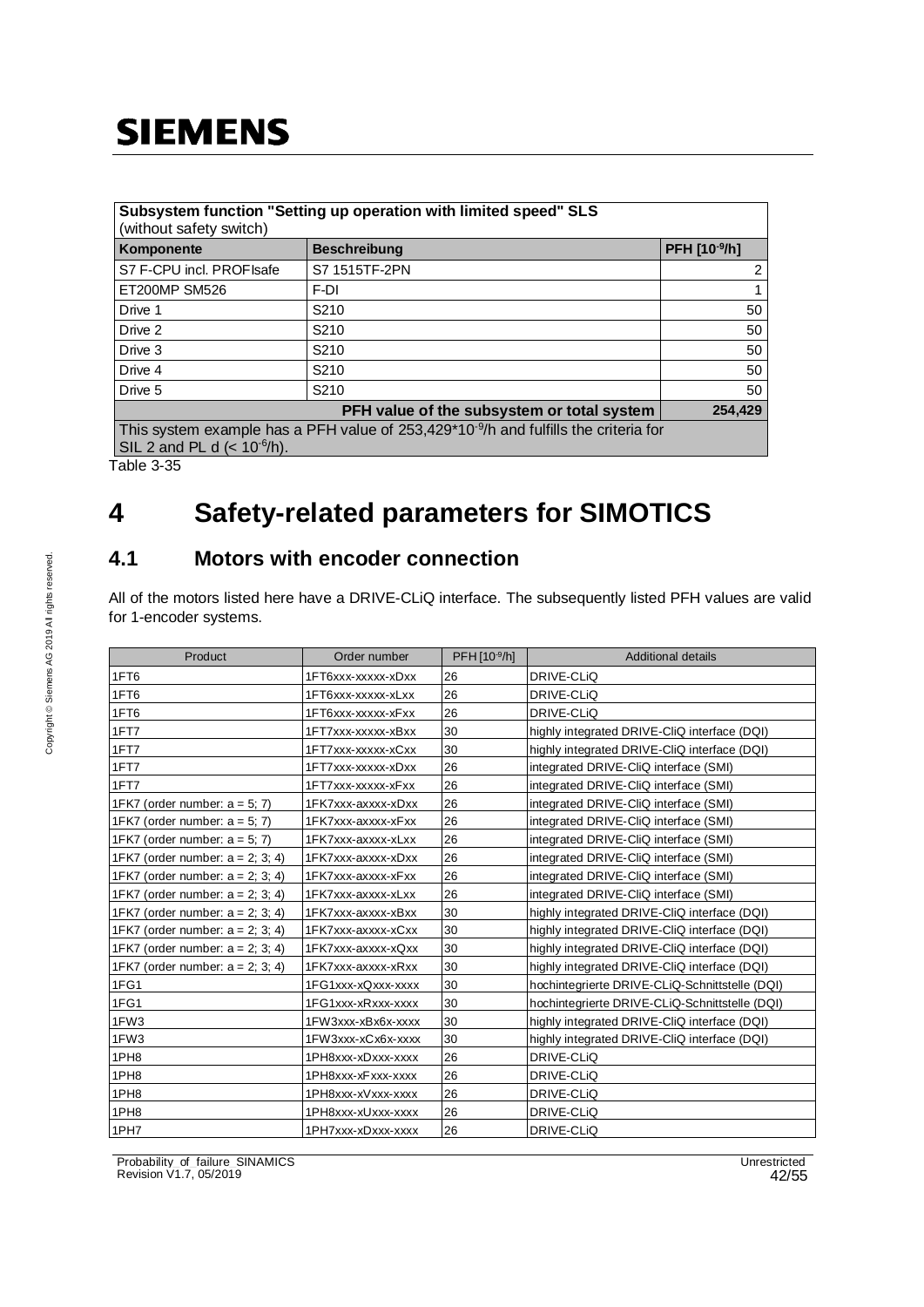| 1PH <sub>7</sub> | 1PH7xxx-xFxxx-xxxx | 26 | DRIVE-CLIQ |
|------------------|--------------------|----|------------|
| 1PH <sub>7</sub> | 1PH7xxx-xQxxx-xxxx | 26 | DRIVE-CLIQ |
| 1PH <sub>7</sub> | 1PH7xxx-xVxxx-xxxx | 26 | DRIVE-CLIQ |
| 1PL6             | 1PL6xxx-xDxxx-xxxx | 26 | DRIVE-CLIQ |
| 1PL6             | 1PL6xxx-xFxxx-xxxx | 26 | DRIVE-CLIQ |
| 1PL6             | 1PL6xxx-xQxxx-xxxx | 26 | DRIVE-CLIQ |
| _                |                    |    |            |

Table 4-1

More information about useable Siemens motors without DRIVE-CliQ interface and –encoder you will find under: https://support.industry.siemens.com/cs/ww/en/view/33512621

| <b>Holding brake</b>              | B10 <sub>d</sub> |
|-----------------------------------|------------------|
| Standard holding brake option N23 | 20.000.000       |
| Reinforced brake option N24       | 20.000.000       |
| Reinforced brake option N24       | 16.000.000       |
| Standard holding brake option N23 | 16.000.000       |
| Standard holding brake            | 20.000.000       |
| Reinforced brake option N24       | 20.000.000       |
| Reinforced brake option N24       | 16.000.000       |
| Standard holding brake            | 16.000.000       |
| Standard holding brake            | 20.000.000       |
| Standard holding brake            | 16.000.000       |
| Mounted holding brake             | 8.000.000        |
| Mounted holding brake             | 7.000.000        |
| Mounted holding brake             | 6.000.000        |
| Mounted holding brake             | 5.000.000        |
|                                   |                  |

### For the calculation of the PFHd values of the motor holding brakes the B10d values are used.

Table 4-2

#### **Note:**

The failure rate of the holding brakes depends on the frequency of the operation. According to ISO 13849-1 the constant dangerous failure rate  $(\lambda_d)$  during this service life is:

$$
\lambda_d = \frac{0.1*\,n_{op}}{\mathit{B10d}}
$$

with IEC 62061:  $PFH_d = \lambda_d * 1h$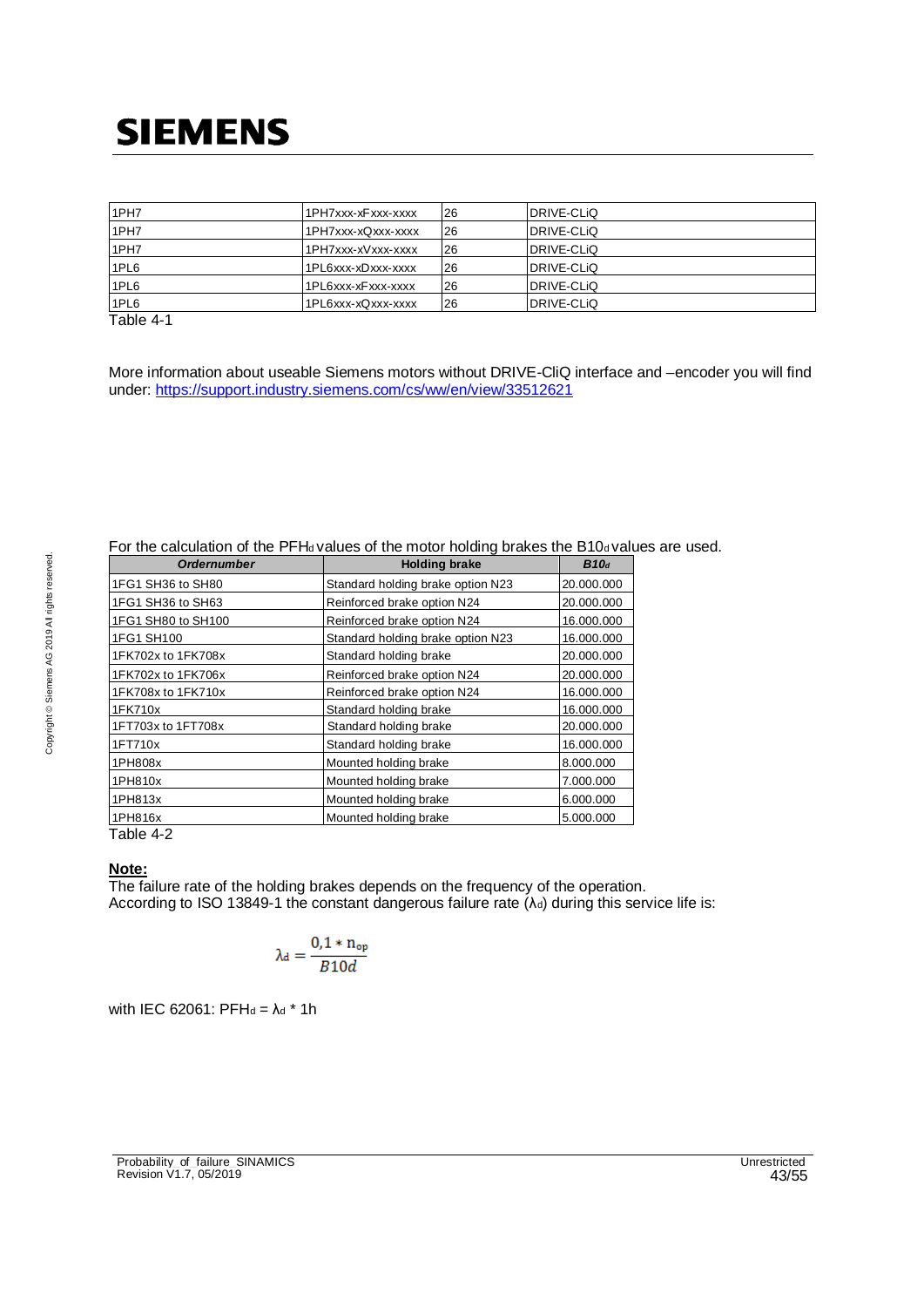### **5 Safety-related parameters for SIMOTION**

| Product               | Order number       | $PFH[10-9/h]$ |
|-----------------------|--------------------|---------------|
| SIMOTION D410 DP      | 6AU1410-0AA00-0AA0 | 10            |
| SIMOTION D410 PN      | 6AU1410-0AB00-0AA0 | 10            |
| SIMOTION D410-2 DP    | 6AU1410-2AA00-0AA0 | 10            |
| SIMOTION D410-2 DP/PN | 6AU1410-2AD00-0AA0 | 10            |
| SIMOTION D425         | 6AU1425-0AA00-0AA0 | 10            |
| SIMOTION D425-2 DP    | 6AU1425-2AA00-0AA0 | 10            |
| SIMOTION D425-2 DP/PN | 6AU1425-2AD00-0AA0 | 10            |
| SIMOTION D435         | 6AU1435-0AA00-0AA0 | 10            |
| SIMOTION D435         | 6AU1435-0AA00-0AA1 | 10            |
| SIMOTION D435-2 DP    | 6AU1435-2AA00-0AA0 | 10            |
| SIMOTION D435-2 DP/PN | 6AU1435-2AD00-0AA0 | 10            |
| SIMOTION D445         | 6AU1445-0AA00-0AA0 | 10            |
| SIMOTION D445-1       | 6AU1445-0AA00-0AA1 | 10            |
| SIMOTION D445-2 DP/PN | 6AU1445-2AD00-0AA0 | 10            |
| SIMOTION D455-2 DP/PN | 6AU1455-2AD00-0AA0 | 10            |
| SIMOTION CX32         | 6SL3040-0NA00-0AA0 | 10            |
| SIMOTION CX32-2       | 6AU1432-2AA00-0AA0 | 10            |
| Table 5-1             |                    |               |

The SINAMICS S120 drive components are listed in Chapter 3.10.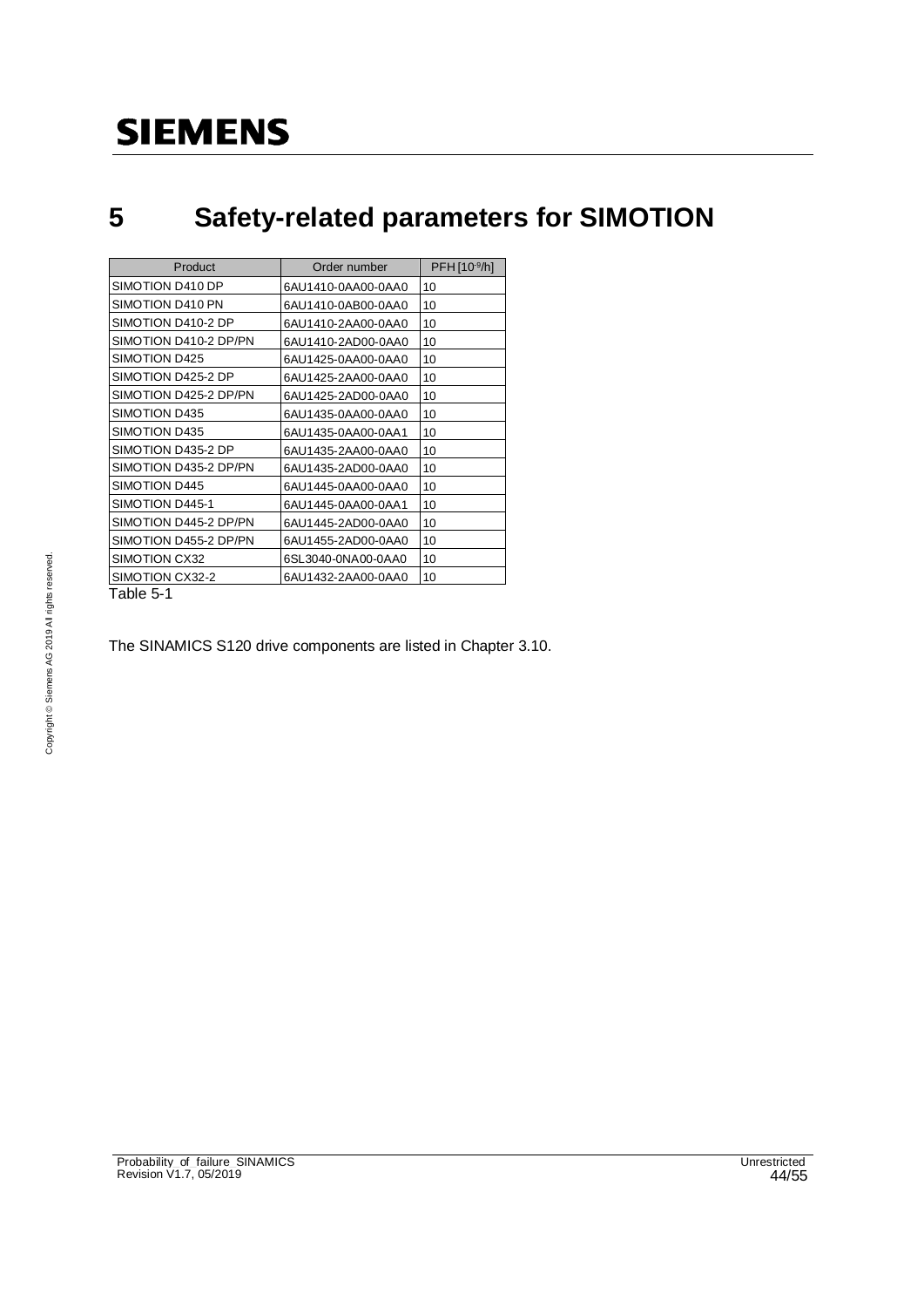Configuration example:





Probability\_of\_failure\_SINAMICS Unrestricted Revision V1.7, 05/2019 45/55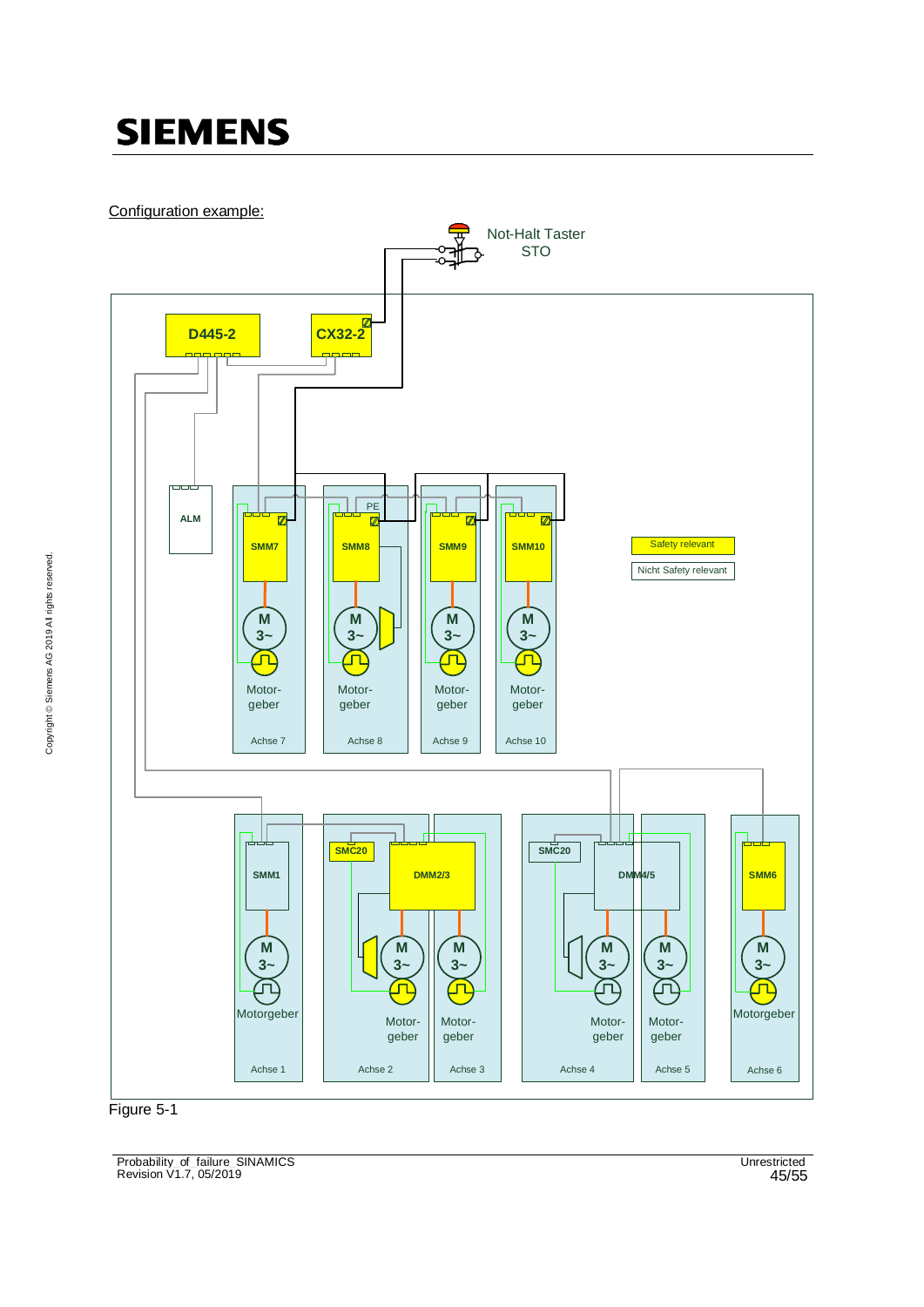Assessment of safety relevance of components and assignment of PFH values:

| Subsystem function "Emergency Stop" STO via Onboard terminals (without Emergency<br>Stop button)                                |                                          |              |  |  |
|---------------------------------------------------------------------------------------------------------------------------------|------------------------------------------|--------------|--|--|
| <b>Component</b>                                                                                                                | <b>Description</b>                       | PFH [10-9/h] |  |  |
| CX32-2                                                                                                                          | <b>SIMOTION Controller Extension</b>     | 10           |  |  |
| SMM7                                                                                                                            | Single Motor Module Booksize without SBC | 10           |  |  |
| SMM8                                                                                                                            | Single Motor Module Booksize without SBC | 10           |  |  |
| SMM9                                                                                                                            | Single Motor Module Booksize without SBC | 10           |  |  |
| SMM <sub>10</sub>                                                                                                               | Single Motor Module Booksize without SBC | 10           |  |  |
| PFH value of the subsystem or total system<br>50                                                                                |                                          |              |  |  |
| This system example has a PFH value of 50*10 <sup>-9</sup> /h and fulfills the criteria for<br>SIL 2 and PL d $(< 10^{-6}/h$ ). |                                          |              |  |  |

Tabelle 5-2

| Subsystem function "Set-up operation with SLS"<br>(Activation via PROFIsafe, without F-CPU and Sensorik)                          |                                                              |                 |  |  |
|-----------------------------------------------------------------------------------------------------------------------------------|--------------------------------------------------------------|-----------------|--|--|
| <b>Component</b>                                                                                                                  | <b>Description</b>                                           | PFH [10-9/h]    |  |  |
| D445-2                                                                                                                            | Control Unit SIMOTION D445-2                                 | 10              |  |  |
| CX32-2                                                                                                                            | <b>SIMOTION Controller Extension</b>                         | 10              |  |  |
| DMM2/3                                                                                                                            | Double Motor Module Booksize, 1x without SBC, 1x with SBC    | 14              |  |  |
| Encoder axis 2                                                                                                                    | Sensor Module Cabinet-Mounted SMC20                          | 26              |  |  |
| Motor and<br>encoder axis 3                                                                                                       | Servomotor with integrated DRIVE-CliQ interface (SMI)        | 26              |  |  |
| SMM6                                                                                                                              | Single Motor Module Booksize without SBC                     | 10 <sup>1</sup> |  |  |
| Motor and<br>encoder axis 6                                                                                                       | Servomotor with highly integrated DRIVE-CliQ interface (DQI) | 30              |  |  |
| SMM7                                                                                                                              | Single Motor Module Booksize without SBC                     | 10              |  |  |
| Motor and<br>encoder axis 7                                                                                                       | Servomotor with highly integrated DRIVE-CliQ interface (DQI) | 30              |  |  |
| SMM <sub>8</sub>                                                                                                                  | Single Motor Module Booksize with SBC                        | 14              |  |  |
| Motor and<br>encoder axis 8                                                                                                       | Servomotor with integrated DRIVE-CliQ interface (SMI)        | 26              |  |  |
| SMM9                                                                                                                              | Single Motor Module Booksize without SBC                     | 10              |  |  |
| Motor and<br>encoder axis 9                                                                                                       | Servomotor with highly integrated DRIVE-CliQ interface (DQI) | 30              |  |  |
| SMM <sub>10</sub>                                                                                                                 | Single Motor Module Booksize without SBC                     | 10              |  |  |
| Motor and<br>encoder axis 10                                                                                                      | Servomotor with highly integrated DRIVE-CliQ interface (DQI) | 30              |  |  |
|                                                                                                                                   | 286                                                          |                 |  |  |
| This system example has a PFH value of 2.86*10 <sup>-7</sup> /h and fulfills the criteria for<br>SIL 2 and PL d $(< 10^{-6}/h$ ). |                                                              |                 |  |  |

Tabelle 5-3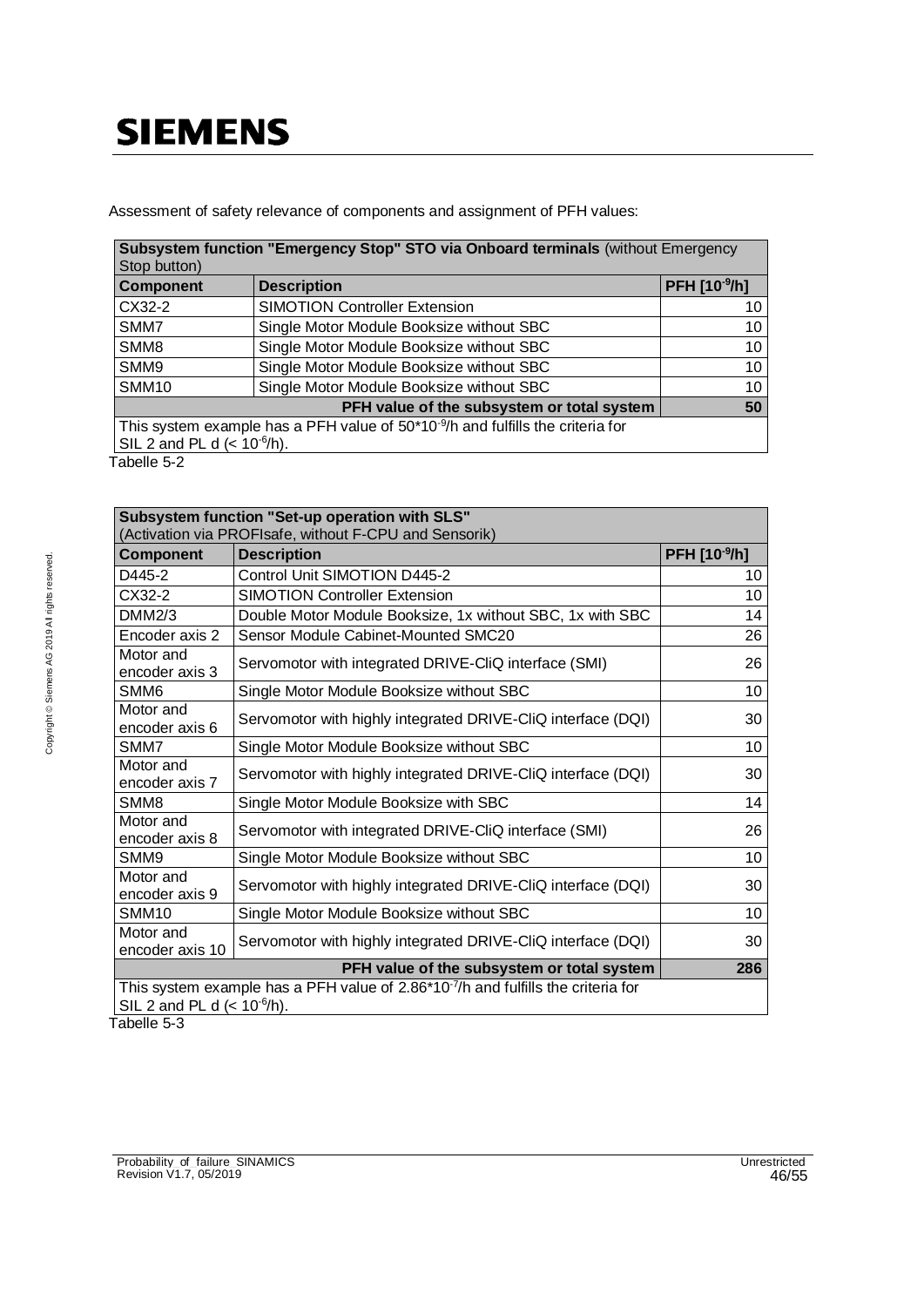### **6 Safety-related parameters for SINUMERIK**

### **6.1 SINUMERIK 840D sl**

| Product                              | Order number       | PFH [10-9/h] | <b>Additional details</b>                                   |
|--------------------------------------|--------------------|--------------|-------------------------------------------------------------|
| NCU 710.1 with PLC 317-2DP           | 6FC5371-0AA10-0AA0 | $66^{1}$     | SINUMERIK Safety Integrated                                 |
| NCU 710.1 with PLC 317-2DP           | 6FC5371-0AA10-0AA0 | 10           | <b>SINAMICS Safety Integrated Basic</b><br><b>Functions</b> |
| NCU 710.2 with PLC 317-2DP           | 6FC5371-0AA10-0AA1 | $66^{1}$     | SINUMERIK Safety Integrated                                 |
| NCU 710.2 with PLC 317-2DP           | 6FC5371-0AA10-0AA1 | 10           | SINAMICS Safety Integrated Basic<br><b>Functions</b>        |
| NCU 710.2 with PLC 317-2DP           | 6FC5371-0AA10-0AA2 | $66^{1}$     | SINUMERIK Safety Integrated                                 |
| NCU 710.2 with PLC 317-2DP           | 6FC5371-0AA10-0AA2 | 10           | <b>SINAMICS Safety Integrated Basic</b><br><b>Functions</b> |
| NCU 710.3 PN with<br>PLC 317-3PN/DP  | 6FC5371-0AA30-0AA0 | $66^{1}$     | SINUMERIK Safety Integrated                                 |
| NCU 710.3 PN with<br>PLC 317-3PN/DP  | 6FC5371-0AA30-0AA0 | 10           | SINAMICS Safety Integrated Basic<br><b>Functions</b>        |
| NCU 710.3 PN with<br>PLC 317-3PN/DP  | 6FC5371-0AA30-0AA1 | $66^{1}$     | SINUMERIK Safety Integrated                                 |
| NCU 710.3 PN with<br>PLC 317-3PN/DP  | 6FC5371-0AA30-0AA1 | 10           | SINAMICS Safety Integrated Basic<br><b>Functions</b>        |
| NCU 710.3B PN with<br>PLC 317-3PN/DP | 6FC5371-0AA30-0AB0 | $66^{1}$     | SINUMERIK Safety Integrated                                 |
| NCU 710.3B PN with<br>PLC 317-3PN/DP | 6FC5371-0AA30-0AB0 | 10           | SINAMICS Safety Integrated Basic<br><b>Functions</b>        |
| NCU 710.3B PN with<br>PLC 317-3PN/DP | 6FC5371-0AA30-0AB0 | $14^{1}$     | SINUMERIK Safety Integrated plus                            |
| NCU 720.1 with PLC 317-2DP           | 6FC5372-0AA00-0AA0 | $66^{1}$     | SINUMERIK Safety Integrated                                 |
| NCU 720.1 with PLC 317-2DP           | 6FC5372-0AA00-0AA0 | 10           | SINAMICS Safety Integrated Basic<br>Functions               |
| NCU 720.2 with PLC 317-2DP           | 6FC5372-0AA00-0AA1 | $66^{1}$     | SINUMERIK Safety Integrated                                 |
| NCU 720.2 with PLC 317-2DP           | 6FC5372-0AA00-0AA1 | 10           | SINAMICS Safety Integrated Basic<br><b>Functions</b>        |
| NCU 720.2 with PLC 317-2DP           | 6FC5372-0AA00-0AA2 | $66^{1}$     | SINUMERIK Safety Integrated                                 |
| NCU 720.2 with PLC 317-2DP           | 6FC5372-0AA00-0AA2 | 10           | <b>SINAMICS Safety Integrated Basic</b><br>Functions        |
| NCU 720.2 PN with<br>PLC 317-3PN/DP  | 6FC5372-0AA01-0AA1 | $66^{1}$     | SINUMERIK Safety Integrated                                 |
| NCU 720.2 PN with<br>PLC 317-3PN/DP  | 6FC5372-0AA01-0AA1 | 10           | SINAMICS Safety Integrated Basic<br>Functions               |
| NCU 720.2 PN with                    | 6FC5372-0AA01-0AA2 | $66^{1}$     | SINUMERIK Safety Integrated                                 |
| PLC 317-3PN/DP<br>NCU 720.2 PN with  | 6FC5372-0AA01-0AA2 | 10           | SINAMICS Safety Integrated Basic                            |
| PLC 317-3PN/DP                       |                    |              | <b>Functions</b>                                            |
| NCU 720.3 PN with                    | 6FC5372-0AA30-0AA0 | $66^{1}$     | SINUMERIK Safety Integrated                                 |
| PLC 317-3PN/DP                       |                    |              |                                                             |
| NCU 720.3 PN with                    | 6FC5372-0AA30-0AA0 | 10           | SINAMICS Safety Integrated Basic                            |
| PLC 317-3PN/DP                       |                    |              | Functions                                                   |
| NCU 720.3 PN with<br>PLC 317-3PN/DP  | 6FC5372-0AA30-0AA1 | $66^{1}$     | SINUMERIK Safety Integrated                                 |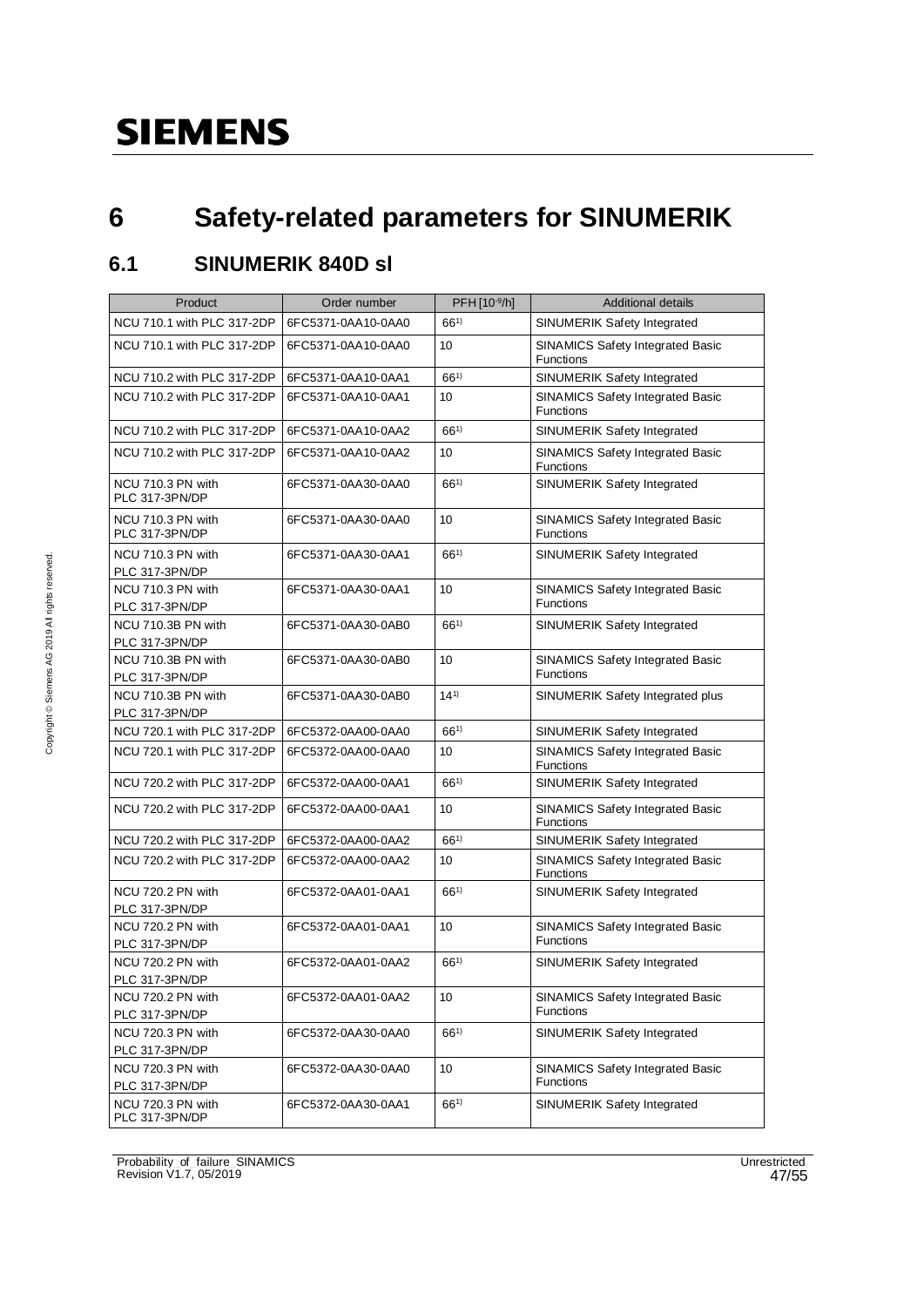| NCU 720.3 PN with<br>PLC 317-3PN/DP             | 6FC5372-0AA30-0AA1 | 10       | SINAMICS Safety Integrated Basic<br>Functions        |
|-------------------------------------------------|--------------------|----------|------------------------------------------------------|
| NCU 720.3B PN with<br>PLC 317-3PN/DP            | 6FC5372-0AA30-0AB0 | 661)     | SINUMERIK Safety Integrated                          |
| NCU 720.3B PN with<br>PLC 317-3PN/DP            | 6FC5372-0AA30-0AB0 | 10       | SINAMICS Safety Integrated Basic<br>Functions        |
| NCU 720.3B PN with<br>PLC 317-3PN/DP            | 6FC5372-0AA30-0AB0 | $14^{1}$ | SINUMERIK Safety Integrated plus                     |
| NCU 730.1 with PLC 317-2DP                      | 6FC5373-0AA00-0AA0 | $66^{1}$ | SINUMERIK Safety Integrated                          |
| NCU 730.1 with PLC 317-2DP                      | 6FC5373-0AA00-0AA0 | 10       | <b>SINAMICS Safety Integrated Basic</b><br>Functions |
| NCU 730.2 with PLC 317-2DP                      | 6FC5373-0AA00-0AA1 | 661)     | SINUMERIK Safety Integrated                          |
| NCU 730.2 with PLC 317-2DP                      | 6FC5373-0AA00-0AA1 | 10       | <b>SINAMICS Safety Integrated Basic</b><br>Functions |
| NCU 730.2 with PLC 317-2DP                      | 6FC5373-0AA00-0AA2 | $66^{1}$ | SINUMERIK Safety Integrated                          |
| NCU 730.2 with PLC 317-2DP                      | 6FC5373-0AA00-0AA2 | 10       | <b>SINAMICS Safety Integrated Basic</b><br>Functions |
| NCU 730.2 PN with<br>PLC 319-3PN/DP             | 6FC5373-0AA01-0AA1 | $66^{1}$ | SINUMERIK Safety Integrated                          |
| NCU 730.2 PN with<br>PLC 319-3PN/DP             | 6FC5373-0AA01-0AA1 | 10       | SINAMICS Safety Integrated Basic<br><b>Functions</b> |
| NCU 730.2 PN with<br>PLC 319-3PN/DP             | 6FC5373-0AA01-0AA2 | $66^{1}$ | SINUMERIK Safety Integrated                          |
| NCU 730.2 PN with<br>PLC 319-3PN/DP             | 6FC5373-0AA01-0AA2 | 10       | SINAMICS Safety Integrated Basic<br>Functions        |
| NCU 730.3 PN with<br>PLC 317-3PN/DP             | 6FC5373-0AA30-0AA0 | $66^{1}$ | SINUMERIK Safety Integrated                          |
| NCU 730.3 PN with<br>PLC 317-3PN/DP             | 6FC5373-0AA30-0AA0 | 10       | SINAMICS Safety Integrated Basic<br>Functions        |
| NCU 730.3 PN with<br>PLC 317-3PN/DP             | 6FC5373-0AA30-0AA1 | $66^{1}$ | SINUMERIK Safety Integrated                          |
| NCU 730.3 PN with<br>PLC 317-3PN/DP             | 6FC5373-0AA30-0AA1 | 10       | SINAMICS Safety Integrated Basic<br><b>Functions</b> |
| NCU 730.3 PN with<br>PLC 317-3PN/DP             | 6FC5373-0AA30-0AB0 | $66^{1}$ | SINUMERIK Safety Integrated                          |
| NCU 730.3 PN with<br>PLC 317-3PN/DP             | 6FC5373-0AA30-0AB0 | 10       | SINAMICS Safety Integrated Basic<br>Functions        |
| NCU 730.3B PN with<br>PLC 317-3PN/DP            | 6FC5373-0AA31-0AB0 | $66^{1}$ | SINUMERIK Safety Integrated                          |
| NCU 730.3B PN with<br>PLC 317-3PN/DP            | 6FC5373-0AA31-0AB0 | 10       | <b>SINAMICS Safety Integrated Basic</b><br>Functions |
| NCU 730.3B PN with<br>PLC 317-3PN/DP            | 6FC5373-0AA31-0AB0 | $14^{1}$ | SINUMERIK Safety Integrated plus                     |
| NUMERIC CONTROL<br><b>EXTENSION NX10</b>        | 6SL3040-0NC00-0AA0 | 10       | --                                                   |
| NUMERIC CONTROL<br><b>EXTENSION NX15</b>        | 6SL3040-0NB00-0AA0 | 10       | --                                                   |
| <b>NUMERICAL</b><br>CONTROL<br>EXTENSION NX10.3 | 6SL3040-1NC00-0AA0 | 10       | --                                                   |
| NUMERICAL<br>CONTROL<br>EXTENSION NX15.3        | 6SL3040-1NB00-0AA0 | 10       | --                                                   |

Table 6-1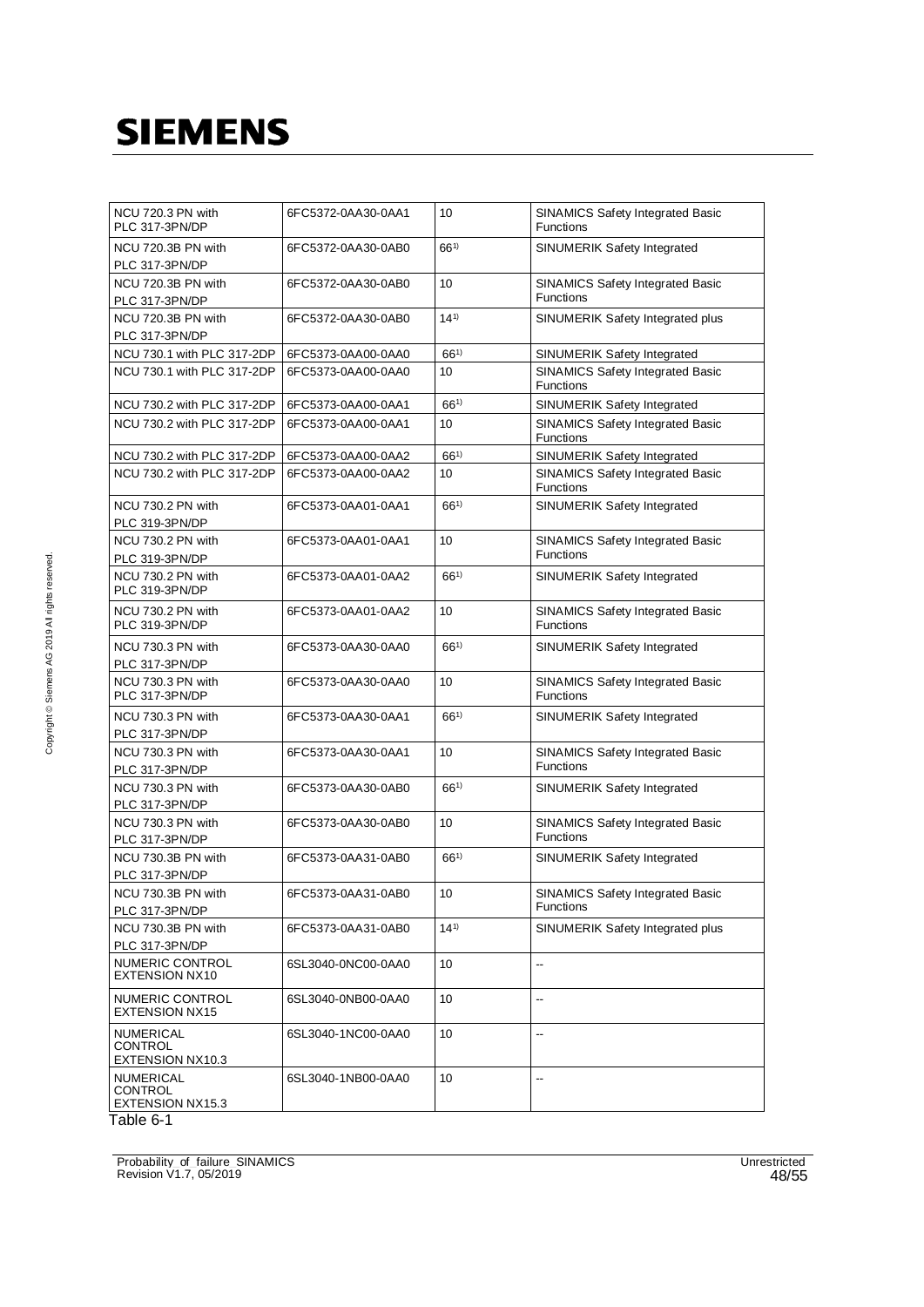The SINAMICS S120 drive components are listed in Chapter 3.10.

 $<sup>1</sup>$  incl. 1 x 10<sup>-09</sup> for PROFIsafe</sup> Configuration example:





Probability\_of\_failure\_SINAMICS Unrestricted Revision V1.7, 05/2019 49/55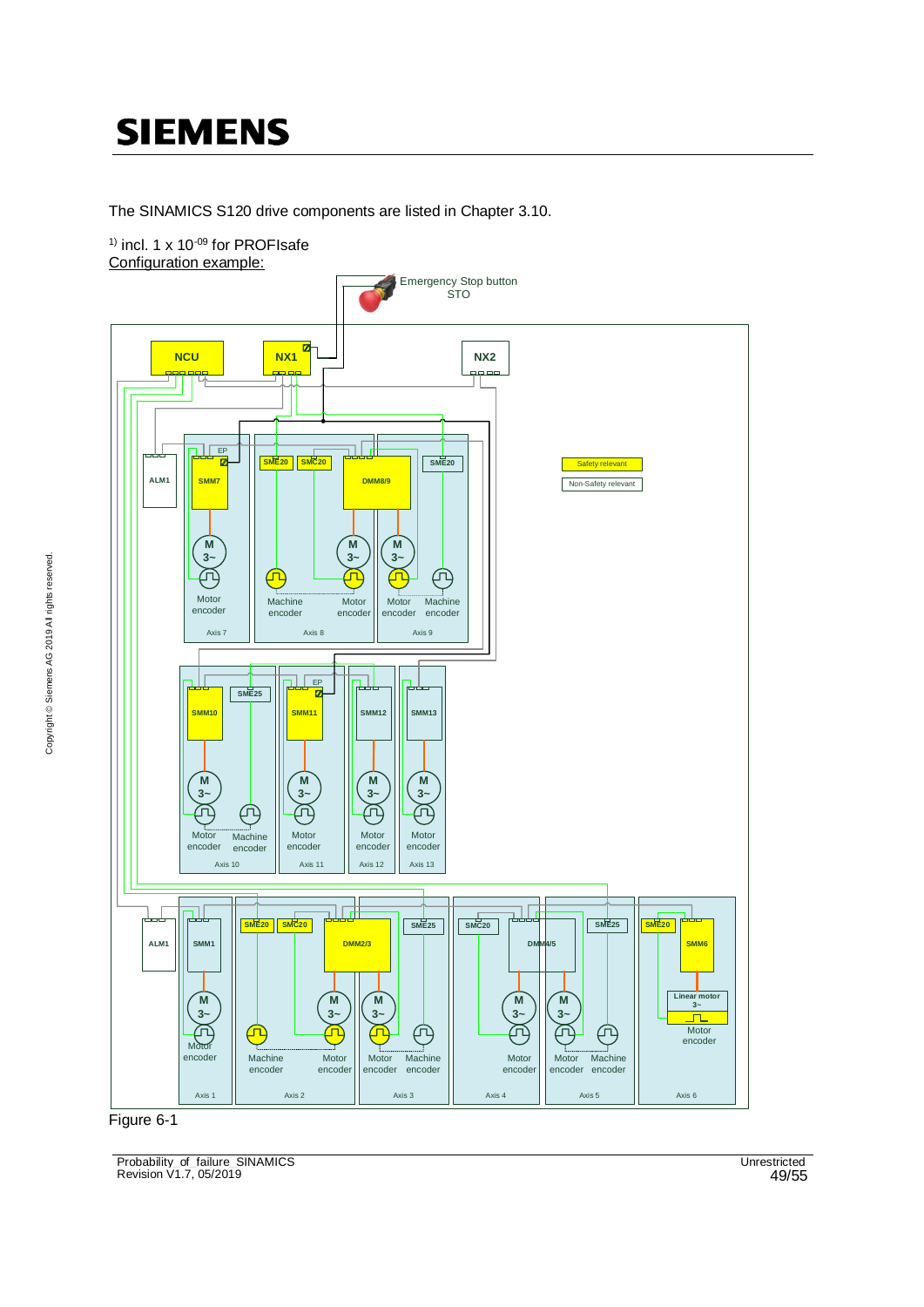Assessment of safety relevance of components and assignment of PFH values:

| <b>Subsystem function "Emergency Stop" STO (without Emergency Stop button)</b>                                                   |                                                                                |                 |  |  |  |
|----------------------------------------------------------------------------------------------------------------------------------|--------------------------------------------------------------------------------|-----------------|--|--|--|
| Component                                                                                                                        | <b>Description</b>                                                             | PFH [10-9/h]    |  |  |  |
| <b>NCU</b>                                                                                                                       | SINUMERIK Safety Integrated                                                    | 65              |  |  |  |
| NX <sub>1</sub>                                                                                                                  | <b>Numeric Control Extension NX10</b>                                          | 10              |  |  |  |
| DMM2/3                                                                                                                           | Axis 2 and axis 3: Double Motor Module Booksize,<br>both axes without SBC      | 12 <sub>2</sub> |  |  |  |
| Encoder axis 2                                                                                                                   | 2-encoder system with motor encoder via SMC20 and<br>machine encoder via SME20 | 7               |  |  |  |
| Motor and encoder<br>axis 3                                                                                                      | Servomotor 1FT7 (1FT7xxx-xxxxx-xBxx) according to<br>Chapter 4                 | 30              |  |  |  |
| SMM6                                                                                                                             | Single Motor Module Booksize without SBC                                       | 10              |  |  |  |
| Encoder axis 6<br>1-encoder system with motor encoder via SME20                                                                  |                                                                                | 26              |  |  |  |
| SMM7<br>Single Motor Module Booksize without SBC                                                                                 |                                                                                | 10              |  |  |  |
| DMM8/9                                                                                                                           | Axis 8 and axis 9: Double Motor Module Booksize, both<br>axes without SBC      | 12 <sub>2</sub> |  |  |  |
| Encoder axis 8                                                                                                                   | 2-encoder system with motor encoder via SMC20 and<br>machine encoder via SME20 | 7               |  |  |  |
| Motor and encoder<br>axis 9                                                                                                      | Servomotor 1FT7 (1FT7xxx-xxxxx-xBxx) according to<br>Chapter 4                 | 30              |  |  |  |
| <b>SMM10</b><br>Single Motor Module Booksize without SBC                                                                         |                                                                                | 10              |  |  |  |
| SMM11                                                                                                                            | Single Motor Module Booksize without SBC                                       | 10              |  |  |  |
| PFH value of the subsystem or total system<br>239                                                                                |                                                                                |                 |  |  |  |
| This system example has a PFH value of 239*10 <sup>-9</sup> /h and fulfills the criteria for<br>SIL 2 and PL d $(< 10^{-6}/h)$ . |                                                                                |                 |  |  |  |

Table 6-2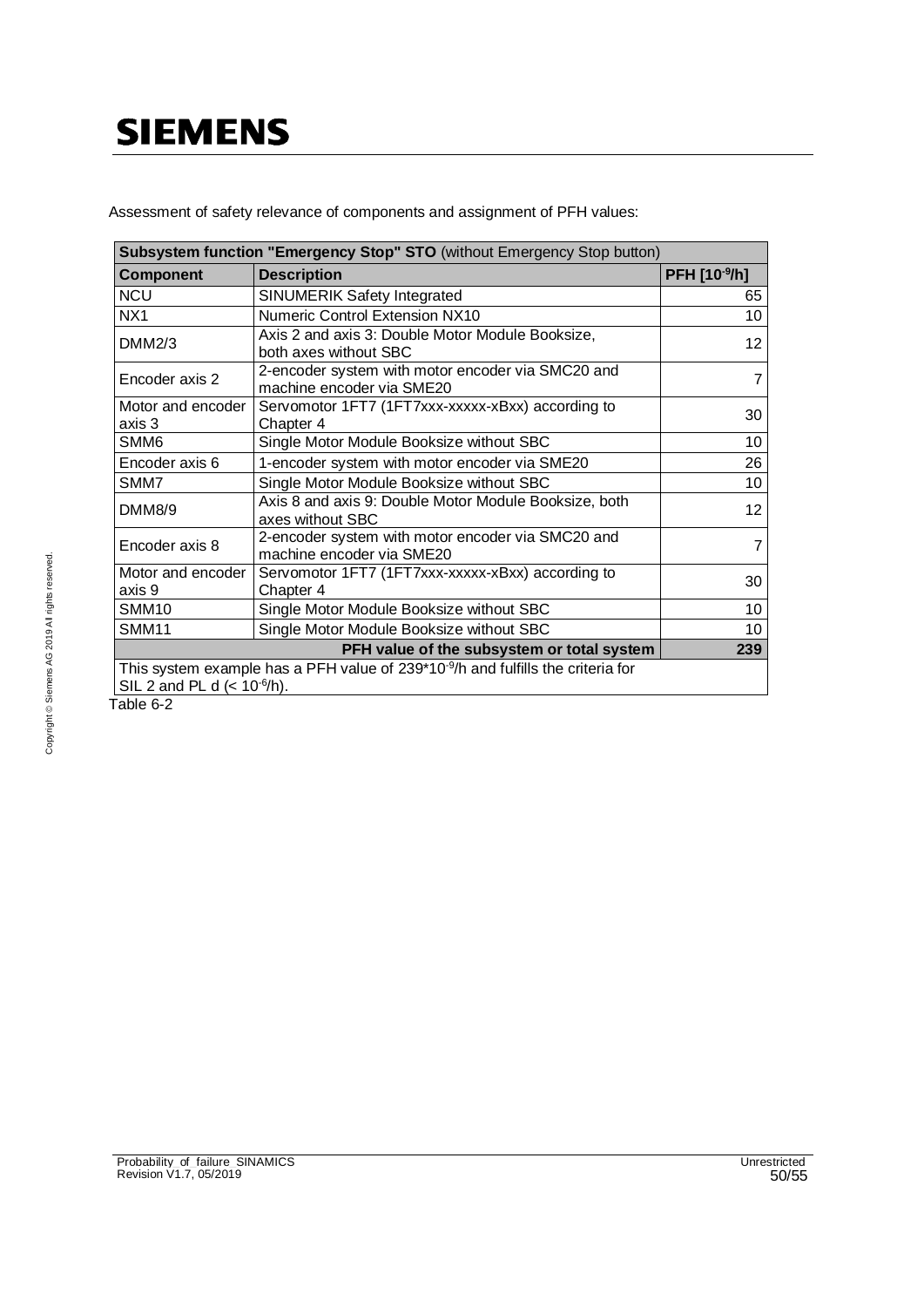### **6.2 SINUMERIK 828D**

| Product                                      | Order number       | PFH [10-9/h] |
|----------------------------------------------|--------------------|--------------|
| PPU 240.2 BASIC M                            | 6FC5370-4AM20-0AA0 | 10           |
| PPU 240.2 BASIC T                            | 6FC5370-4AT20-0AA0 | 10           |
| PPU 240.3 BASIC vertical                     | 6FC5370-4AA30-0AA0 | 10           |
| PPU 240.3 BASIC vertical                     | 6FC5370-4AA30-0AA1 | 10           |
| PPU 241.2 BASIC M                            | 6FC5370-3AM20-0AA0 | 10           |
| PPU 241.2 BASIC T                            | 6FC5370-3AT20-0AA0 | 10           |
| PPU 241.3 BASIC horizontal                   | 6FC5370-3AA30-0AA0 | 10           |
| PPU 241.3 BASIC horizontal                   | 6FC5370-3AA30-0AA1 | 10           |
| PPU 260.1                                    | 6FC5370-6AA00-0AA0 | 10           |
| PPU 260.2                                    | 6FC5370-6AA20-0AA0 | 10           |
| PPU 260.3 vertical                           | 6FC5370-6AA30-0AA0 | 10           |
| PPU 260.3 vertikal                           | 6FC5370-6AA30-0AA1 | 10           |
| PPU 261.1                                    | 6FC5370-5AA00-0AA0 | 10           |
| PPU 261.2                                    | 6FC5370-5AA20-0AA0 | 10           |
| PPU 261.3 horizontal                         | 6FC5370-5AA30-0AA0 | 10           |
| PPU 261.3 horizontal                         | 6FC5370-5AA30-0AA1 | 10           |
| PPU 280.1                                    | 6FC5370-8AA00-0AA0 | 10           |
| PPU 280.2                                    | 6FC5370-8AA20-0AA0 | 10           |
| PPU 280.3 vertical                           | 6FC5370-8AA30-0AA0 | 10           |
| PPU 280.3 vertikal                           | 6FC5370-8AA30-0AA1 | 10           |
| PPU 281.1                                    | 6FC5370-7AA00-0AA0 | 10           |
| PPU 281.2                                    | 6FC5370-7AA20-0AA0 | 10           |
| PPU 281.3 horizontal                         | 6FC5370-7AA30-0AA0 | 10           |
| PPU 281.3 horizontal                         | 6FC5370-7AA30-0AA1 | 10           |
| PPU 290.3 vertikal                           | 6FC5370-8AA30-0BA0 | 10           |
| NUMERIC CONTROL<br><b>EXTENSION NX10</b>     | 6SL3040-0NC00-0AA0 | 10           |
| NUMERICAL CONTROL<br>EXTENSION NX10.3        | 6SI3040-1NC00-0AA0 | 10           |
| NUMERICAL CONTROL<br><b>EXTENSION NX15.3</b> | 6SI3040-1NB00-0AA0 | 10           |

### Table 6-3

The SINAMICS S120 drive components are listed in Chapter 3.10.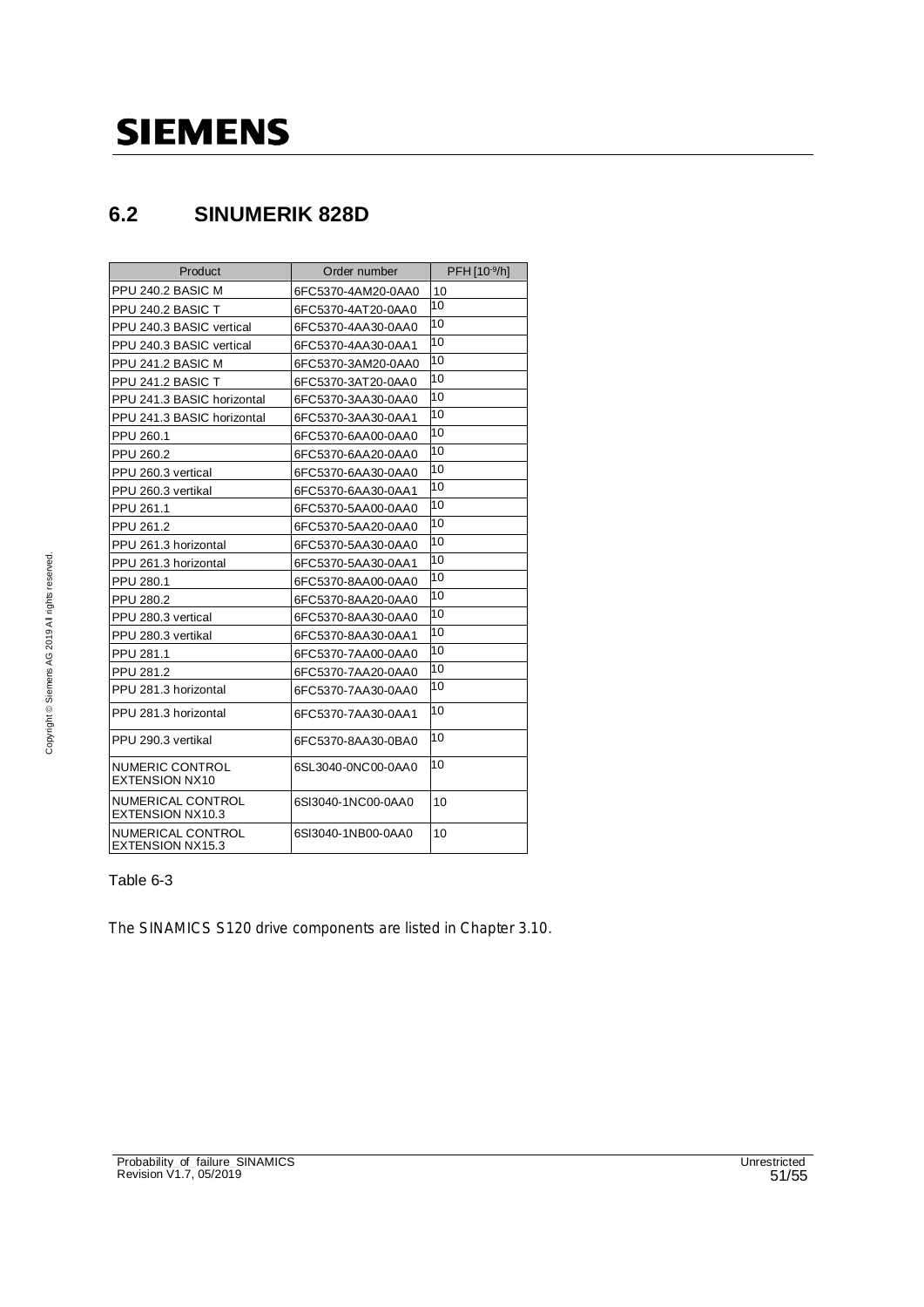Configuration example:



Figure 6-2

Assessment of safety relevance of components and assignment of PFH values:

| Subsystem function "Setting up operation with limited speed" SLS<br>(without safety switch)                                      |                                                                |              |  |  |  |
|----------------------------------------------------------------------------------------------------------------------------------|----------------------------------------------------------------|--------------|--|--|--|
| <b>Component</b>                                                                                                                 | <b>Description</b>                                             | PFH [10-9/h] |  |  |  |
| 828D                                                                                                                             | SINUMERIK PPU                                                  | 10           |  |  |  |
| Combi                                                                                                                            | Power Module with 4 integrated power units                     | 44           |  |  |  |
| 2-encoder system with DRIVE-CLiQ motor encoder and<br>Encoder axis 1<br>machine encoder via SMC20                                |                                                                | 7            |  |  |  |
| Motor and<br>encoder axis 2                                                                                                      | Servomotor 1FT7 (1FT7xxx-xxxxx-xBxx) according to Chapter<br>4 | 30           |  |  |  |
| Motor and<br>encoder axis 3                                                                                                      | Servomotor 1FT7 (1FT7xxx-xxxxx-xBxx) according to Chapter<br>4 | 30           |  |  |  |
| 2-encoder system with DRIVE-CLIQ motor encoder and<br>Encoder axis 4<br>machine encoder via SMC20                                |                                                                | 7            |  |  |  |
| TM54F                                                                                                                            | Terminal Module with F-IO                                      | 38           |  |  |  |
| 166<br>PFH value of the subsystem or total system                                                                                |                                                                |              |  |  |  |
| This system example has a PFH value of 166*10 <sup>-9</sup> /h and fulfills the criteria for<br>SIL 2 and PL d $(< 10^{-6}/h)$ . |                                                                |              |  |  |  |
| Table 6-4                                                                                                                        |                                                                |              |  |  |  |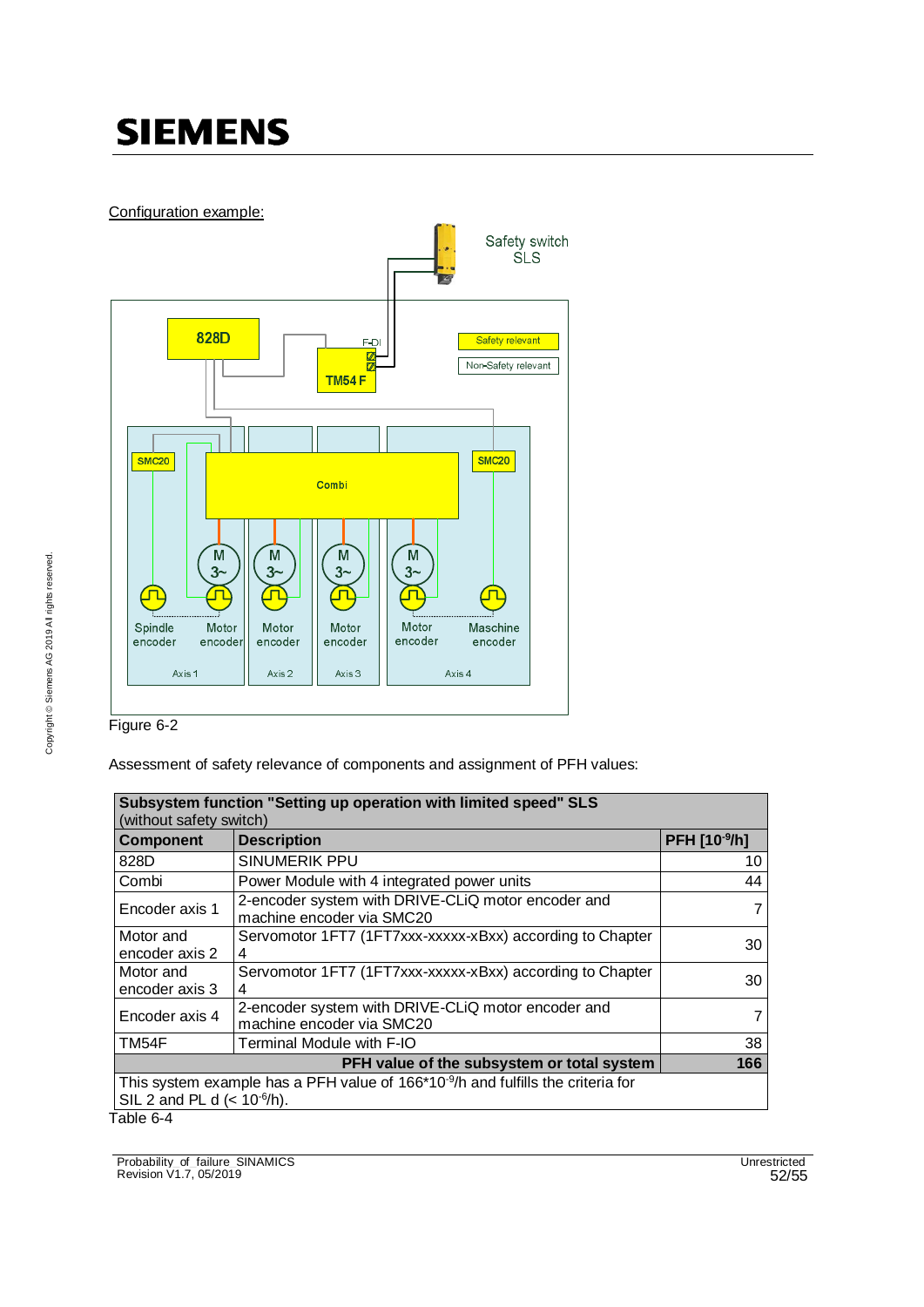### **6.3 SINUMERIK 840D with SIMODRIVE 611D**

| Product                                         | Order number       | PFH [10-9/h] |
|-------------------------------------------------|--------------------|--------------|
| <b>NCU 561.4</b>                                | 6FC5356-0BB14-0AA0 | 25           |
| <b>NCU 561.5</b>                                | 6FC5356-0BB15-0AA0 | 25           |
| <b>NCU 561.5B</b>                               | 6FC5356-0BB15-0AB0 | 25           |
| NCU 571.4                                       | 6FC5357-0BB14-0AA0 | 25           |
| <b>NCU 571.5</b>                                | 6FC5357-0BB15-0AA0 | 25           |
| <b>NCU 571.5B</b>                               | 6FC5357-0BB15-0AB0 | 25           |
| <b>NCU 572.4</b>                                | 6FC5357-0BB24-0AA0 | 25           |
| <b>NCU 572.5</b>                                | 6FC5357-0BB25-0AA0 | 25           |
| <b>NCU 572.5B</b>                               | 6FC5357-0BB25-0AB0 | 25           |
| <b>NCU 573.4</b>                                | 6FC5357-0BB34-0AA0 | 25           |
| <b>NCU 573.5</b>                                | 6FC5357-0BB35-0AA0 | 25           |
| <b>NCU 573.5B</b>                               | 6FC5357-0BB35-0AB0 | 25           |
| 1-axis control board<br><b>High Performance</b> | 6SN1118-0DJ23-0AA0 | 45           |
| 1-axis control board<br>High Performance        | 6SN1118-0DJ23-0AA1 | 45           |
| 1-axis control board<br><b>High Performance</b> | 6SN1118-0DJ23-0AA2 | 45           |
| 2-axes control board<br><b>High Performance</b> | 6SN1118-0DK23-0AA0 | 60           |
| 2-axes control board<br>High Performance        | 6SN1118-0DK23-0AA1 | 60           |
| 2-axes control board<br><b>High Performance</b> | 6SN1118-0DK23-0AA2 | 60           |
| 2-axes control board<br>High Standard           | 6SN1118-0DM33-0AA0 | 60           |
| 2-axes control board<br><b>High Standard</b>    | 6SN1118-0DM33-0AA1 | 60           |
| 2-axes control board<br><b>High Standard</b>    | 6SN1118-0DM33-0AA2 | 60           |

Table 6-5

### **6.4 SINUMERIK handheld units**

| Product                                                                      | Order number       | PFH [10-9/h] | B10 <sub>d</sub> |
|------------------------------------------------------------------------------|--------------------|--------------|------------------|
| HT 2, Emergency Stop command device<br>(with connection box/module PN Basic) | 6FC5303-0AA00-2AA0 |              | 100.000          |
| HT 2, Emergency Stop command device<br>(with connection box PN Plus)         | 6FC5303-0AA00-2AA0 | 101          |                  |
| HT 2, enable button                                                          | 6FC5303-0AA00-2AA0 | 135          |                  |
| HT 8, Emergency Stop command device<br>(with connection box/module PN Basic) | 6FC5403-0AA20-0AA0 |              | 100.000          |
| HT 8, Emergency Stop command device<br>(with connection box/module PN Basic) | 6FC5403-0AA20-1AA0 |              | 100.000          |
| HT 8, Emergency Stop command device<br>(with connection box PN Plus)         | 6FC5403-0AA20-0AA0 | 101          |                  |

Probability\_of\_failure\_SINAMICS Unrestricted Revision V1.7, 05/2019 53/55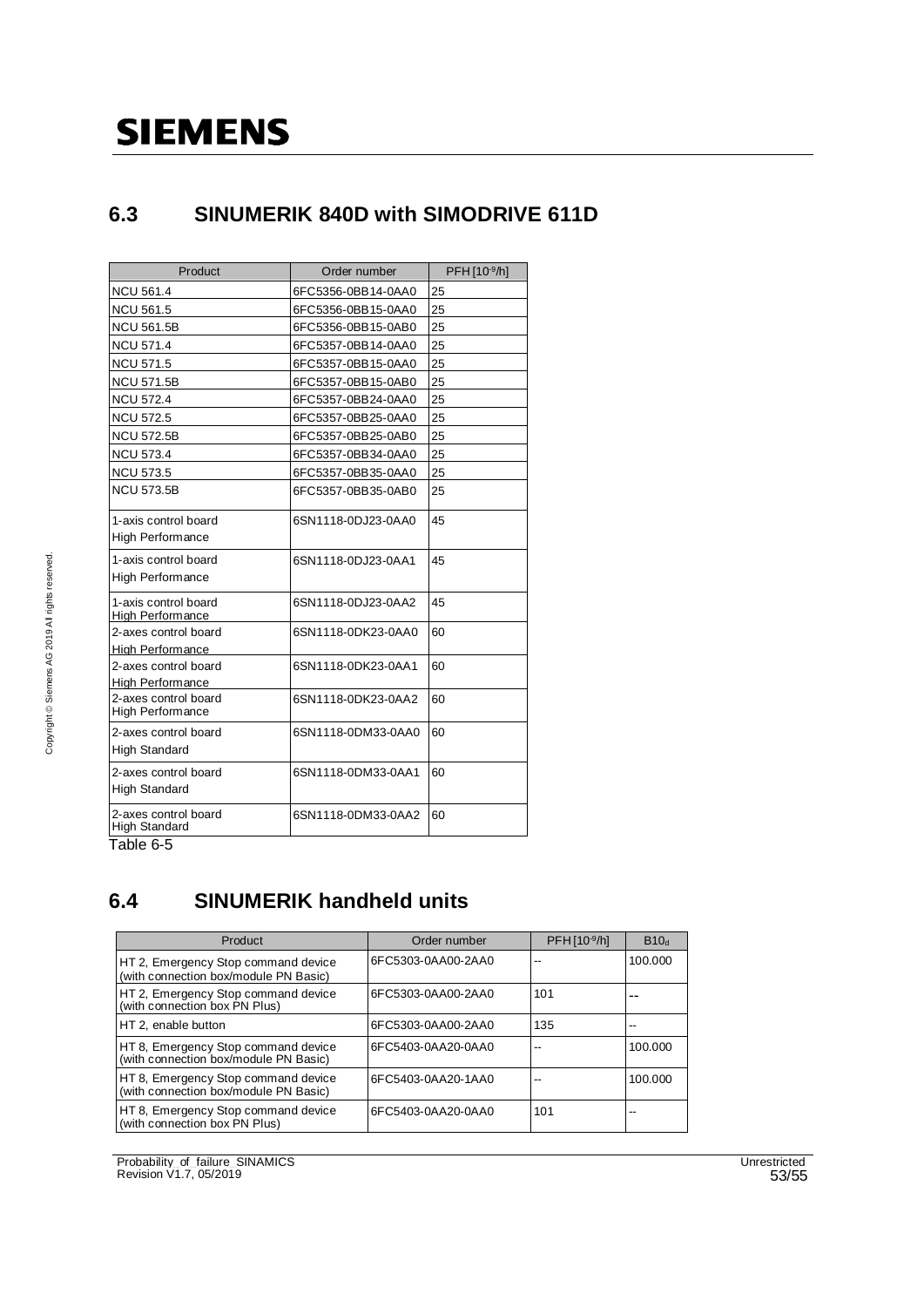| HT 8, Emergency Stop command device<br>(with connection box PN Plus)                            | 6FC5403-0AA20-1AA0 | 101  |         |
|-------------------------------------------------------------------------------------------------|--------------------|------|---------|
| HT 8, enable button                                                                             | 6FC5403-0AA20-0AA0 | 135  |         |
| HT 8, enable button                                                                             | 6FC5403-0AA20-1AA0 | 135  | --      |
| HT 8, Emergency Stop command device (with 6FC5403-0AA20-0AA1<br>connection box/module PN Basic) |                    | --   | 100.000 |
| HT 8, Emergency Stop command device (with 6FC5403-0AA20-1AA1<br>connection box/module PN Basic) |                    | -−   | 100.000 |
| HT 8, Emergency Stop command device (with 6FC5403-0AA20-0AA1<br>connection box PN Plus)         |                    | 101  |         |
| HT 8, Emergency Stop command device (with 6FC5403-0AA20-1AA1<br>connection box PN Plus)         |                    | 101  |         |
| HT 8, enable button                                                                             | 6FC5403-0AA20-0AA1 | 5,07 |         |
| HT 8, enable button                                                                             | 6FC5403-0AA20-1AA1 | 5.07 |         |
| Mini handheld unit, Emergency Stop<br>command device                                            | 6FX2007-1AD03      | -−   | 100.000 |
| Mini handheld unit, Emergency Stop<br>command device                                            | 6FX2007-1AD13      | --   | 100.000 |
| Mini handheld unit, enable button                                                               | 6FX2007-1AD03      | --   | 100.000 |
| Mini handheld unit, enable button                                                               | 6FX2007-1AD13      | --   | 100.000 |
| Type B-MPI, Emergency Stop command                                                              | 6FX2007-1AC04      | --   | 100.000 |
| Type B-MPI, Emergency Stop command                                                              | 6FX2007-1AC14      | --   | 100.000 |
| Type B-MPI, Emergency Stop command                                                              | 6FX2007-1AE04      | --   | 100.000 |
| Type B-MPI, Emergency Stop command                                                              | 6FX2007-1AE14      | --   | 100.000 |
| Type B-MPI, enable button                                                                       | 6FX2007-1AC04      | --   | 100.000 |
| Type B-MPI, enable button                                                                       | 6FX2007-1AC14      | --   | 100.000 |
| Type B-MPI, enable button                                                                       | 6FX2007-1AE04      | --   | 100.000 |
| Type B-MPI, enable button                                                                       | 6FX2007-1AE14      | --   | 100.000 |
| $Table 6-6$                                                                                     |                    |      |         |

Table 6-6

### **6.5 SINUMERIK machine control panel**

| Product                                    | Order number       | $PFH[10-9/h]$ | B10 <sub>d</sub> |
|--------------------------------------------|--------------------|---------------|------------------|
| MCP 483, Emergency Stop command device     | 6FC5303-0AF22-0AA1 |               | 500.000          |
| MCP 483, Emergency Stop command device     | 6FC5303-0AF22-1AA1 | --            | 500.000          |
| MCP 483, Emergency Stop command device     | 6FC5203-0AF22-1AA2 | --            | 500.000          |
| MCP 483, Emergency Stop command device     | 6FC5203-0AF22-0AA2 |               | 500,000          |
| MPP 310 IEH, Emergency Stop command device | 6FC5303-1AF2x-xxxx |               | 500,000          |
| MPP 310 IEH, bypass button                 | 6FC5303-1AF2x-xxxx | --            | 500.000          |
| MPP 483, Emergency Stop command device     | 6FC5303-1AFxx-xxxx |               | 500.000          |
| MPP 483, bypass button                     | 6FC5303-1AFxx-xxxx |               | 500.000          |
| PP 012, Emergency Stop command device      | 6FC5203-0AFxx-xxxx | --            | 500,000          |
| PP 012, bypass button                      | 6FC5203-0AFxx-xxxx |               | 500.000          |

Table 6-7

Probability\_of\_failure\_SINAMICS Unrestricted Revision V1.7, 05/2019 54/55